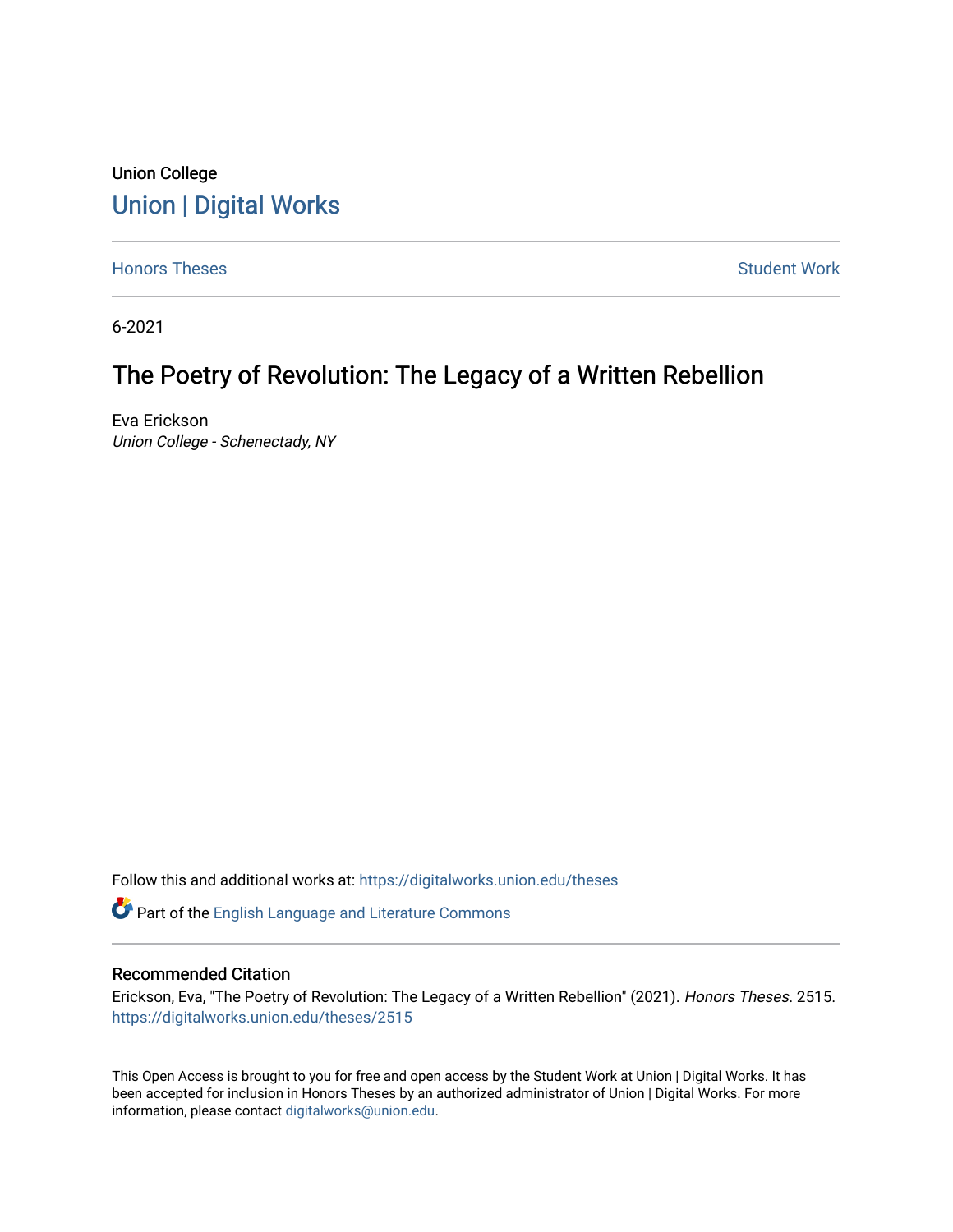# *The Poetry of Revolution: The Legacy of a Written Rebellion*

*"It Matters What You Call a Thing"*

By

Eva Erickson

\*\*\*\*\*\*

Submitted in Partial Fulfillment

of the Requirements

for Honors in the Department of English

and for Honors in the Department of Political Science

UNION COLLEGE

June 2021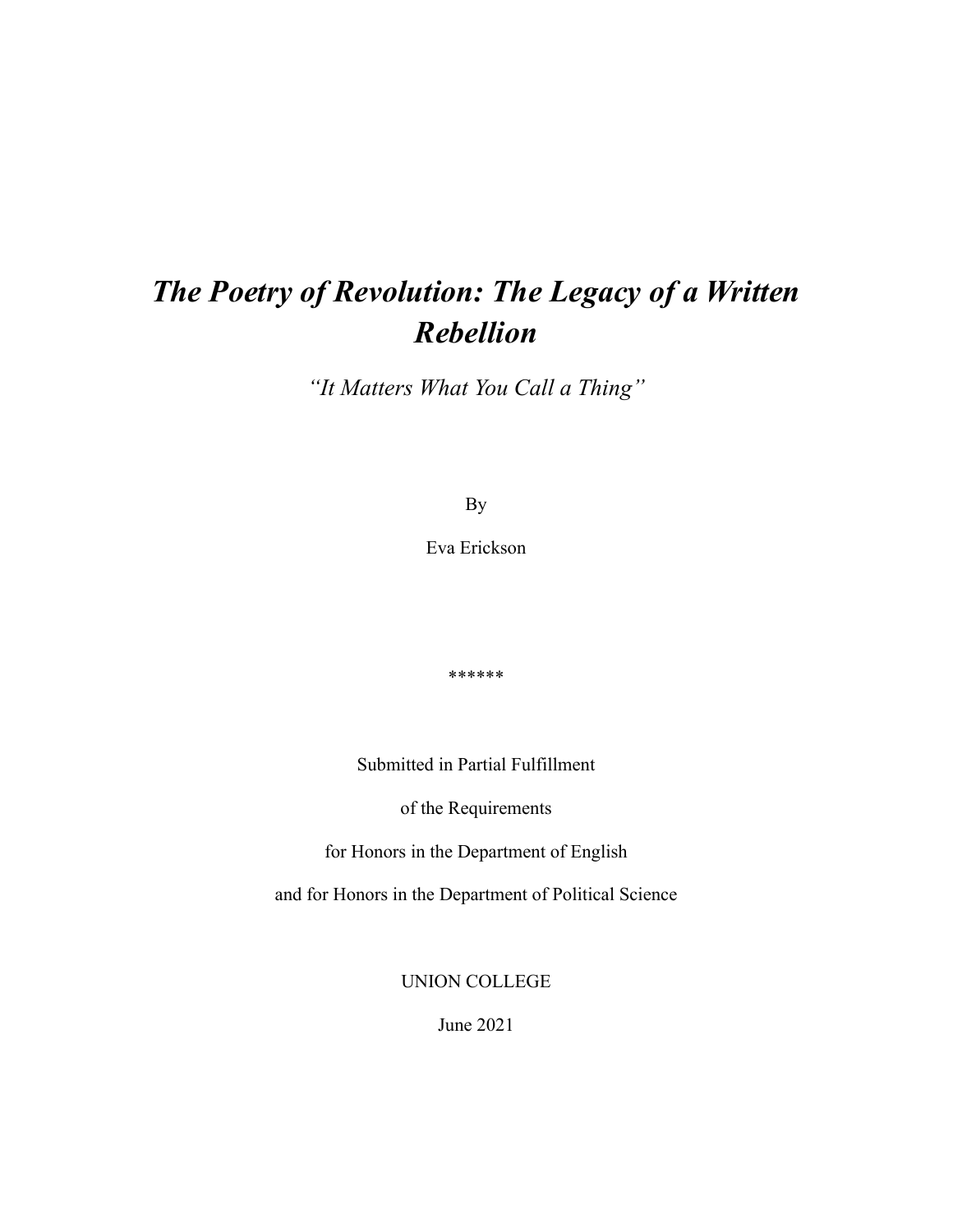### **Abstract**

In Solmaz Sharif's debut poetry collection *Look*, she incorporates United States Department of Defense terminology in order to simultaneously revolt against forced erasure and reclaim words that were once used for violent and oppressive purposes. This thesis argues that poetry is an inherently politicized, revolutionary tool that possesses the ability to radicalize and incite rebellion against silencing, dismissive power structures. Sharif's identity, as an Iranian-American immigrant woman, is omnipresent in her own interpretation of familial trauma at the hands of American imperialist forces. In addition, the events of the late twentieth-century Iranian revolution that resulted in the deaths of many family members is instrumental to Sharif's theories of collective trauma and subsequent written rebellion. I argue that Sharif's position as an Iranian female poet is crucial in understanding the impact of her writing in which she stresses how the acts of composing and consuming poetry are intrinsically political and can lead to a greater understanding of the oppressors' tactics. Sharif's purposeful construction of a poetic collection that acknowledges personal and communal suffering at the hands of international, institutional forces is a tool, poised in its revolutionary potential.

This thesis is divided into three sections that engage the roles of *Look* as an entity and Solmaz Sharif as an author. In "A Political Existence," I prove that poetry is not only inherently political, but can help form communal bonds and mobilize communities threatened with forcible erasure. Through critical analyses of Audre Lorde's and Angela Davis's works on art as a revolutionary tool in conversation with Sharif's essay on the politics of poetic erasure, it is evident that poetry is a multidimensional phenomenon capable of inciting tangible change. "Looking Inward" is centered around two poems within *Look* that exposes internal side effects of American international imperialism. While much of Sharif's criticism of the United States is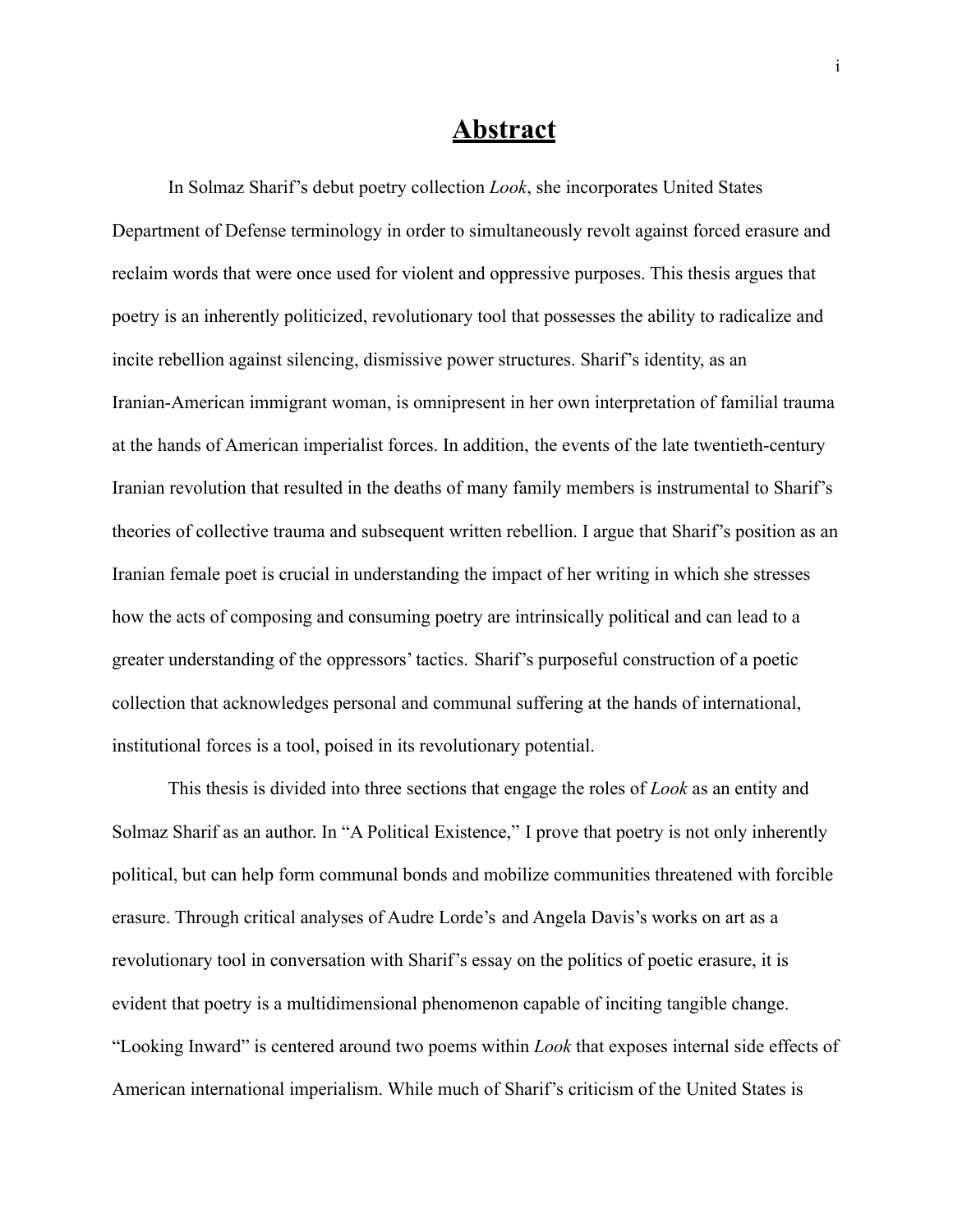targeted at the consequences of militarism abroad, this section engages with the institutionalization of racism and misogyny throughout American history. The final section, "Reaching Guantánamo," exposes the quiet violence of redaction and erasure in a series of letters to an imagined prisoner within Guantánamo Bay. Overall, this thesis joins Solmaz Sharif in a call for rebellion, searching for truth and finding strength in revolutionary poetry.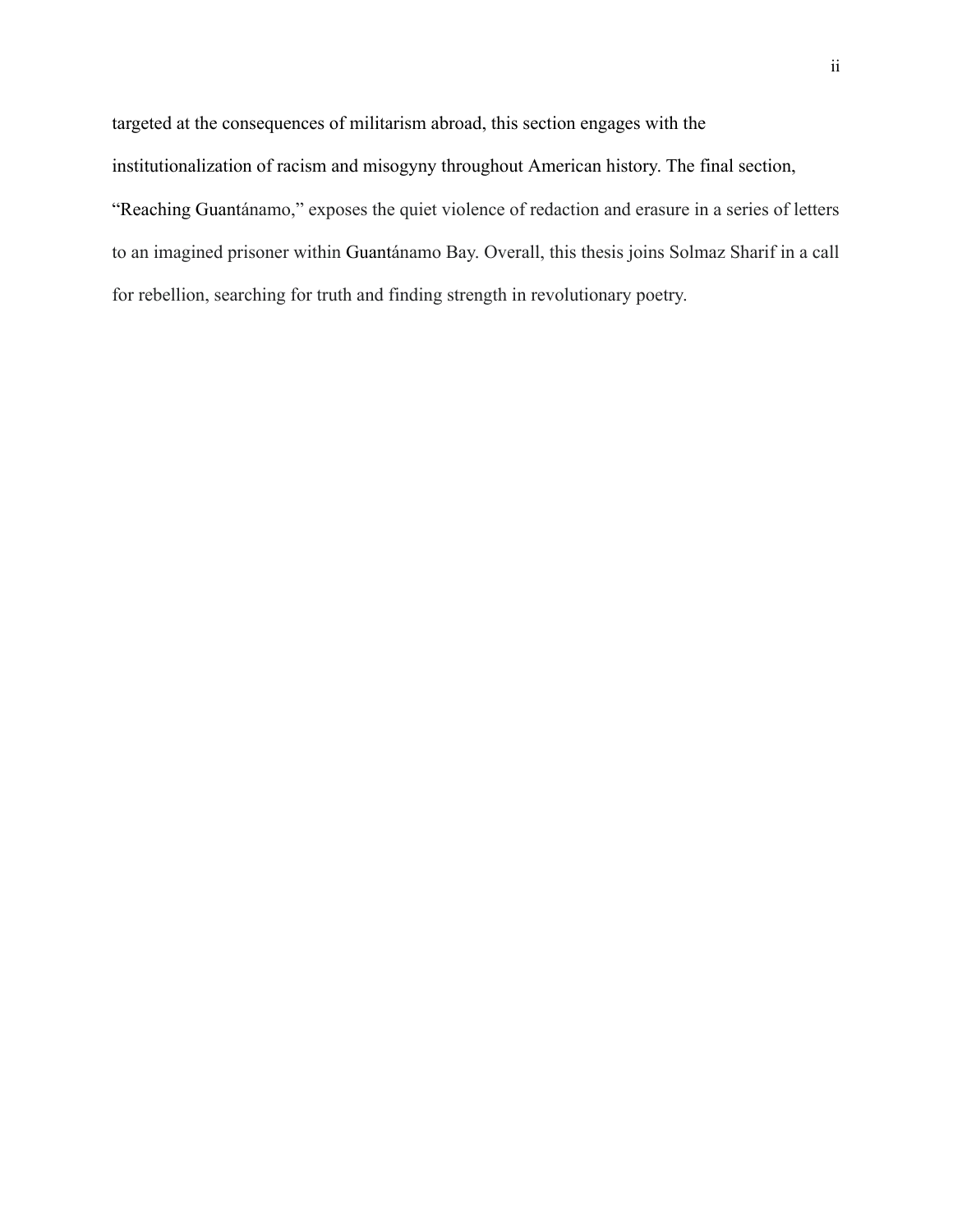# **Table of Contents**

| Forward                                                                            | iv                      |
|------------------------------------------------------------------------------------|-------------------------|
| <b>Introduction</b>                                                                | $\mathbf{1}$            |
| Solmaz Sharif: Poet, Revolutionary                                                 |                         |
| <b>Chapter One: A Political Existence</b>                                          | $\overline{\mathbf{4}}$ |
| Poetry, Politicized                                                                |                         |
| Poetry, Weaponized                                                                 | 8                       |
| Poetry, Personalized                                                               | 13                      |
| <b>Chapter Two: Looking Inward</b>                                                 | 17                      |
| "Dependers/Immediate Family"                                                       | 18                      |
| "Mess Hall"                                                                        | 26                      |
| <b>Chapter Three: Authority, Autonomy, and the Power of Redaction in "Reaching</b> |                         |
| Guantánamo"                                                                        | 29                      |
| I.                                                                                 | 32                      |
| II.                                                                                | 41                      |
| Ш.                                                                                 | 49                      |
| Conclusion                                                                         | 57                      |
| Poetry, Poised                                                                     |                         |
| <b>Works Cited</b>                                                                 | 60                      |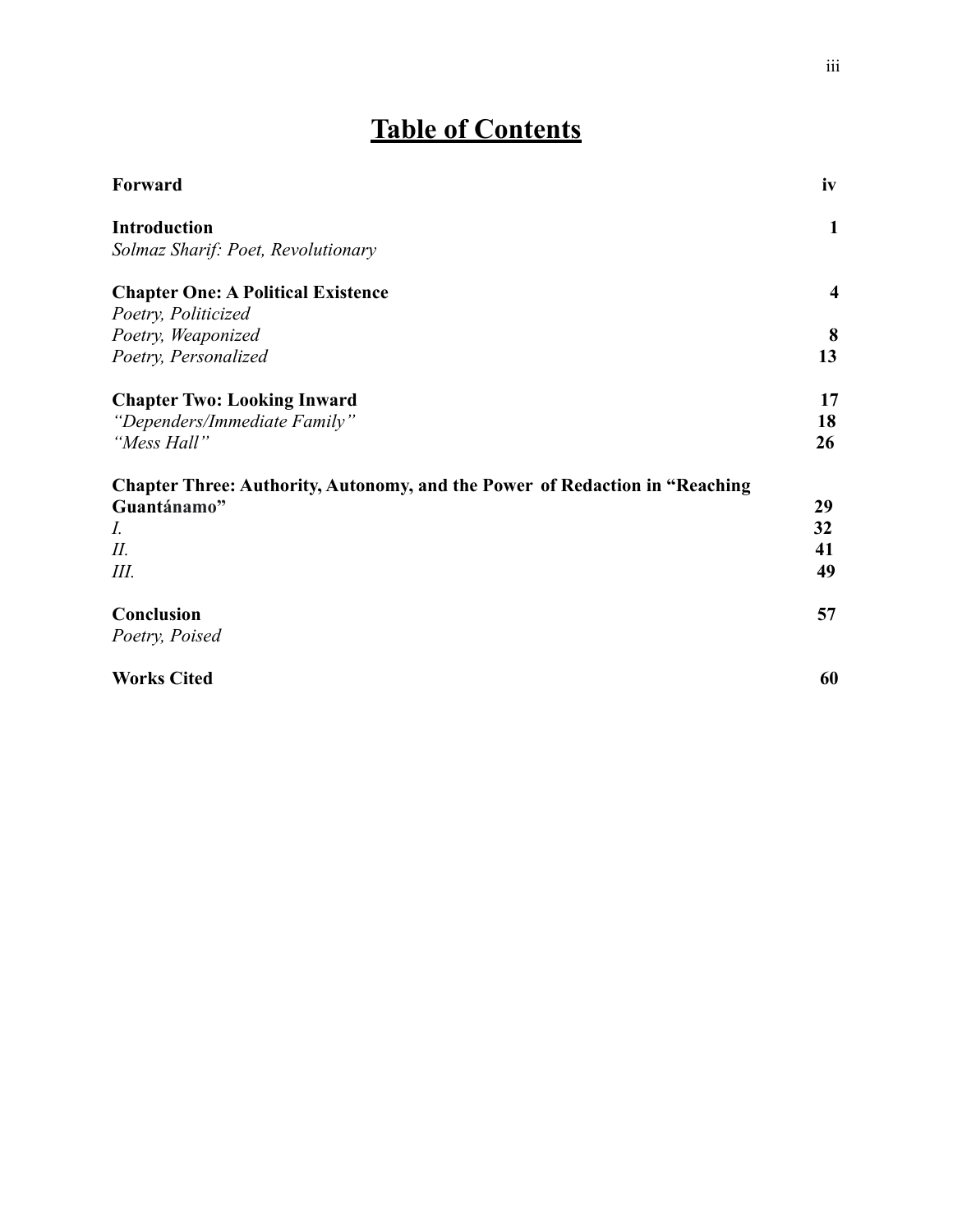# **A Forward**

As author Solmaz Sharif writes in *Look*:

#### *This book is in immeasurable memorium.*

Firstly, I would like to acknowledge and thank Professor Jen Mitchell, Professor Lori Marso, and Professor Claire Bracken. Without their combined, endless network of support and encouragement, this project would have never been. I would also like to thank Professor Jordan Smith for his 8am poetry lectures that united me with Solmaz Sharif. Lastly, I would like to thank Solmaz Sharif for her work that inspired not only my thesis, but my entire academic career.

#### Thank you.

When I was first introduced to *Look* my freshman year in an Introduction to Poetry course, I read it four times in a row, cover to cover, in one sitting. It broke my heart. It was one of those books that I would think of in dreams, in mirrors, in my Political Science courses on the ethicality of war and torture. It wouldn't budge.

I grew up believing that poetry could change the world. It delighted and moved me to tears and made me feel emotions I did not have the life experience to understand. In my attempts to write about Solmaz Sharif's endlessly complex and passionate collection, I often found myself pining for her kind of talent, the kind that could incite a revolution and stand up tall, confronting systemic injustices in defiant opposition. It felt like this kind of poetry, the kind that moves mountains and screams and stands its ground, was not for me. Instead, I relegated myself to writing about other people's life's works, admiring how they changed the world in their own right.

Writing intensively about and in *Look* for the past year has taught me a lot about how I grapple with the existence of inequality. While I understand that there is not a direct correlation between writing about revolution and actual revolutionary action, I do believe that their relationship is both significant and underutilized. I completed my thesis with the backdrop of a global pandemic, a violent insurrection against democracy in the capital, and extensive human suffering on an international scale. The concept of revolution was incredibly, distinctly real to me and I witnessed incredible mobilization through the written word. Viral tweets, bystanders' video footage, and individuals' demonstrations shaped the political landscape and resulted in real, palpable change.

Even my own writing about the revolutionary potential of Sharif's work demonstrates my belief that poetry can create change. *Look* has changed me, at least. I hope it can change other people, too.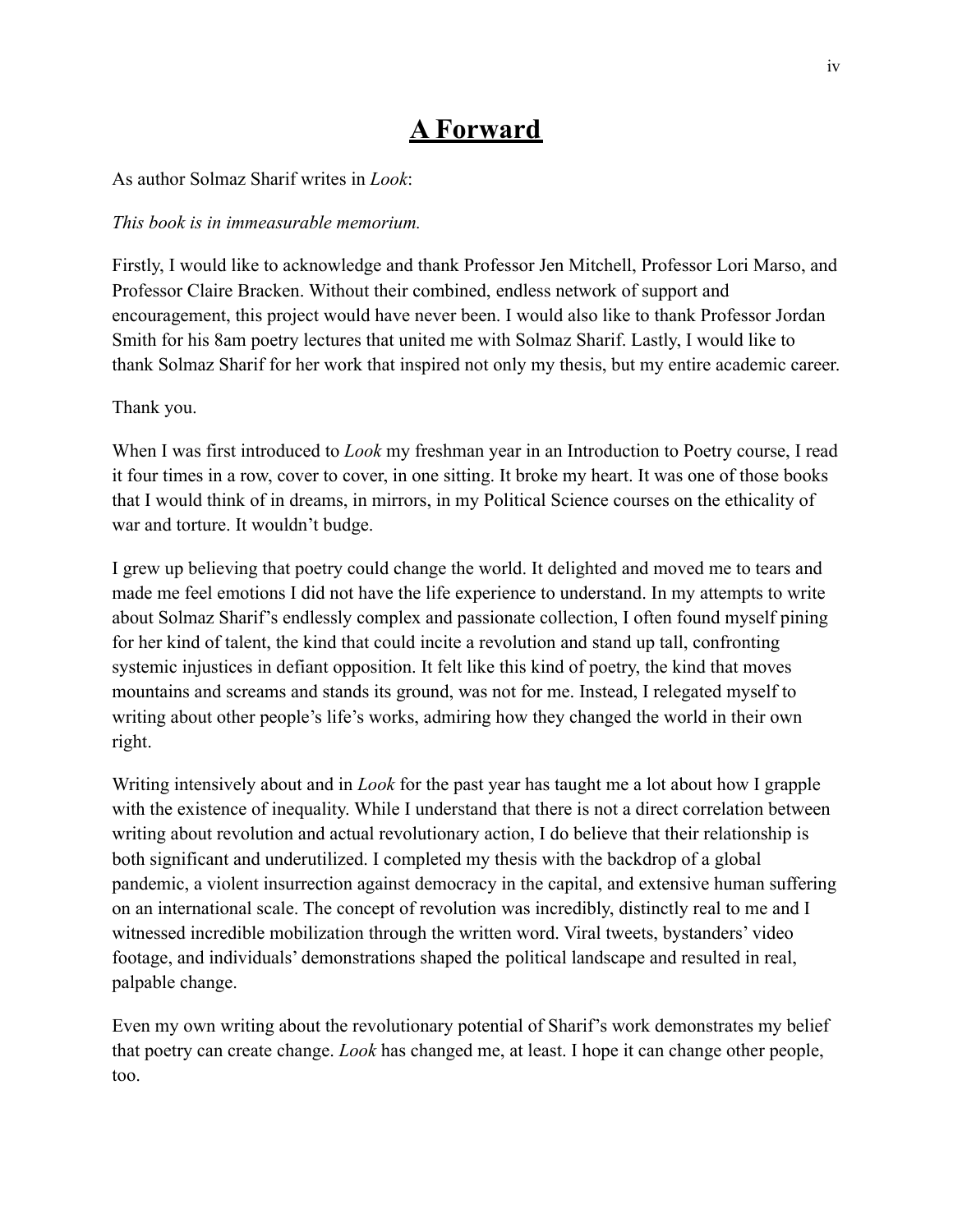#### **Solmaz Sharif: Poet, Revolutionary**

Published in 2016, Solmaz Sharif's poignantly political and crushingly haunting debut collection of poetry was printed under the title *Look.* Sharif was born in Istanbul, Turkey to Iranian parents as they were in the process of immigrating back to their home country during the Iranian Revolution in the 1970s. Istanbul to Texas to Alabama to Los Angeles, all before the age of eleven, and, as Sharif settled in California, she was greeted by the largest population of Iranian people she had ever remembered seeing. Despite being surrounded by those who looked like her, Sharif remained ostracized, struggling to comprehend how and where *home* truly manifested itself within (Clemmons 2016). While attending the University of California, Berkeley, Sharif continued to write and publish poetry that tackled conceptions of exile, familial trauma, and forced movement. Her first collection of poetry, *Look*, articulates the dichotomy between the banality of bureaucratic militarization and intimate narratives of sanctioned murder, interwoven in defiant love and trauma. Through the incorporation and recontextualization of United States Department of Defense terminology, Sharif challenges our notions of the language of war and power and how personal their consequences can truly become in individual existences. The infiltration of military language into civilian life is a war in itself, silencing and rewriting the stories of death and conquest only from the point of view of the oppressors. Her poetry is undeniably political and revolutionary in its articulation of dissent; even its evocative title, "*Look,*" is a conscious interruption of what is seen by whom through what lens. While Sharif provides the United States Department of Defense's definition of "LOOK," the collection surreptitiously incorporates multiplicities of the word itself, further emphasizing its turbulent and complex translation: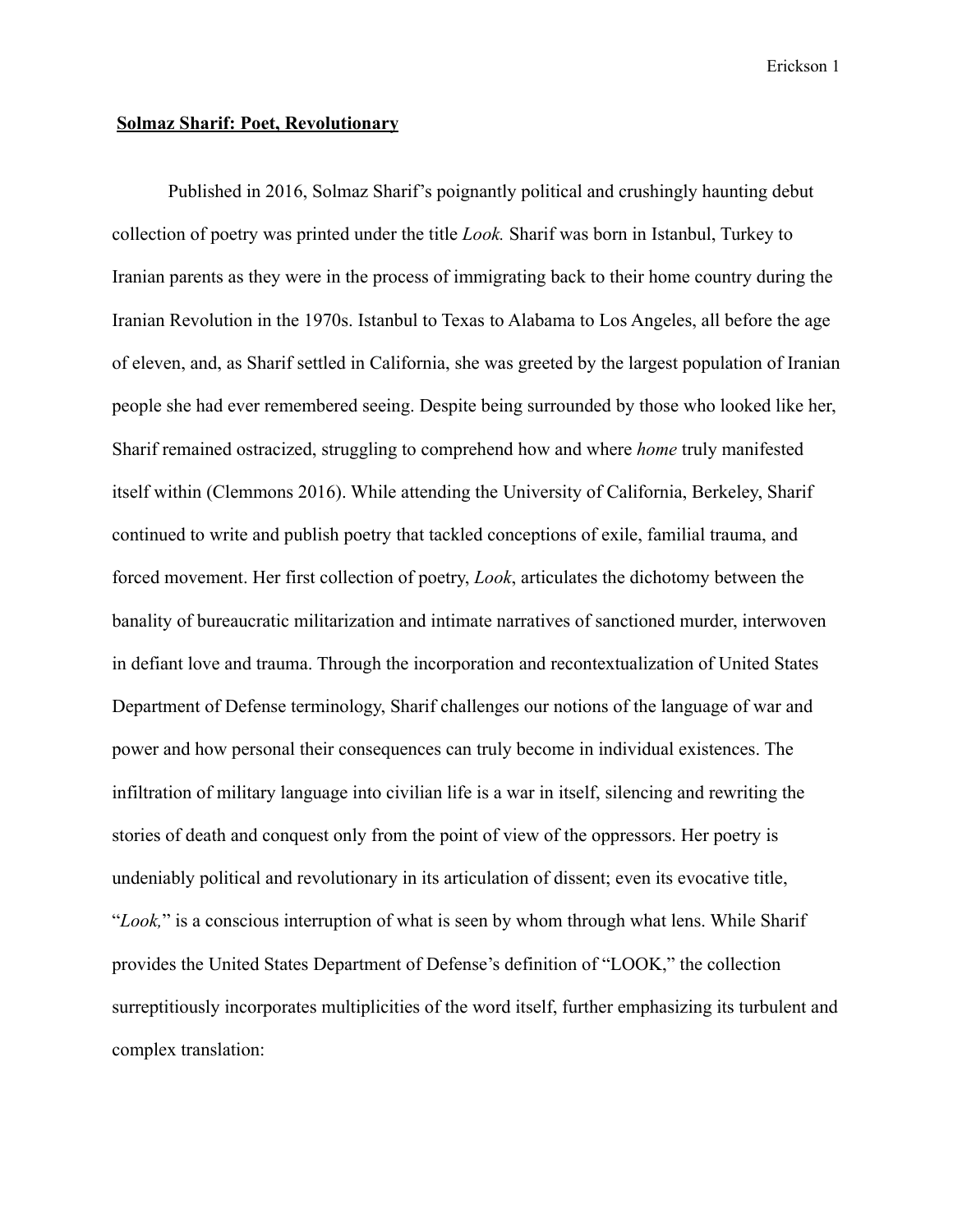Look (1). *Look* (2)*.* LOOK (3).

(1). Transitive Verb: "To make sure or take care"; "To ascertain by the use of one's eyes"; "To exercise the power of vision upon"; "expect, anticipate" (1.1). Intransitive Verb: "To exercise the power of vision"; "to have the appearance or likelihood of being: SEEM"; "to gaze in wonder or surprise" (Merriam-Webster). (2). "Let me *Look* at you/Let me *Look* at you in a light that takes years to get here" (Sharif 5). (3). "In mine warfare, a period during which a mine circuit is receptive of an influence" (U.S. DoD).

To look to the future, to *look* into a lover, to LOOK at a point on a radar halfway across the world, receptive, unknowingly, aware of collateral damage.

As a poet, Sharif is incredibly conscious of every word placement and the multitudes of burdens each word carries. While look (unspecified) is most commonly incorporated as a verb to articulate an action of visual examination, Sharif also understands its weight as a noun, separate from assumptions of movement, activity, and consented ownership. To look does not necessarily imply to comprehend. The collection commences with the United States Department of Defense's definition of the word LOOK, which transcends the limitations of verb or noun; LOOK is simply a state of being, a condition on which an executed action triggers a subsequent reaction. "A period... receptive of an influence," is a threat. The minefields buried beneath dusty, cracked soil in LOOK, looking for a wayward step to provoke forgotten war. Sharif's collection is also in LOOK, purposefully poised to incite those who read it to *look* not only at tangible oppressive regimes but *look* into the words they take up in arms as well.

In demonstrating the multiple definitions for a single word, Sharif suggests that even language itself has been colonized by the oppressor and can be used for destructive purposes. What was once a simple verb--"to see"--is now intertwined in mines, warfare, and implied death.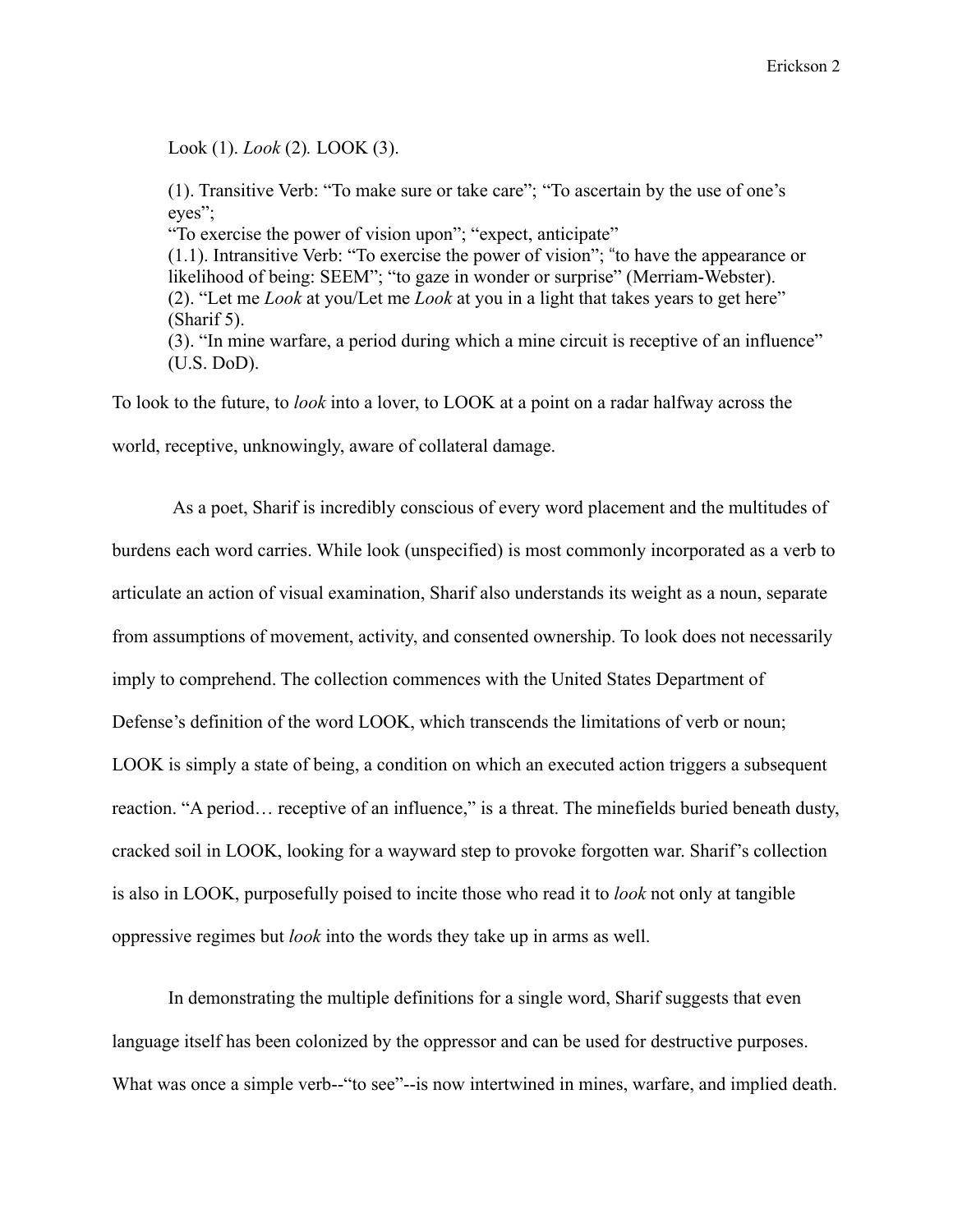Throughout readings of the collection, we become privy to the fact that words are neither stagnant nor objective, and they never have been. Sharif directly challenges her readers to *look* beyond surface-level definitions not only of words but also of preconceived conceptions such words create. Revolution is calculated and deliberate, and Sharif's subversion of weaponized language seeks to explicitly undermine the assumed validity and power of American imperialism and a culture of mass destruction through violent erasure and smothered stories of dissent. By using the oppressor's language in her own manifesto of opposition, Sharif's *Look* incorporates elements of post-colonial resistance to undermine the political linguistics of the U.S. Department of Defense. Through revolutionary conceptions of bodily movement and autonomy, ownership of one's own stories, and identifying and challenging layered oppression as it relates to race and gendered influence, Sharif's poems are given a more tangible role in their greater purposes to unite and create authentic change amongst her readers. Revolution is produced and disseminated in multiple forms, whether epistemologically conscious of its potential, or purposefully suppressed through the necessity of survival. By this, I mean to assert that revolution embodies multiplicities of forms dependent on its makeup and overarching goal. I believe that the intent of *Look* manifests itself in the revolution of our perception of language, belonging to a marginalized community that is co-opted by oppressive forces, and the ability to identify the tangible violence that results from corrupting the vitality of communication. When we cannot speak freely, openly, and within our own language, the potential for authoritative control is heightened. Sharif's blend of personal narrative poetry intertwined with interpretations of critical postcolonial thought provokes an evocatively new expression of protest. *Look* unequivocally speaks beyond the language of the colonizer and within an internal dialogue of suffering, trauma, and the embodied hope of change.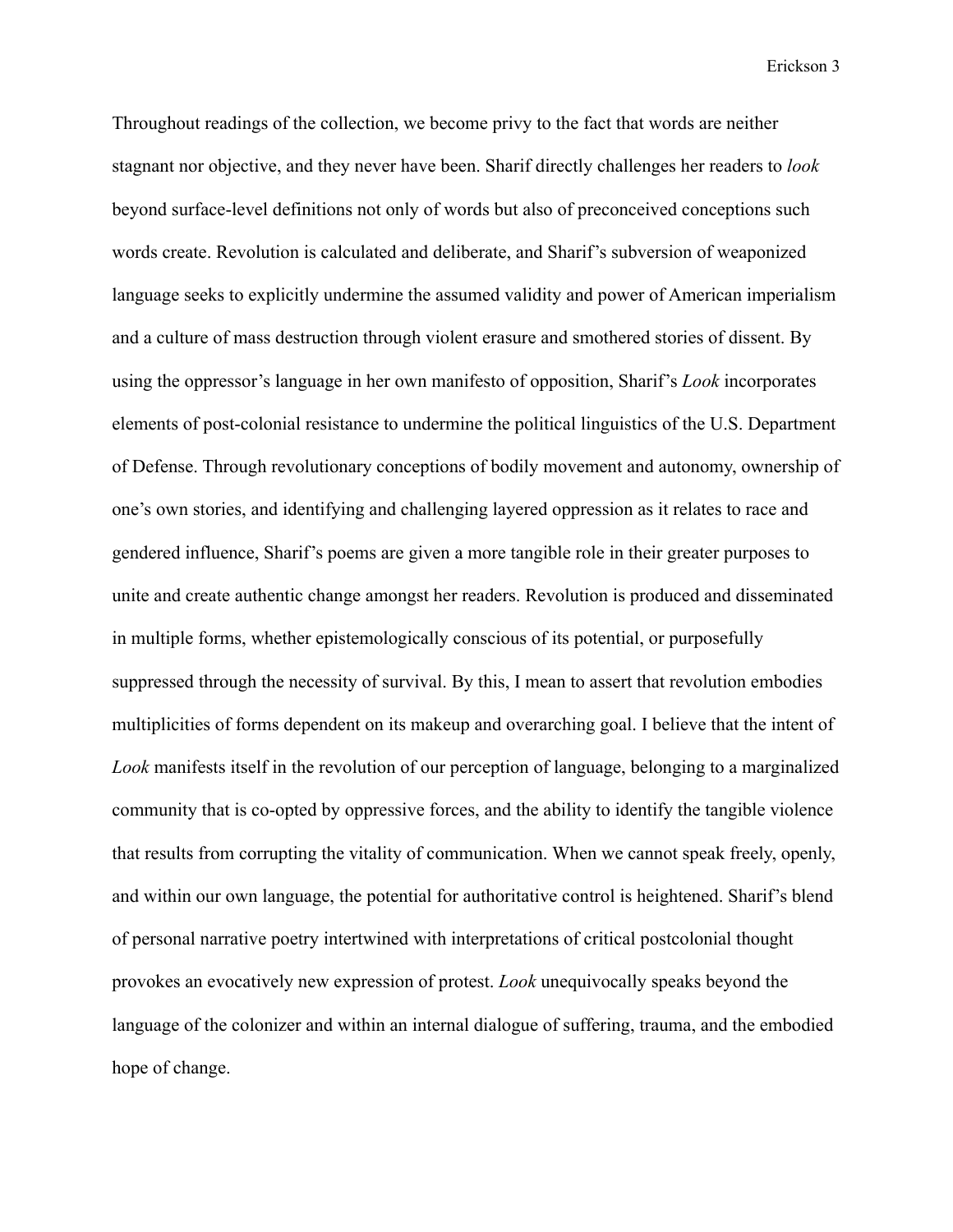#### **Chapter One: A Political Existence**

#### **Poetry, Politicized**

In order to more holistically comprehend the revolutionary weight of *Look*, I first turn to an account of Solmaz Sharif herself in her roles of author and activist. In her short essay entitled "The Near Transitive Properties of the Political and Poetical: Erasure," published in 2013, Sharif articulates her musings on the conceptions of erasure and state-sanctioned violence: "Every poem is an action/Every action is political/Every poem is political." By this, she seems to indicate that not only are poems inherently political in nature, but they possess innate movement and power in their action-potential. To write on its own is an action and that action is intrinsically political; therefore, the tangible object of *Look* is political not only to its author, but to all those who read it. Because Sharif is writing about everyday actions within her poetry, I believe that her intent is to intertwine their significance into one. It is incredibly overwhelming to consider the political nature of one's everyday occurrences, but Sharif implores her readers to understand *why* it is not a common daily task of ours as American citizens: "A lover, once: You can't say every action is political. Then the word political loses all meaning. He added: What is political about this moment? I was washing his dishes. I had left the water running" (Sharif 2013). This conversation between Sharif and the lover emphasizes how commonplace moments are politicized beyond our control and realm of consciousness, and how writing about the political nature of said moments is inherently political.

In recognizing and writing about the political implications of one's actions, one opens themselves up to political repercussions. Living in the United States, especially as white, birthright citizens, does not force a consistent recognition of the political nature of daily actions simply because there are rarely identifiable consequences. We are so far removed from the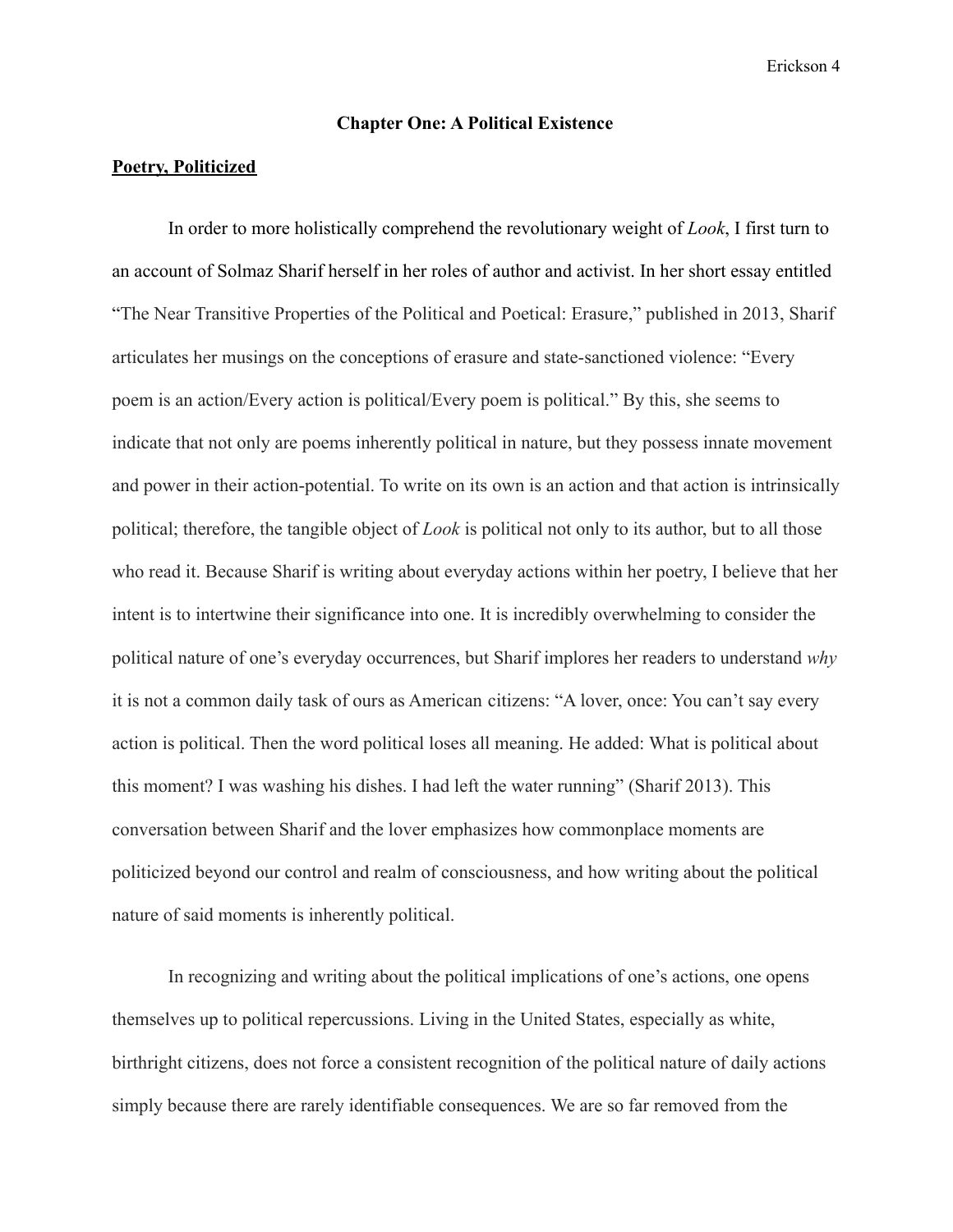unpleasant results of any actions themselves: mountains of trash shipped to developing nations, technologic wastelands tasting of battery acid and soldered metals, the weary fingers of factory laborers stitching tiny seams. There are some things that are assuredly political: politics itself, the government, voting. However, the definition of "political" tends to get blurred when the institution, action, or moment has no direct reference to politics as we know them today. Is science political? Are charities political? How about where you choose to live, to go to school, to work? To wash a dish, sticky with food particles you cooked on your stove powered by your electric bill, groceries that were bought at the store down the street that you took the public bus to get to. To turn the faucet on and pump dish soap onto your sponge, paid for by your paycheck, manufactured in some faraway country. To speak to your lover in your own home. To have a lover. To have a home. Every action is both political and non-linear in nature, deafening the visibility of exploitation and erasing suffering so you can enjoy your meal; non-linear as in disjointed from our limited perception of reality, *looking* from a singular angle. Sharif even acknowledges that to write of such mundane actions within the poetic form is political; to not write of them, either through purposeful choice or external suppression, is political as well, willfully ignorant and blind.

To not acknowledge poetry as political and to reduce it to individualized and ignorant conceptions of the world, separate from larger institutional and communal influences, ignores the revolutionary potential of the medium. Throughout my studies, it is my opinion that poetry, both the genre of the written word and the tool of communication, is treated as something to be enjoyed and analyzed. While enjoyment and analyzation are important interactions with poetry, I also believe that poetry is relegated to constrained spaces within academia and other sources of power that determine the worth of a thing. By this, I mean that creative, personal works are not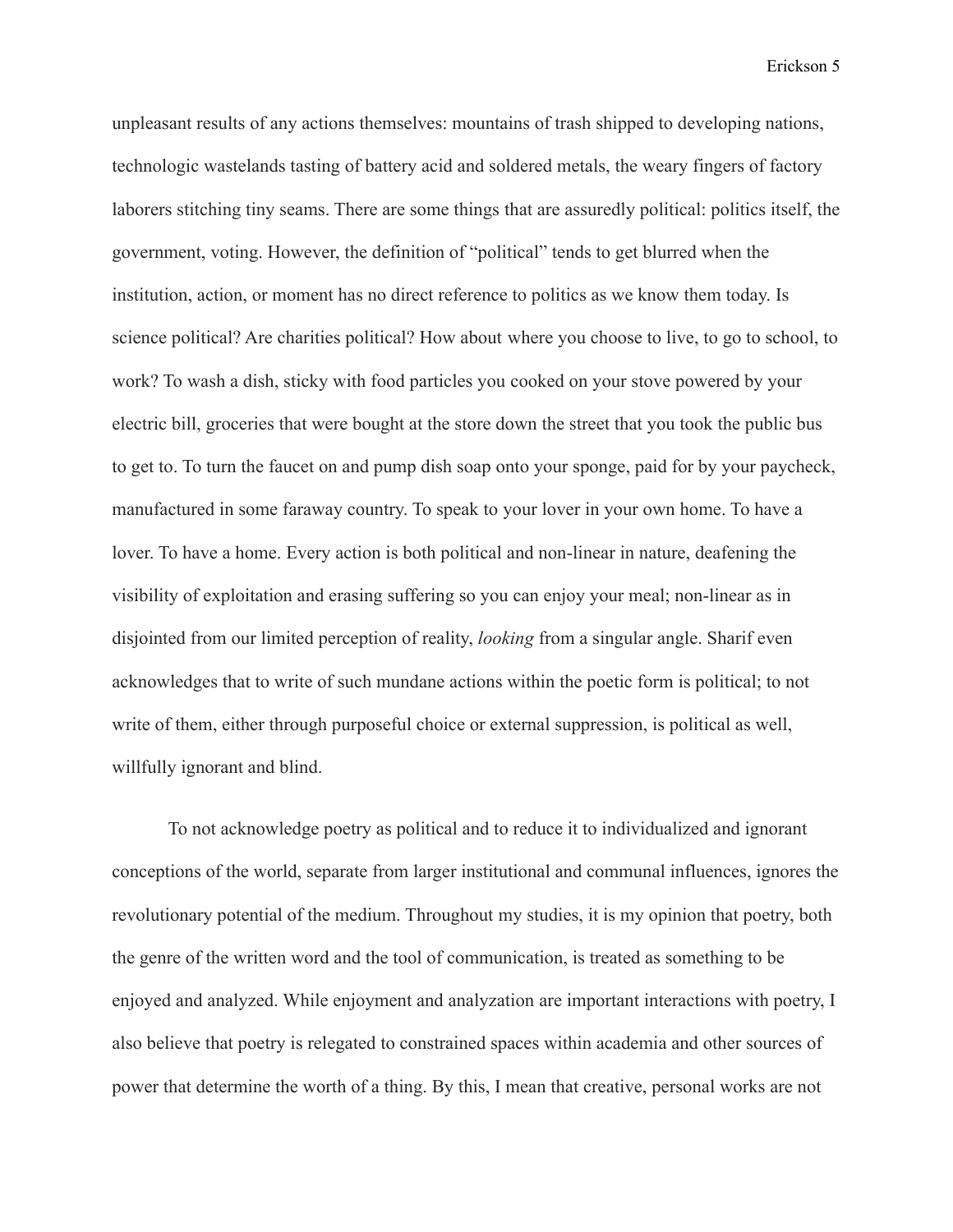traditionally taught alongside more "objective" sources of political action and efficacy, such as political theory and policy, because poetry is considered intimately theoretical. In *Poetry Is Not a Luxury*, Audre Lorde also articulates the relationship between the instrument of poetry and the significance of external cultural forces that diminish its societal worth, particularly for female authors and readers:

When we view living, in the european mode, only as a problem to be solved, we then rely solely upon our ideas to make us free, for these were what the white fathers told us were precious. But as we become more in touch with our own ancient, black, non-european view of living as a situation to be experienced and interacted with, we learn more and more to cherish our feelings, and to respect those hidden sources of our power from where true knowledge and therefore lasting action comes. (Lorde 2)

Poetry, especially written by women, is not customarily viewed as revolutionary simply because it is interpreted as representing the entirety of the female gender rather than understood as an individual's assessment of the world around them. Lorde is articulating the system by which written works are interpreted and valued, and that system, in "European mode," is based heavily on identity. When Lorde writes of becoming, "more in touch with our own ancient, black non-european view of living," I believe she is exposing how contemporary evaluations of poetry are based in white, western standards and archetypes that do not see non-white perspectives and introspections on institutional corruption as worthwhile. In particular, works that emerge from female authors and thinkers are suppressed by underlying patriarchal motivations, deemed them either too emotional or too angry. Here, Lorde draws upon the conception of western individuality that determines one's worth and potential based solely upon what they can offer under capitalistic values, what they can produce. For female authors, this value is already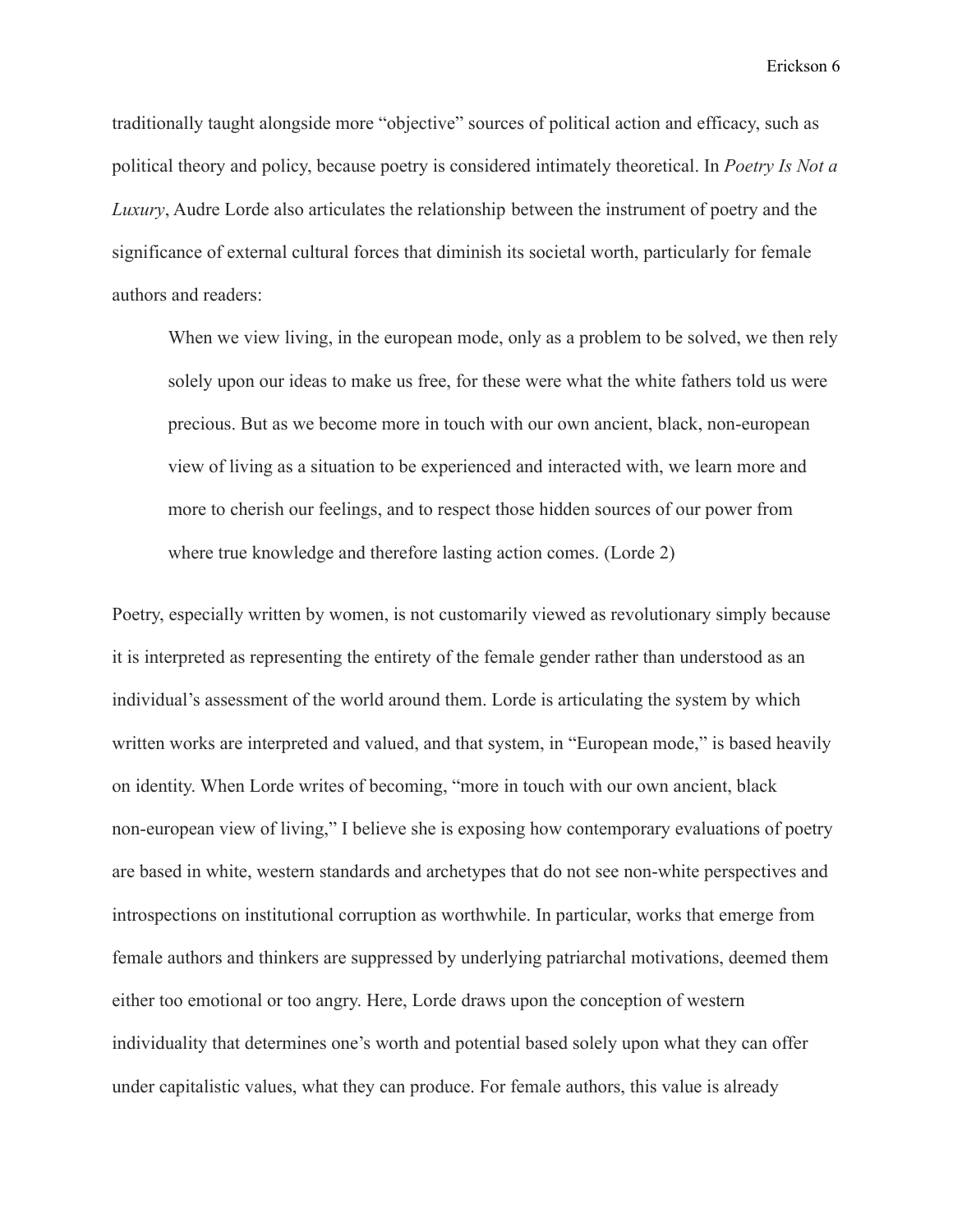diminished. The desire to depoliticize poetry stems from a simultaneous fear of its capacity to mobilize disenfranchised masses and the urge to discount women's opinions as personal fantasies, uninformed by reality and governed by fleeting emotion.

Sharif herself challenges such assumptions of equated weakness in her personal essay, instead critiquing westernized views of "progressive activism" for their inability to consider more than the individual, manifested in more than traditional structures of dissemination. By this, I mean to say western activism is customarily balanced upon uplifting a single story that perfectly fits the narrative of oppression, of being a palatable victim, in lieu of exerting the effort to view revolutionary writing that does not necessarily make for convenient reading: "I believe failure in activism is often a deficiency of lyricism—an inability to collapse time and distance, a refusal to surprise or "make it new," a willingness to calcify into rigid and limiting expectations, a closure to self-transformation, an unconsidered *we* or *you*" (Sharif 2013). Here, I believe Sharif is echoing Lorde's sentiments that writing poetry requires consciousness of how it will be interpreted within the cultural and sociopolitical contexts of the world in which they write. Both Sharif and Lorde beg their readers to consider that revolution will not emerge from current institutional formations; revolution requires an acute comprehension of the tools used by those in power in order to subvert and undermine their influence.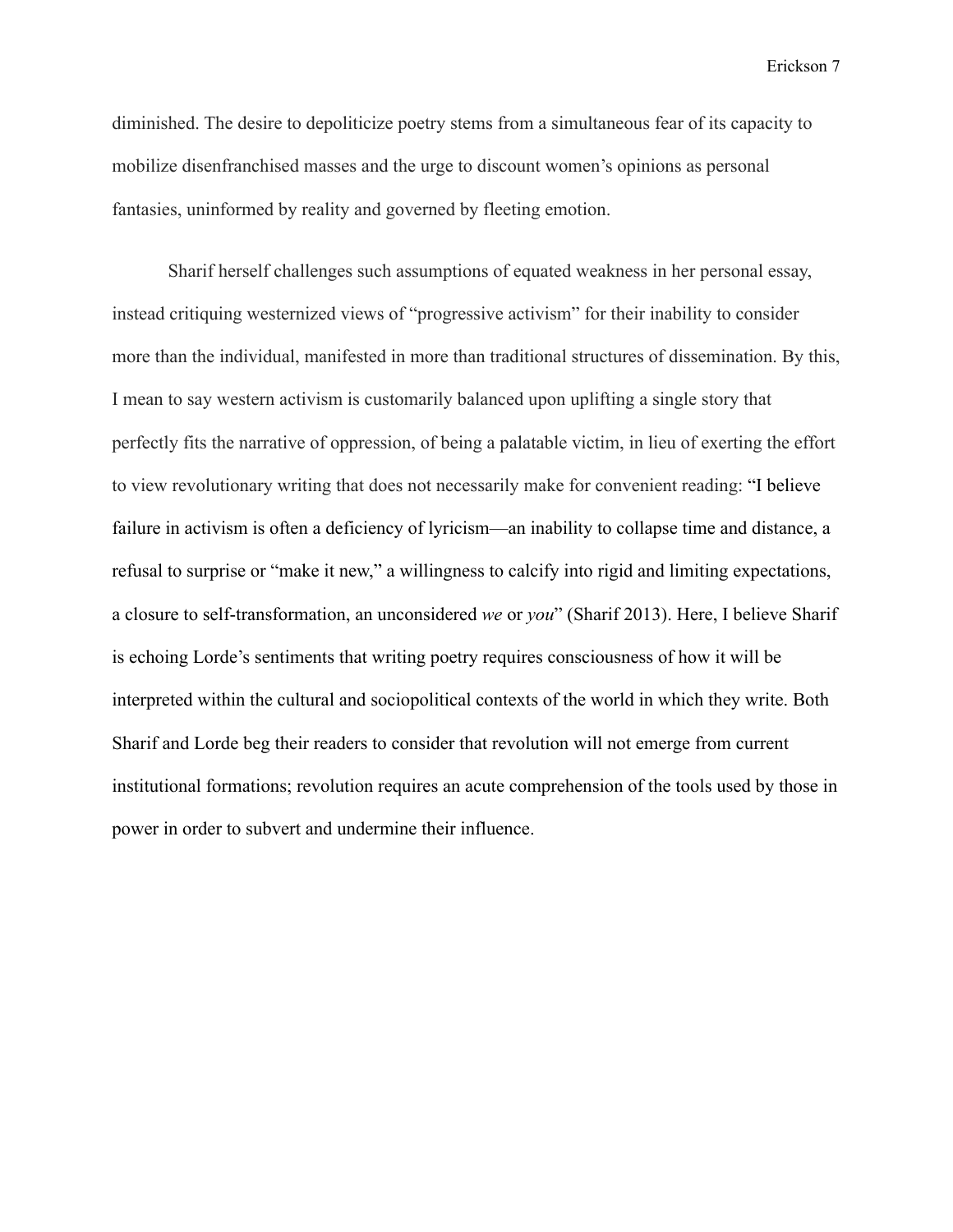#### **Poetry, Weaponized**

While there is personal danger in calling a thing political, there are underlying *consequences of staying silent*. The danger can be real, tangible in its destruction. Amnesty International's 2019 report of Iranian human rights violations cited trends of speech and assembly suppression that have plagued citizens since the 1980s. In November of 2019, nationwide protests occurred as a result of exponential increases in fuel prices and demonstrators took to the streets, calling for the overthrow of the current government, including Supreme Leader Ali Khamenei. Within 3 days, over 300 individuals were murdered and thousands more were subjected to arbitrary detainment and "enforced disappearance," [*you mean I should be disappeared*] resulting in internet shutdowns and direct persecution of journalists and activists: "At least 240 were human rights defenders, including lawyers, labour rights activists, environmental activists, minority rights activists, women's rights activists, anti-death penalty campaigners and those seeking truth, justice and reparation for the mass extrajudicial executions and enforced disappearances of the 1980s" (Luther 2019). Journalists and media workers were specifically targeted for their campaign to expose past and present human rights violations, subjected to imprisonment without trial and forced disappearances, leaving relatives and loved ones searching for clues at vacant police stations and in scribbled margin notes. It is not just in the "faraway" country that there is personal danger in engaging with the political, even unconsciously: "*You mean I should be disappeared because of my family name?* and he answered *Yes. That's exactly what I mean*, adding that his wife helped draft the PATRIOT Act" (Sharif 4). An artificial binary is thus presented under the illusion of choice and autonomy, (record, revolt or silence, hide) ending in similar results: protest, write, scream, fight into enforced disappearance or stay quiet until your story has faded into the background. Therefore, it is critical to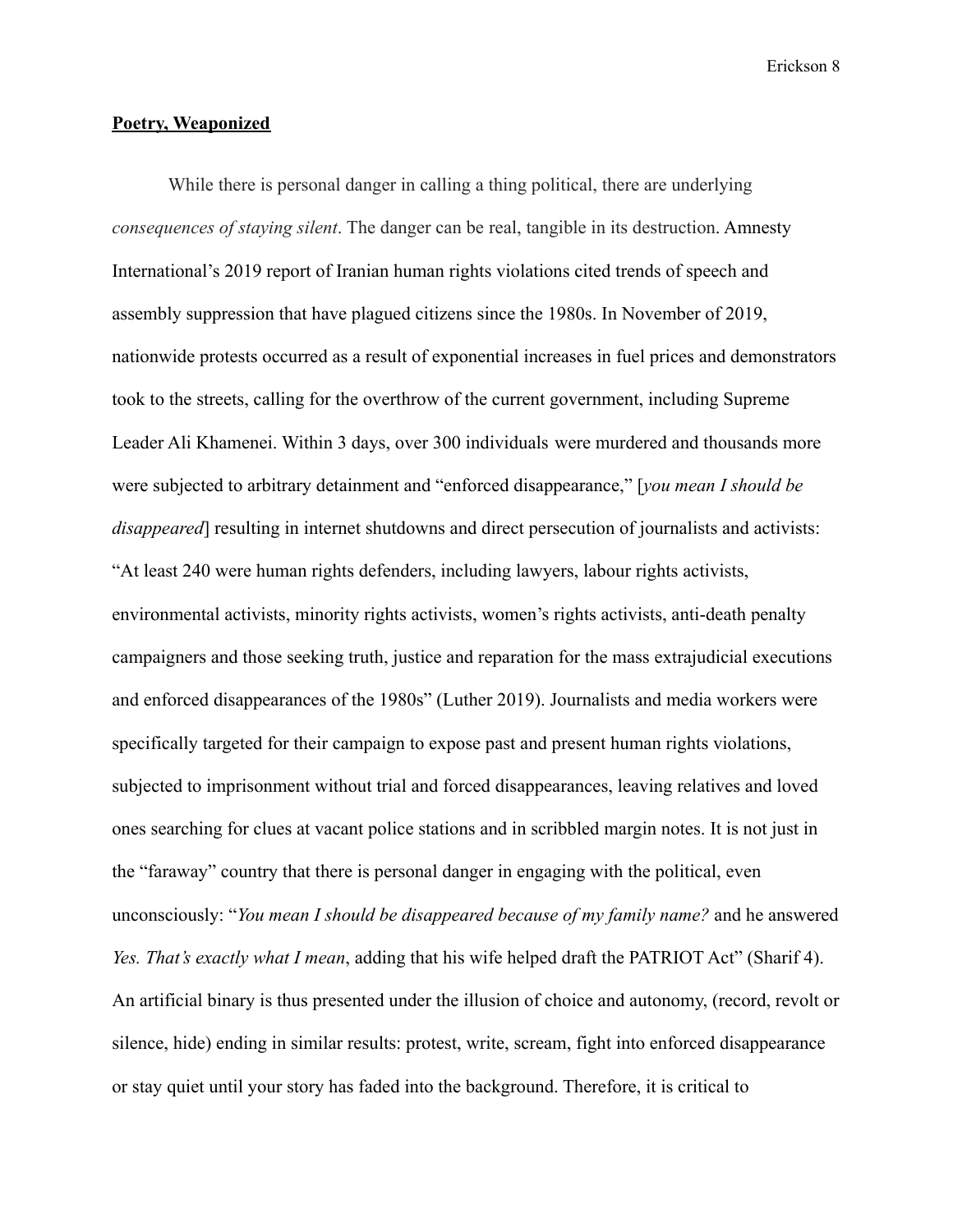acknowledge the politicization of everyday actions and to identify a desired medium to channel resistance, defiant against oblivion.

For Sharif, the process of writing poetry is actively a struggle towards revolution and away from forced erasure. In "The Near Transitive Properties…" Sharif recalls her own personal conflict with telling the stories of her family in Iran. There remained multiple degrees of separation, not only in physical distance, but in language as well, calling her transcription process, "a mimicked attempt to translate, with my own broken Farsi, letters an uncle wrote from the frontlines of the Iran Iraq War shortly before he was killed in said war (one of a million)" (2013). Sharif was burdened by the trauma of working with a letter written by her uncle shortly before he was murdered as well as the barrier of language, rendering communication, even after his death, laboriously painful:

With my uncle's letters, sounding the words out Arabic letter by Arabic letter was, well, humbling. There was so much I could not access. I could have had a family member translate it word by word, but that felt inauthentic. My inability to translate was like my inability to speak to him physically and that inability, I thought, should remain. At one point, however, I recruited an Iranian friend and asked 'What is m-y-n [I can never recall the proper names of the letters, just their English near equivalents]?' 'Meen,' she said, worried. 'Meen' means 'landmine'. So that in the middle what I could not access—his fear, his longing for home, his food cravings and jokes—a mine appeared, right in fraught space between us. (2013)

The process of translation adds another elemental layer to what resistance through writing requires. Considering the path *Look* took to reach me, a reader, is astonishing. Sharif's family chose the political action of recording their lives and their stories as well as passing down said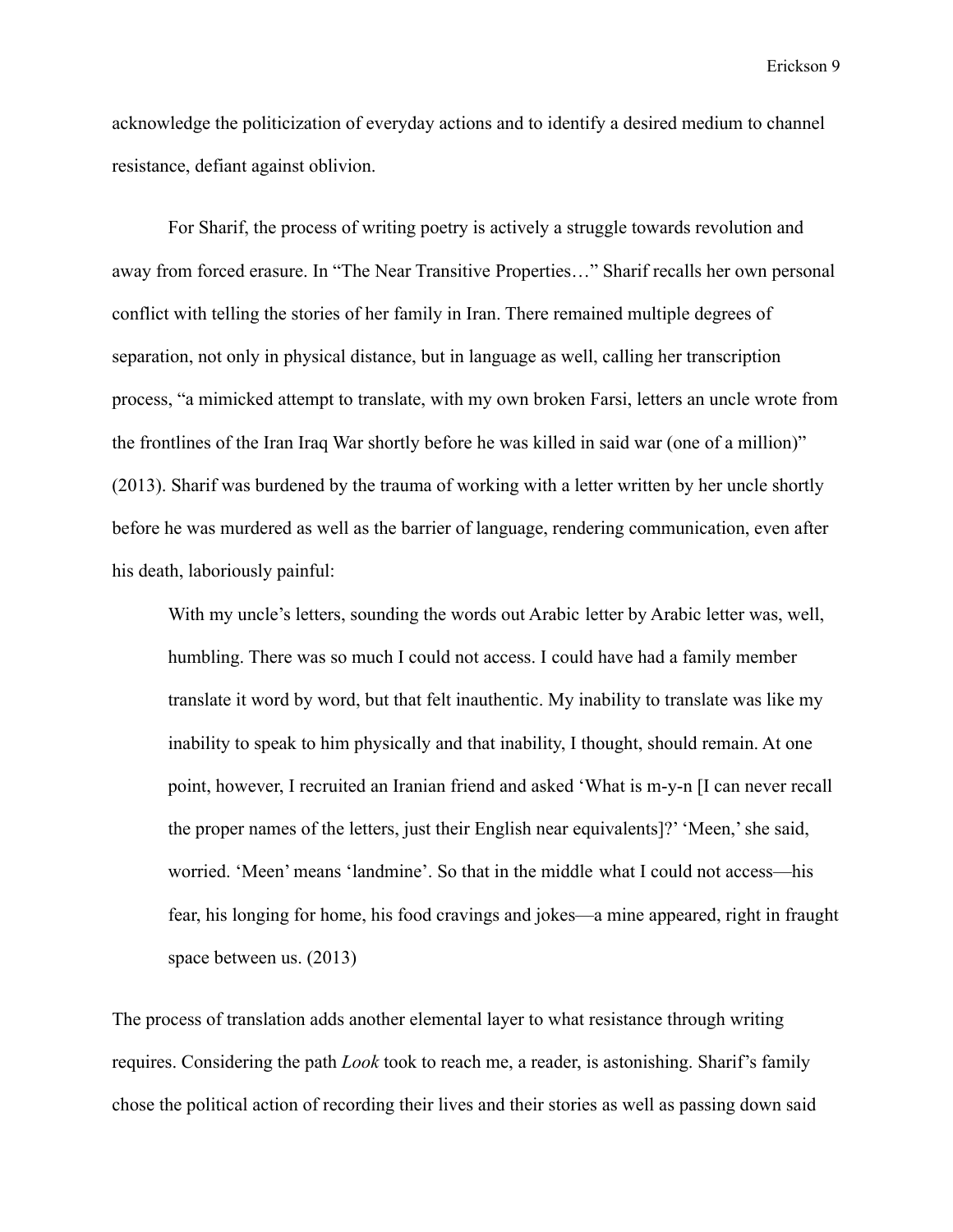archives through generations. In a place where writing could be interpreted as treason, these records of everyday life were an act of resistance. As her uncle's letters made their way across enemy territory, simultaneously threatened by Iranian law and American military interference, they remained a rebellious force. Sharif's description of the barriers that reminded between her uncle's letter and her comprehension of his holistic life further emphasizes how the politics of translation remain omnipresent. Despite multiple definitions of a word, constructed from personal translation and outside influence, there still remains a gap in understanding that was torn by colonial forces, unmendable and unmistakable. As I read Sharif's poetic translations, I cannot help but think about what I am missing, what is just out of grasp. I often find myself searching for the perfect word to describe the evocation of the distinct loss embedded within *Look*, but it does not exist in my own vocabulary. However, I do not claim to experience a similar loss of personal narratives in the way Sharif does, purposefully violent in its abdication. As Audre Lorde writes, there are no new ideas, only old ones that have been buried deep in an attempt to silence past revolutionaries, accessible through the courage to find what has been disappeared (Lorde 2). "Poetry is not a luxury," nor is it even safe in itself, fraught with mines in LOOK amidst memories of love and loss. I argue that the act of writing not only requires purposeful, political intent but linked, shared consciousness that spans generations and language barriers.

In theorizing Sharif's impact on revolutionary texts, I turn to American author and activist Angela Davis. Her work concentrates on the necessity of creating and consuming progressive art that provides agency and articulation in reference to the Black populations of the United States, and how their own understanding of past (political) trauma shapes collective resistance. I believe that acknowledging the work that exists in and by marginalized communities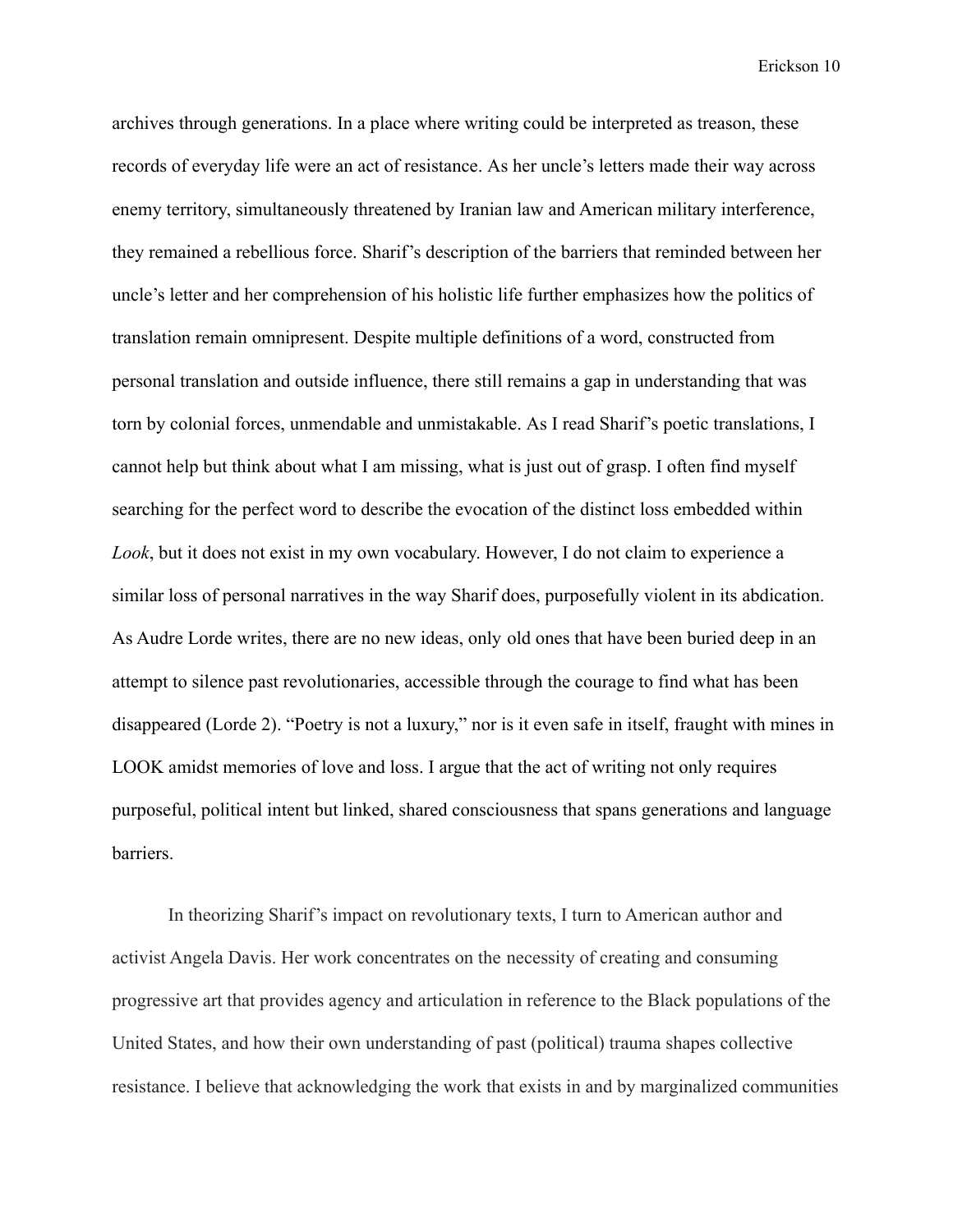within the United States, such as Davis's, is critical to viewing how the American process of linguistic colonization can be detrimental to the communication that exists in its opposition. In describing the action-potential of art and poetry in "Art on the Frontline: Mandate for a People's Culture," Angela Davis writes:

Art is a form of social consciousness – a special form of social consciousness that can potentially awaken an urge in those affected by it to creatively transform their oppressive environments. Art can function as a sanitizer and a catalyst, propelling people toward involvement in organized movements seeking to effect radical social change. Art is special because of its ability to influence feelings as well as knowledge. (1985)

Here, Davis articulates the multifaceted political capacities stored within the medium of art. Art has the power to bring attention to oppressive environments and advocate for social change as well as motivate and radicalize marginalized communities into action. What is significant about these observations is Davis's dichotomization of sanitize and catalyze; if we assume that every action is indeed political, then such artistic actions possess the capability to sanitize or catalyze both the actor and the world around them. Sharif writes of sanitization in the context of "erasure as an aesthetic tactic" rather than simply the traditional understanding of state-sanctioned violence within silence: "The proliferation of erasure as a poetic tactic in the United States is happening alongside a proliferation of our awareness of it as a state tactic. And, it seems, many erasure projects today hold these things as unrelated. Still, when it comes to erasure, this very form of palimpsest, the ghost is not only death or the degradations of time—the ghost is the state itself" (Sharif 2013). As citizens of a state begin to recognize patterns of erasure that originate from institutional, political structures, awareness of individualized obliteration to textual and artistic methods of resistance passes by unnoticed, blamed on natural deterioration. Sharif asks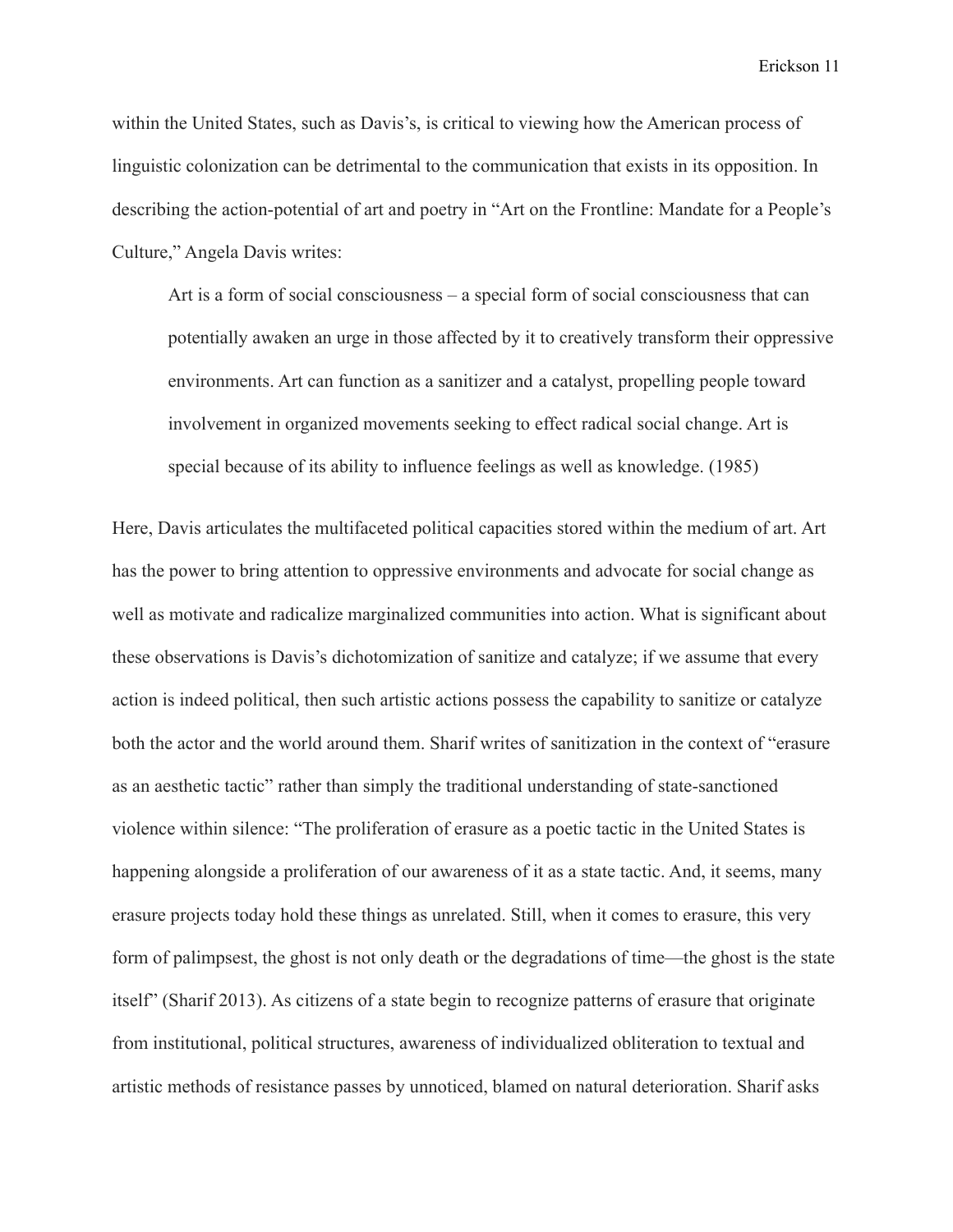her (white, American) readers to consider the historical records of erasure within their own communities and structures of power, equating the striking of text to the obliteration of human lives. *It matters what you call a thing*, Sharif echoes, and it matters if that thing is able to be said at all.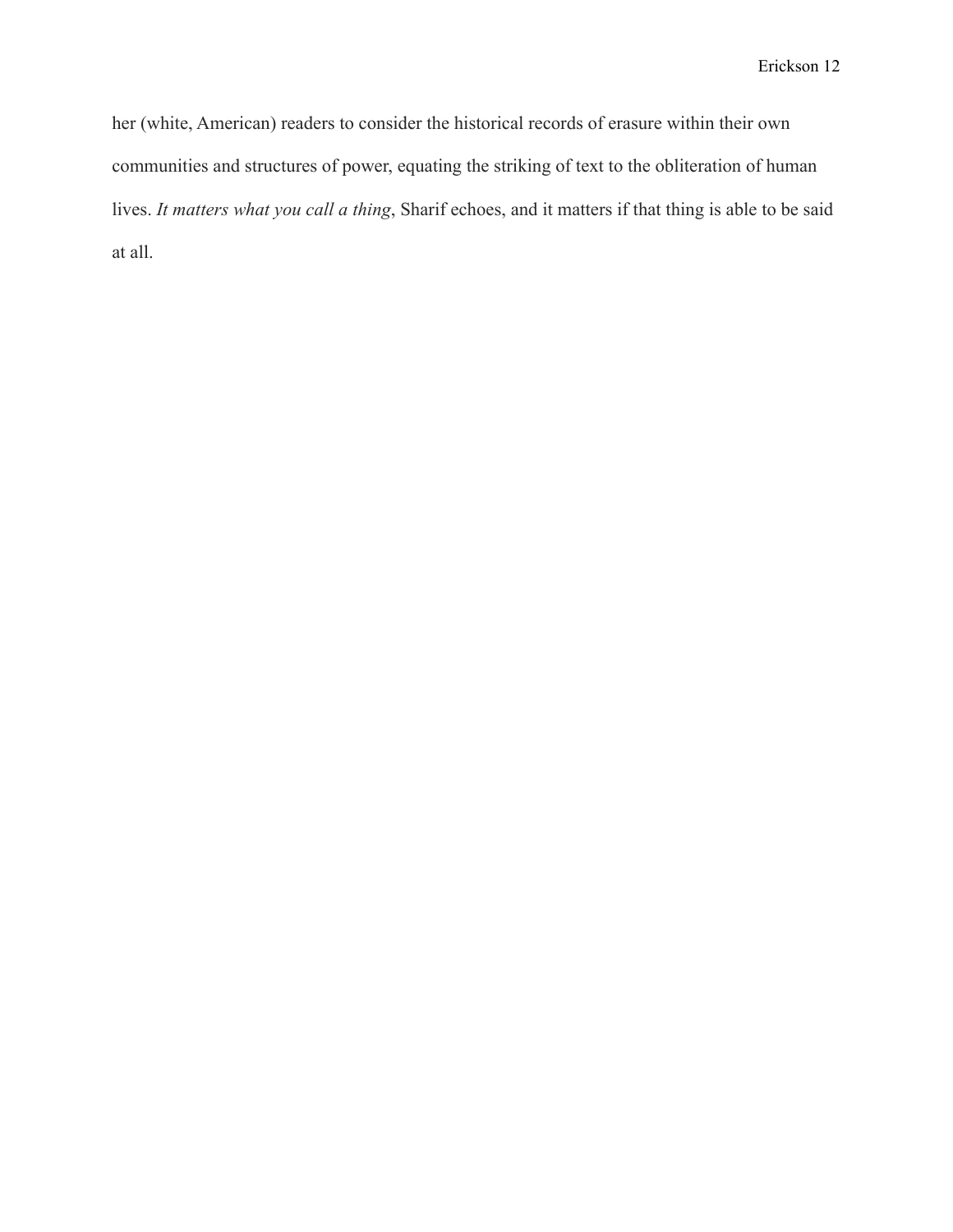#### **Poetry, Personalized**

Many of Sharif's writings attempt to bridge the gap between the public and private natures of art and poetry and the accompanying implications of both. Personal writing that struggles with the conception of the self in conjunction with the surrounding world is often labeled feminine and therefore culturally irrelevant as a social commentary, existing only in locked diaries and cursive journals. While she writes of her familial trauma and the consequences of it that have persisted throughout every area of life within *Look*, Sharif shifts the focus of the narrative from the inside out, acknowledging the source of such pain and its widespread effects. Sharif writes of the movement from the self to other overlapping networks, challenging the predisposed concept that women are only able to write about themselves. By spinning a web of interconnected narratives, potential for revolt and revolution amongst shared suffering becomes tangible in its power: "Bourgeois aesthetics have always sought to situate art in a transcendental realm, beyond ideology, beyond socioeconomic realities, and certainly beyond the class struggle" (Davis 2010). In order to separate art from its influence to radicalize subjugated masses, dominant ruling groups attempt to treat art forms as unrelated to the political climates of the time, relegating them to fantastical realms. As Davis theorizes, artists and poets are treated as otherworldly beings as if their creations could not possibly have been inspired by real-world experiences. This mindset is particularly pervasive in perceptions of female authors, as their work is either undervalued or infantilized. However, Solmaz Sharif is real. One could look at her, *look* to her poems. One could also LOOK and see a threat.

In "The Near Transitive Properties," Sharif writes, "The political is not topical or thematic, it is tactical and formal. It is not, as its strictest definition supposes, something relegated to legislative halls, but something enacted wherever power is at hand, power being at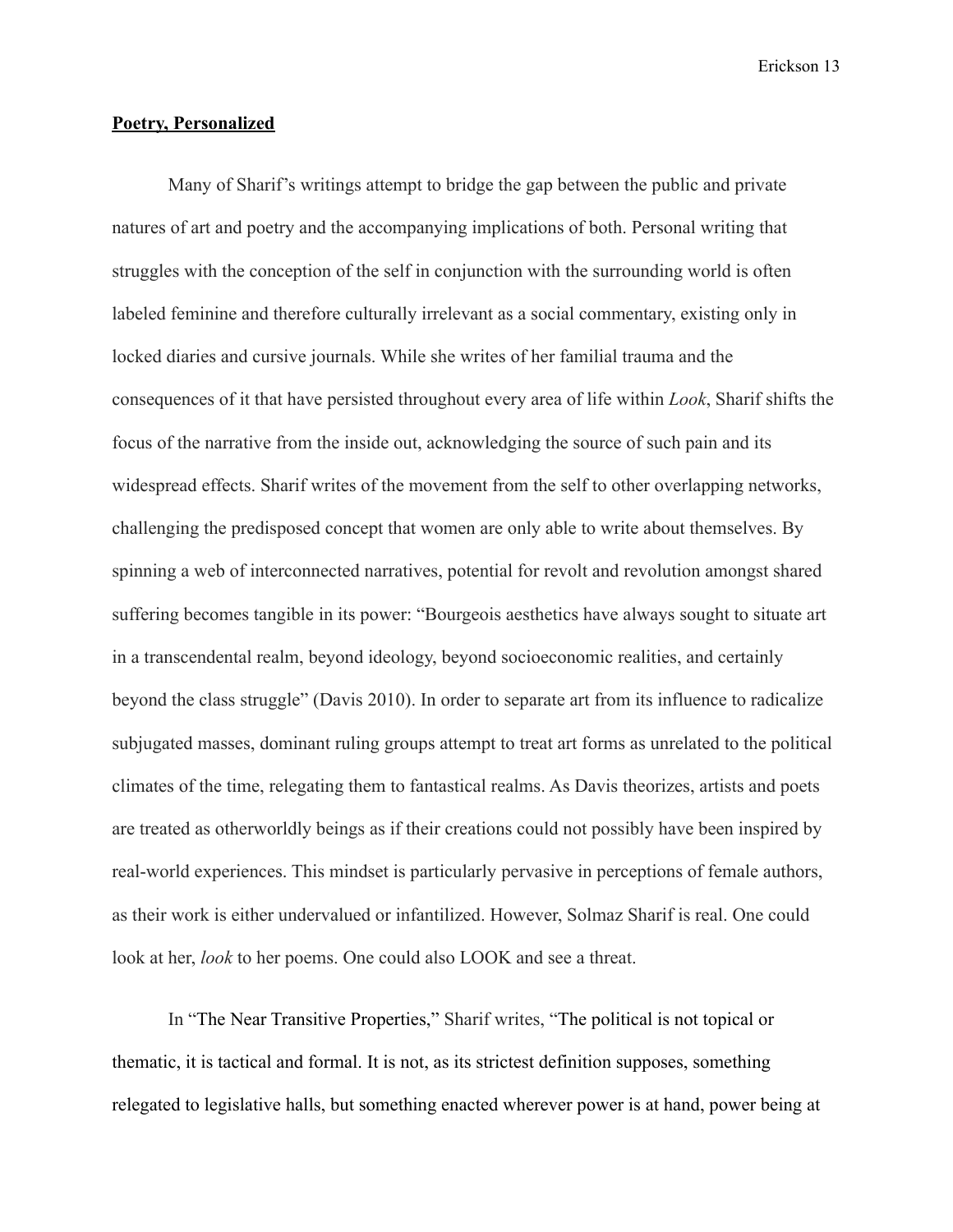hand wherever there is a relation, including the relation between text and reader" (2013). Here, Sharif describes the intense pervasiveness of the political. In opposition to privileged understandings of politics, the political is everywhere, particularly in spaces that have been or are dominated by the current holders of political power. While *Look* belongs to Sharif and her readers and critics, it is important to understand its origins as a critical analysis. Because Sharif has previously established that her written works are inherently political, she is consistently conscious of the power dynamics that exist between authors and their subject matter; therefore, the collection explores the complex relationships amongst personal and public spheres of political resistance. In a 2016 interview with *The Paris Review*, Sharif detailed her own complicated narrative surrounding the Iranian Revolution which displaced her parents from their home country in the mid-1980s. Although Sharif was born in the midst of their immigration to the United States, there remained an intricate relationship between her roots and what was now considered home:

It's been important for me to write down as many narratives as I can, other narratives around… the Iranian presence in the U.S., and also the possibility for Iranians to build coalitions with other Third World groups, as Iranians did in the seventies and eighties. That's the community I come out of. There's also a rift that happens between first and second generations, because the second generation has woken up to the fact that assimilation is not just a matter of your accent or class or education—there's an "in" that you'll never be in because of who you are. (Clemmons)

Throughout the form and composition of Sharif's poetry, there exists such an allusion to themes of not only orientation to the culture of the predominately white United States population, but the necessity of tangible organization with other marginalized groups subjugated to a similar,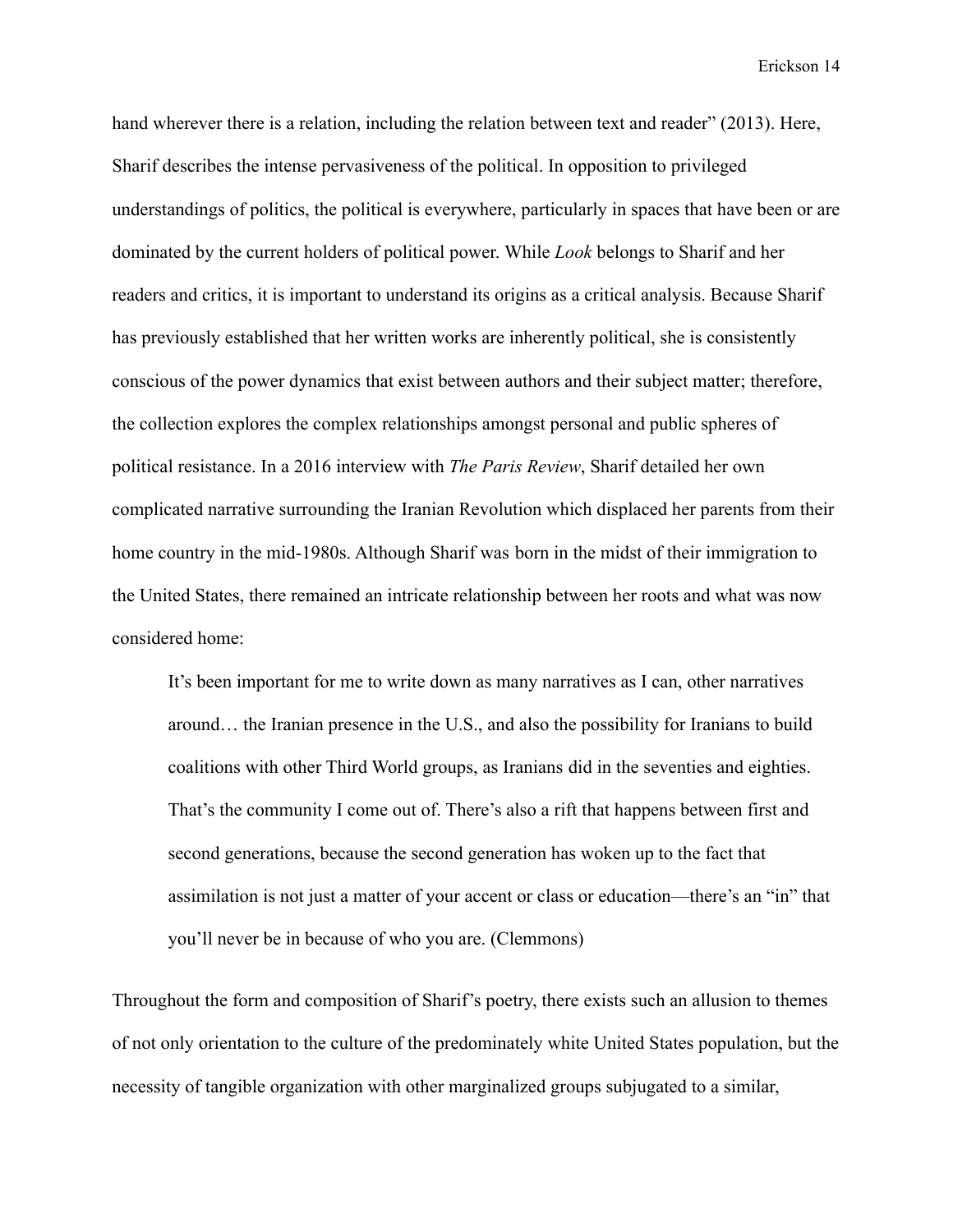minoritized status. Contemporary revolution demands an intersectionality of populace with a diversity in method; through the unification of victims of U.S. militarization and the incorporation of poetry as a palpable embodiment of dissent, Sharif seeks to redefine resistance in a familiar language, that which was once weaponized for their very own destruction. Because of Sharif's unique and multidimensional identities of a woman, an immigrant, and a person of color, her poetry reflects the importance of speaking to people in ways they can understand. True revolution is nothing without the purposeful inclusion of all impacted groups, including specified language, organizing techniques, and acknowledgment of varied histories.

Sharif is writing through the experience not only of an Iranian-American with immigrant parents, but within the intersection of those identities and her prescribed role as a woman. The poetry of *Look* challenges the assumed simplicity of the passive position of women in wartime, particularly those displaced and left in the aftermath of U.S. invasion. Within the context of westernized warfare, "Women are often purposefully brought into descriptions of what war is—to justify the rescue of a nation, or to justify its decimation by showing its entire people as despicable or threatening" (Clemmons 2016). Whether it is for the ulterior purposes of forced victimhood or rationalization for hatred and violence, women have been subscribed to the passivity of pawns at the will of the colonial, patriarchal institution of war. However, it is when women are not allowed the power of expressing their own intricate, multifaceted narratives that their revolutionary capabilities are reduced to malleability and exploitation. Misogynistic and suppressive impulses on the individual level are also exemplified within institutional action on the larger scale. This is particularly evident in a foreign power exercising control over a "submissive" nation, demonstrating the gendered sexist economies that prevail in colonial, military environments: "When you're told that you're overreacting… this is how the U.S. largely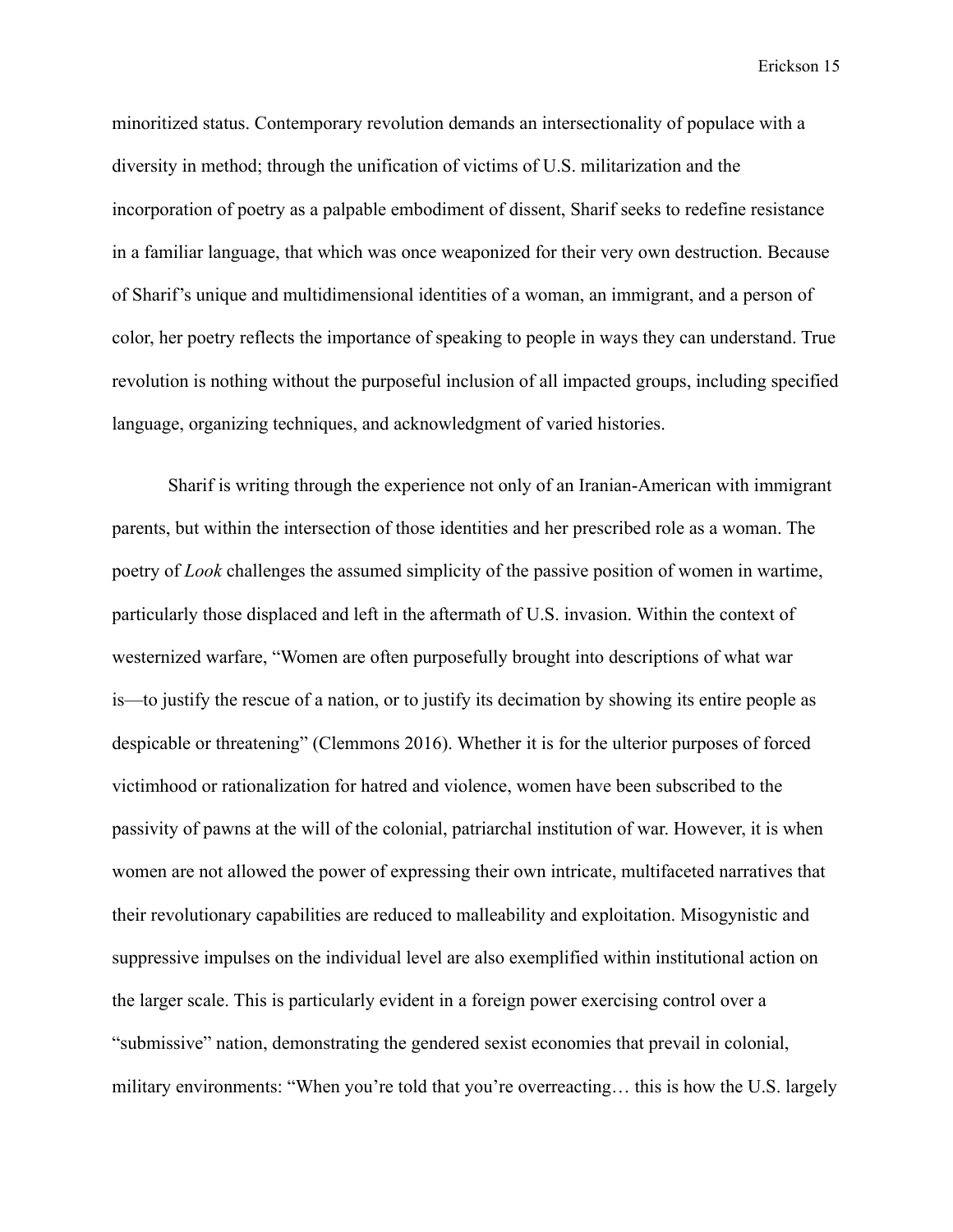deals with warfare. That's something that's natural to my experience as a woman… I want to talk about how far-reaching these effects are and how intimate these effects are and how there's no part of our bodies or desires that are not somehow informed or violated by these atrocities" (Clemmons 2016). Labeling a vulnerable population feminine exasperates the binary options of victimization or oppression as well as silencing the personal narratives that emerge from female revolutionaries. Sharif's *Look* demonstrates that out of the bodily and mental trauma stems defiance and resistance.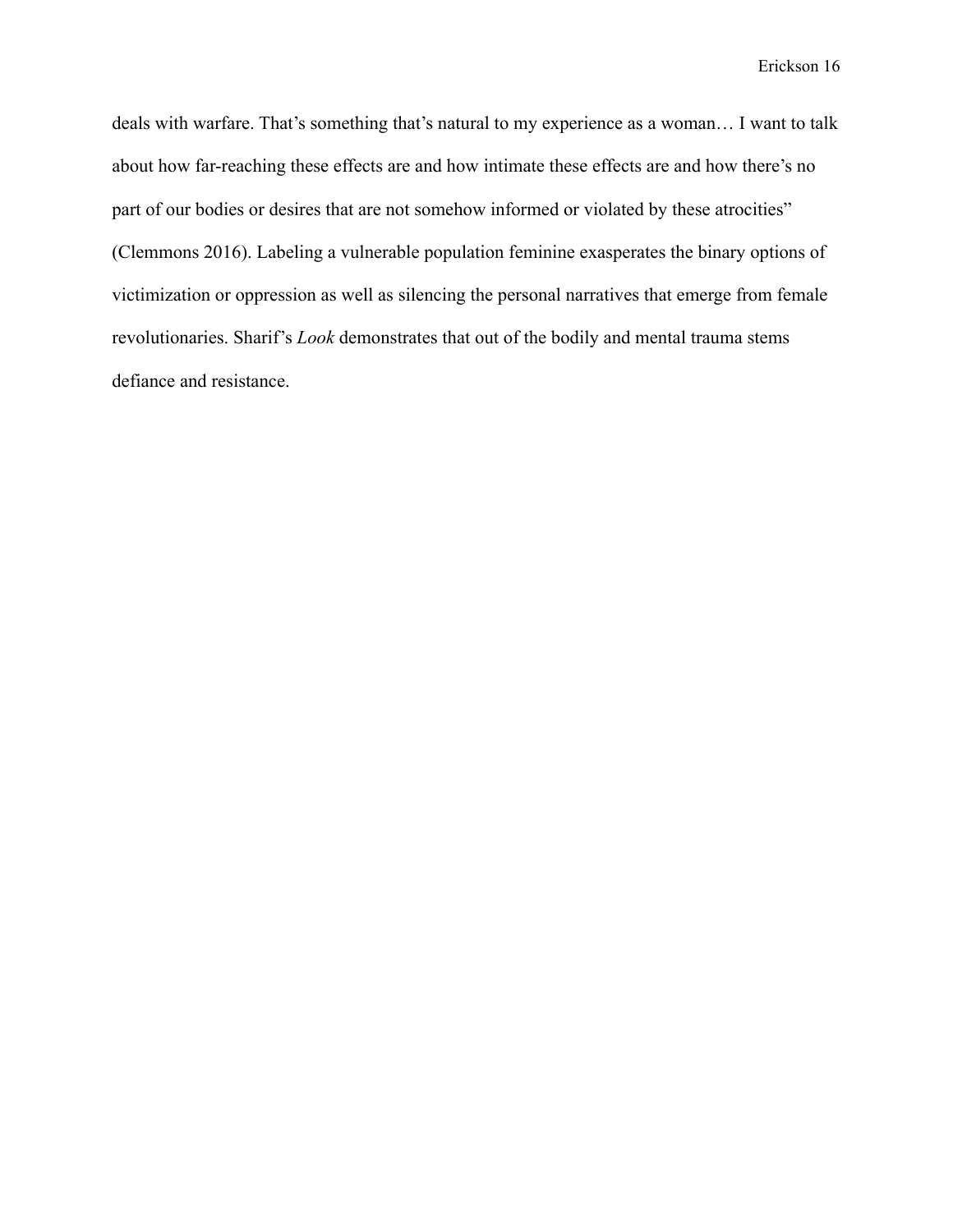#### **Chapter Two: Looking Inward**

Solmaz Sharif's criticisms of America's destructive tendencies are not limited to international stages. While Sharif was born abroad and the majority of her family remains in Iran, she has spent a significant portion of her life living in the United States. Sharif has cited on multiple occasions that her "foreignness" has allowed for a critical, outside perspective on the traditions that govern daily American life, albeit with social consequences [*I try not to think of what my neighbors would say. They have yet to learn to pronounce my name]* (2013). While *Look* heavily concentrates on addressing the modern consequences of American militarization and its subsequent violence, Sharif also focuses on the origins of oppression within the country. She asks her readers to consider how the American legacy of global domination and minority subjugation have been sustained over centuries and what is still fueling its authority today. Many poems in the collection address how the United States has practiced and perfected racism and oppression within their own borders. This chapter will examine two of these poems, "Dependers/Immediate Family," and "Mess Hall," through the lens of their respective revolutionary potentials in upsetting the pervasive apolitical nature of American society.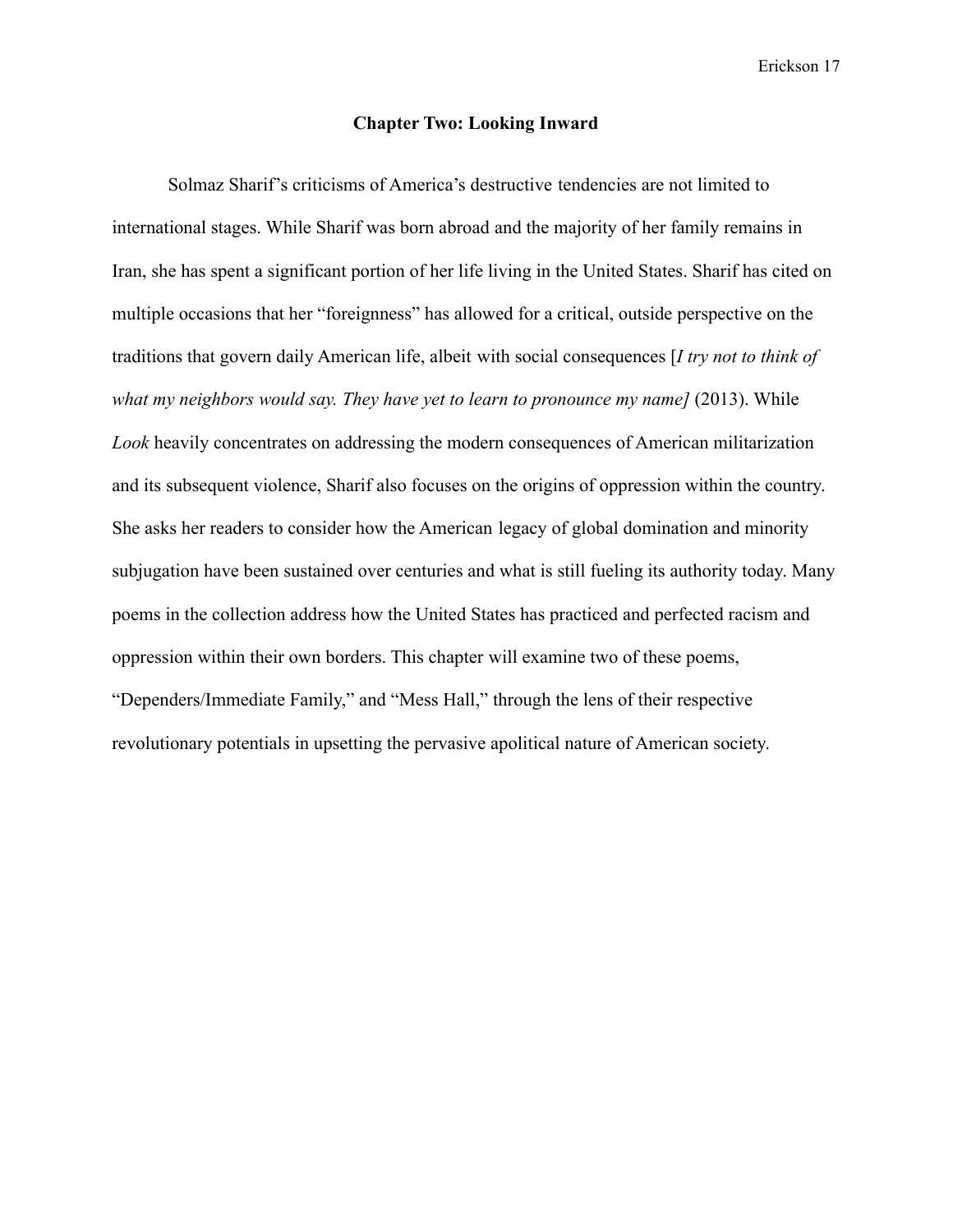#### **"Dependers/Immediate Family"**

Throughout Sharif's *Look*, the definition of womanhood within the context of wartime fluctuates on unsteady ground. The military industrial complex that was born from within the United States is particularly ubiquitous in its categorization of human beings in black and white terms: either enemy or friend, useful or worthless. Sharif often writes from the point of view of the collective woman in an oppressive, militaristic environment, whether living in Iran or the United States. The intertwined nature of shared feminine trauma is evident both in the form and narrative construction of *Look*'s poems as well as the generational consequences of a repressive regime on marginalized populations. In the poem entitled "Dependers/Immediate Family," Sharif expands the concept of non-linear narration in the context of familial damage and cross-cultural exemplifications of mutual pain. While her influences are often personal in their origins, Sharif also seeks to articulate a larger feminine experience during times of war, throughout different settings and movements. In particular, Sharif acknowledges the artificially constructed environment of conflict and how it affects daily life. "Dependers/Immediate Family" attempts to unravel the impact of an all-consuming war effort on a child that is too young to understand and a mother who bears the substantial burden of the nuances of nationalism and international violence. While it is often the men who are required to sacrifice their lives and physical bodies for their country, women and children were expected to bear the emotional burdens of witnessing their loved ones die and continue their lives as productive, contributing members of society. The opening lines of the poem read, "At the WWII Memorial, FDR thanks women/for sacrificing their sons/and their nylons./Mothers oil supply lines/of parachutes/and what weighs chutes down,/sailing toward tall grass or rock,/a sky delivered by God" (33). The historical assumptions of the intersection of wartime and women are centered around the production of future sons who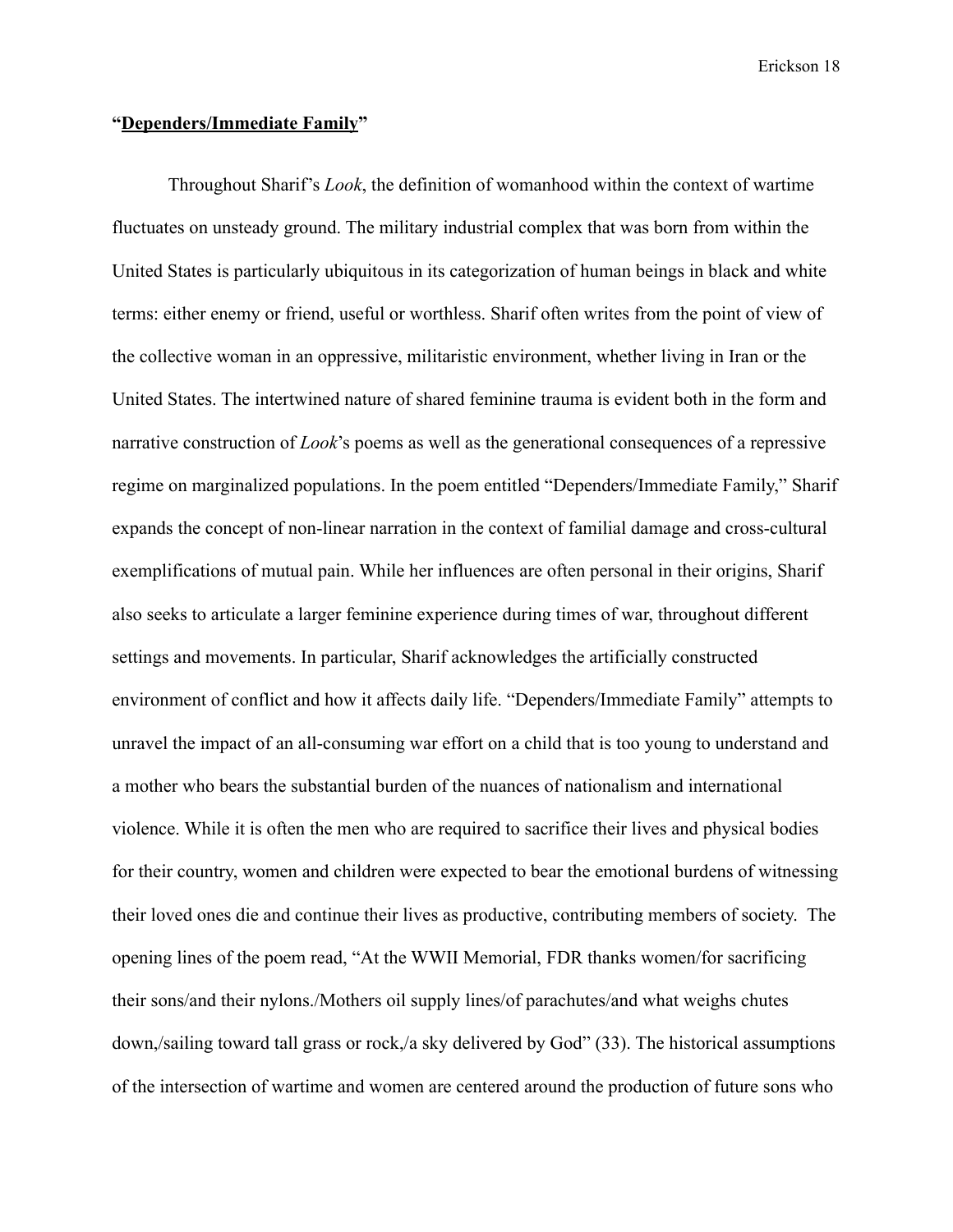would become soldiers, manufactured to sacrifice themselves for their country. Amidst the destruction of the World Wars, the introduction of women into the workplace found its roots in the economic freedom of sustainable careers outside of the home; yet, this fiscal revolution remained undermined through patriarchal constructions of the definition of motherhood. "Dependers/Immediate Family" initially retains multitudes in its very title; while original implications of dependents signify a relationship built upon inequality and reliance, the subversion of gendered expectation is radical in itself. Oftentimes, those who depended on the woman of the family were her husband and children alike. The irony exists in the gap between their dependence on the woman of the house for physical and emotional support, yet said woman was not publicly viewed as the leader or provider of the family unit. For women to act as the sole economic provider distorts definitions of both the depender and the dependent as well as the categorization of who can be considered immediate family, especially in times of war and turmoil.

The beginning lines of the poem demonstrate the movement between expectations of femininity and familial values across cultural boundaries; the initial setting is centered around imagery of war memorials, presidency, and motherhood. While Sharif's poetry is often non-linear and fragmented in its perception of time and space, there is foundation in representations of FDR and war memorials, thereby evoking themes of antiquated American patriotism. While "FDR thanks women/for sacrificing their sons/and their nylons," the ownership of the sacrifice lies not within the mothers themselves, but in the acknowledgement of their service of providing men for fighting while still remaining feminine and beautiful for objectification. Despite the revolution of the modern U.S. workplace during times of war in the twentieth century relying heavily upon women's labor and leadership, men remained at the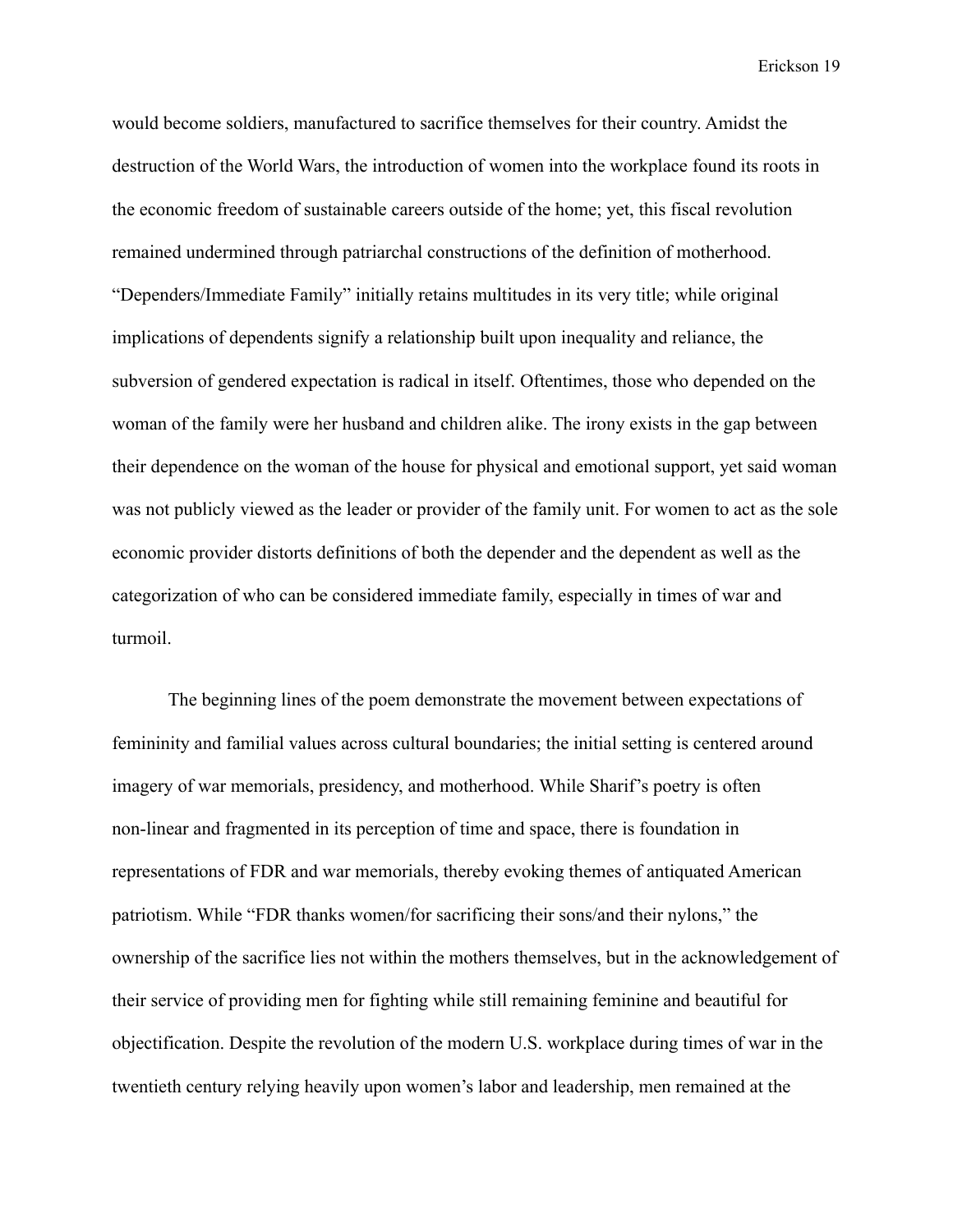forefront of perceived innovation and success. The poem devolves from tangible, contrasting images of monuments and stockings to more abstract conceptions of movement in the "oiling of supply lines" and the "deliverance to God." The setting moves beyond preconceptions of a romanticized American warfront to a more foreign embodiment of motion and war preparation; its implications tell that there is the United States and then there is Other, in this poem's case, the other side of the war. However, it remains unclear who is visualized as the enemy as the imagery remains fluid and ever-changing, amidst the intersections of weaponized terminology and colloquial language.

Sharif's narrative shifts in perspective from the mothers to the sons bred into a society manufactured by militarized turmoil:

I want to say mother put a GUN there, blocks and blocks of boys with pistols in their lunch pails,

lined up at the Army Experience Center playing Call of Duty beneath the pacing of recruiters, shit-talking into microphones in select US malls while mothers shop the bed linens or grind coffee, grateful for the quiet home, for the empty backyards… (33)

It is initially difficult to identify the type of revolutionary writing that would mobilize women and other marginalized groups of people to fight back within the lyrics of domesticity and gendered expectations, yet it is the purposeful articulation of such stereotypes that aim to subvert and reform classic ideals of both feminine and patriotic duty. Again, the responsibility of providing soldiers for the nation is designated to the mothers, going as far as placing the actual weapon of destruction into their own child's hands, thus normalizing American militarism into the private, familial sphere. Layers of "othering" emerge within Sharif's writing; initial interpretations view the unseen enemy of the U.S. military as Other, the enemy the young boys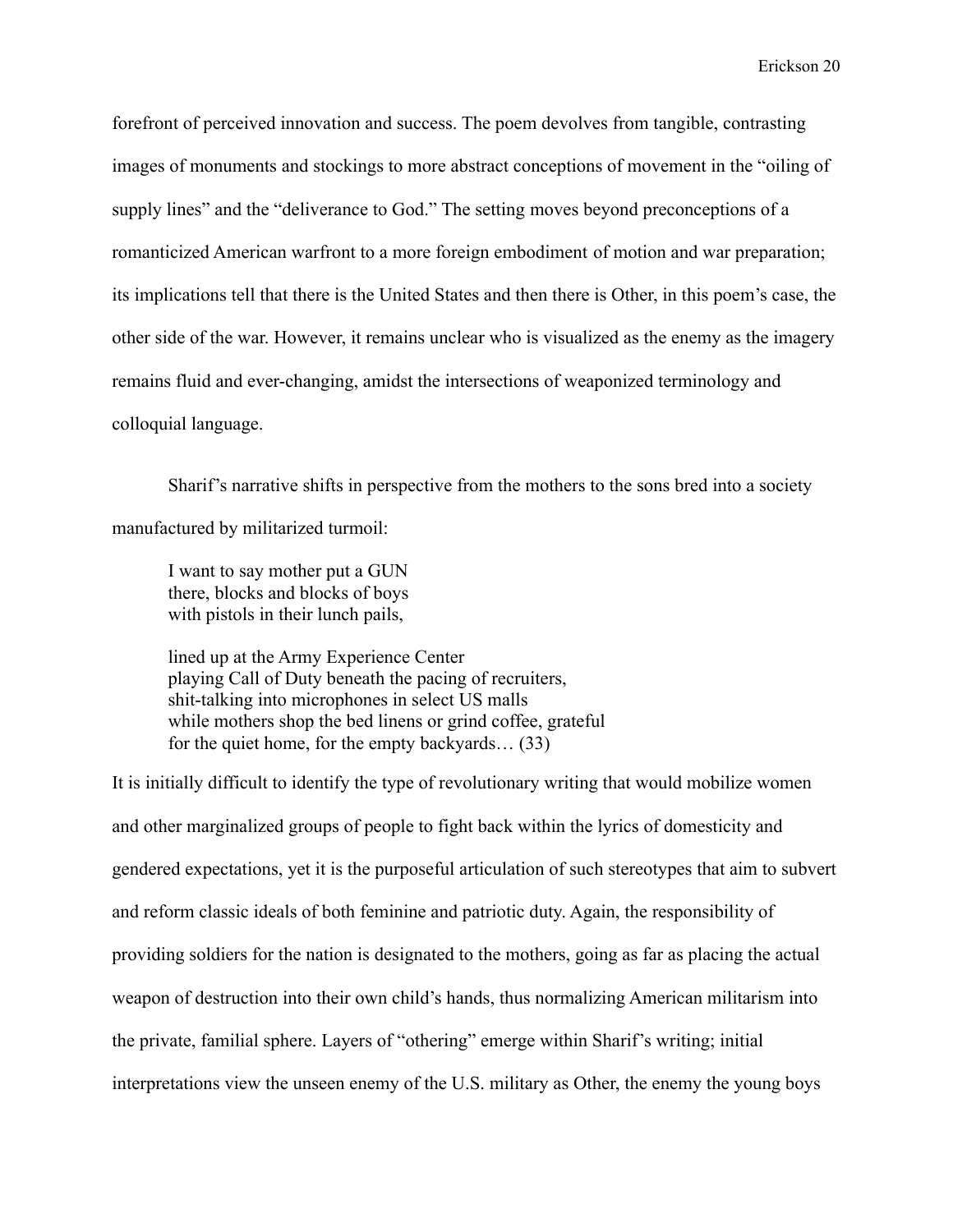are taught to despise and prepare to fight against, yet the women themselves are relegated to the margins as well, viewed publicly as a means of production in a military state. In examining the incorporated diction in relation to movement, the men described possess authoritative violence within their actions: playing, pacing, shit-talking.

Sharif alludes that there is more than a singular enemy; the young boys are preparing to combat the invisible antagonist with weapons of destruction in their inexperienced hands, yet they are a threat even to the women surrounding them, positioning the boys in a place of "undeserved" power. However, I believe that Sharif is careful with her criticism here. It is the burden of the military state that these boys are groomed to be filled with hatred and intolerance, born with a loaded gun already in hand. To look as well as to be seen is a luxury that not every individual is afforded. In some sense, there is privilege in untangling the conditioning from the human being. It becomes clear that the pattern of "othering" is deeply ingrained through cultural routines and habitual subjugation, in terms of race, nationality, and gender. The question must then be asked: If Sharif is attempting to dismantle this supposed black and white narrative of both victimhood and visualization of the definition of the enemy, wherein lies the tangible possibilities for revolution and the restructuring of the oppressive institutions internationally?

Throughout her poetry, Sharif chronicles the reality of her family and others like them, the horrors endured and the losses withstood. The orientation of the author is to record, to write, and to evoke others into action, yet individuals are not often privileged with the platform to be listened to. In order to understand Sharif's nuanced stance on war, victimhood, and revolutionary potential within "Dependers/Immediate Family," it is crucial to acknowledge her own position as author. In an interview with the Kenyon Review, Solmaz Sharif discussed how the presence of her physical body in different countries affected not only the way she was perceived but the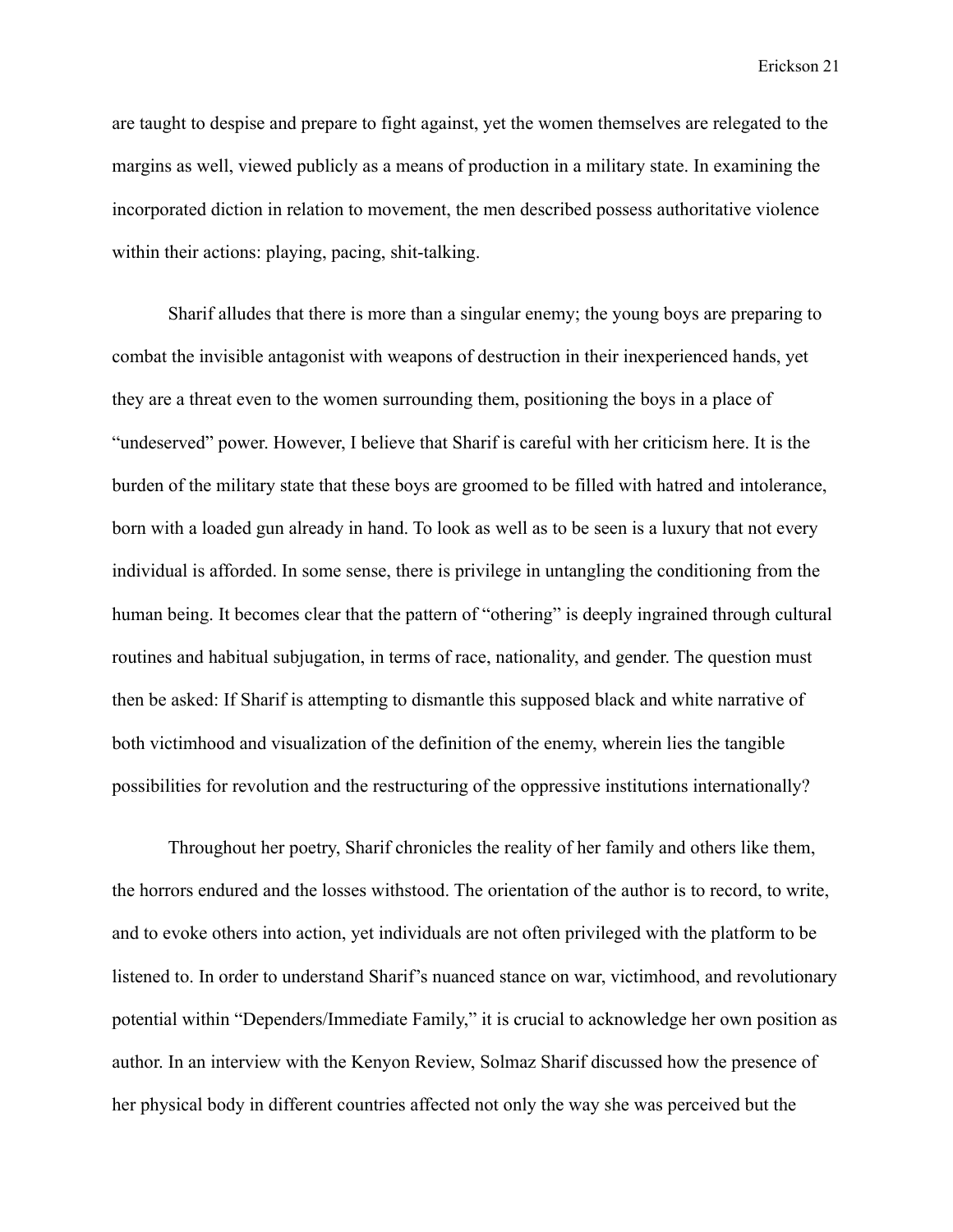position of her own psyche versus those around her. As an Iranian born in Turkey living in the United States during the Iran-Iraq conflict, Sharif's orientation and identity has been subjected to constant scrutiny, both internally and externally. In the midst of comprehending the conflicts in her personal existence, Sharif turned to what could have been:

As an Iranian abroad, this experience was quintessentially American—the warfare was happening over there... Being from an elsewhere forced me to cultivate an image, as many have, of the home they left. An imagined place. This imagination-building happened to coincide with a war that killed 1,000,000 people. My father's brother, a draftee, was one of those killed, shortly before I was born. I have often wondered about him—his taste in food, his crushes, his bikes—and had tried many times to write about him, resulting in many failures. (Kenyon)

Here, Sharif illuminates the difficulties of simultaneously belonging everywhere and nowhere, orienting herself in an intertwined dimensionality of multiplicities. Throughout *Look*, Sharif maintains diction that is reminiscent of such disorientation, gendered in their portrayal not only of family values and feminine expectations, but of victimhood itself. War succeeds when there exists a clear distinction between who is defined as the adversary and who is the ally, dehumanizing the opposing side until no longer recognizable as human. Yet, Sharif challenges her readers just as she had been challenged in understanding her role in a conflict that plagued her very identity. The "imagination-building" of remembering a life that was never permitted to be hers upsets the implied binary of friend or foe. Although Sharif is oriented in a multi-dimensional plane of existence, stuck between her conflicting alliances as an American resident and daughter of Iranian parents, there is reclamation in the space that is left over. That space is primed for revolution. It is crucial to acknowledge the privilege of writing a revolution;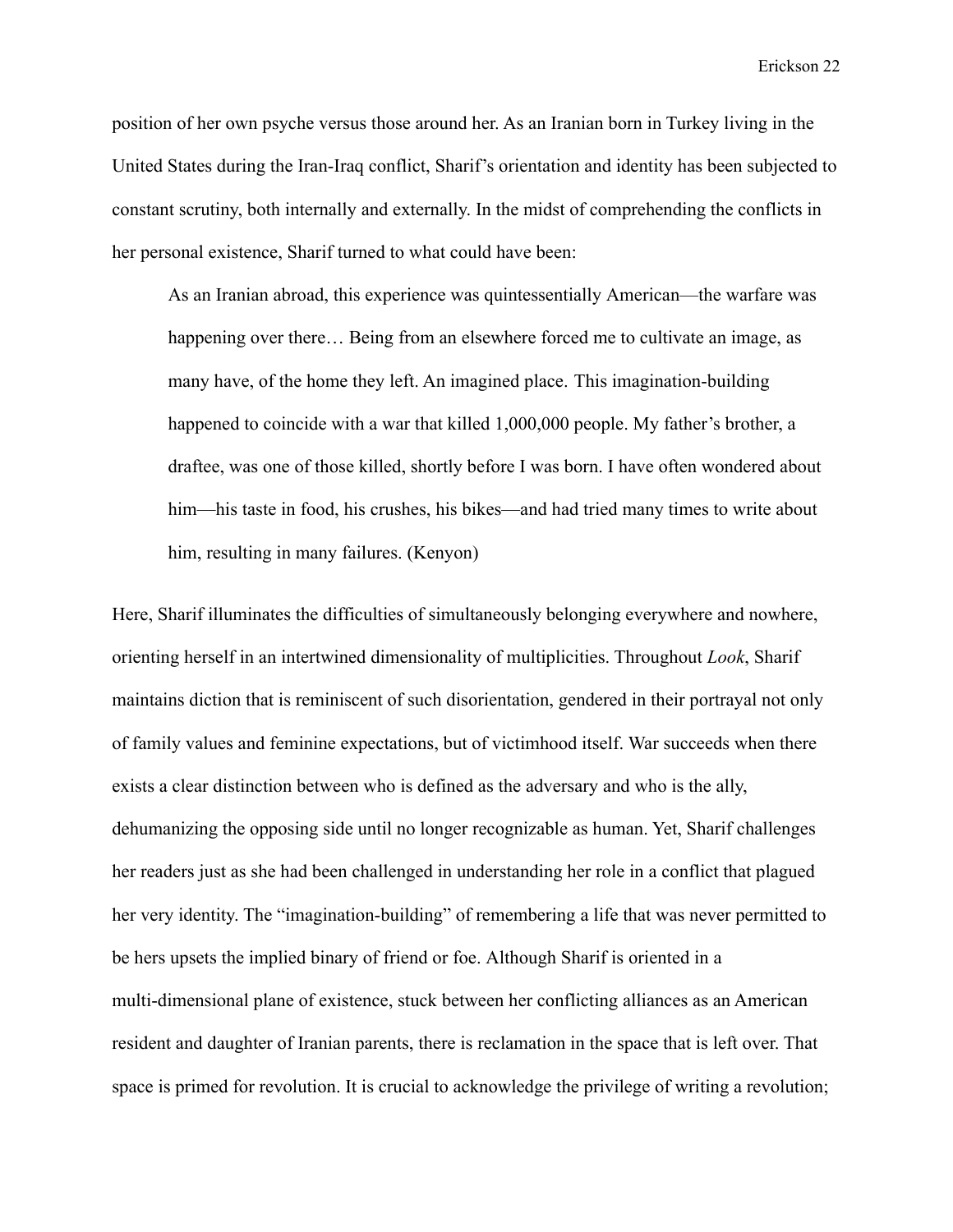as Sharif articulates, many individuals had their lives taken from them without warning, such as her uncle. What military propaganda and Americanized revolutionary writing have in common is the glorification of sacrifice and expressed nobility of dying for a greater cause. However, I believe Sharif constructs a new definition of what revolutionary writing is, informed by the context of the many who lost their lives in the Iran-Iraq war, who were not allowed a choice in their deaths. Revolutionary writing does not require tangible violence or martyrdom, only the questioning of authority and assertion of freedom and peace.

In "Dependers/Immediate Family," the American children play on green, manicured lawns with toy guns, dreaming of the power their future holds. The American mothers gaze out curtained windows, hoping their sons stay alive long enough to make the family proud.

Boys, they dream

of invisibility suits, explosive inks, then grow up to work in weapons research labs, formulating rays to knock you out, rays to make you puke, rays to activate each nerve ending, gas to make you laugh

and boil (Sharif 33-34)

The combined and intertwined influences of patriarchal authority and normalized military violence are impossibly enduring, from childhood to old age. This section of the poem acknowledges why these desires for war and brutality are so pervasive; children, particularly boys, are taught from birth that it is their duty to protect the country and themselves from external enemies, and to do so is an honor. As Sharif articulated in her 2016 interview with "The Paris Review," "aesthetics and politics have a really vital and exciting give-and-take between them" (Clemmons). "Invisibility suits," and "explosive inks," possess inherently compelling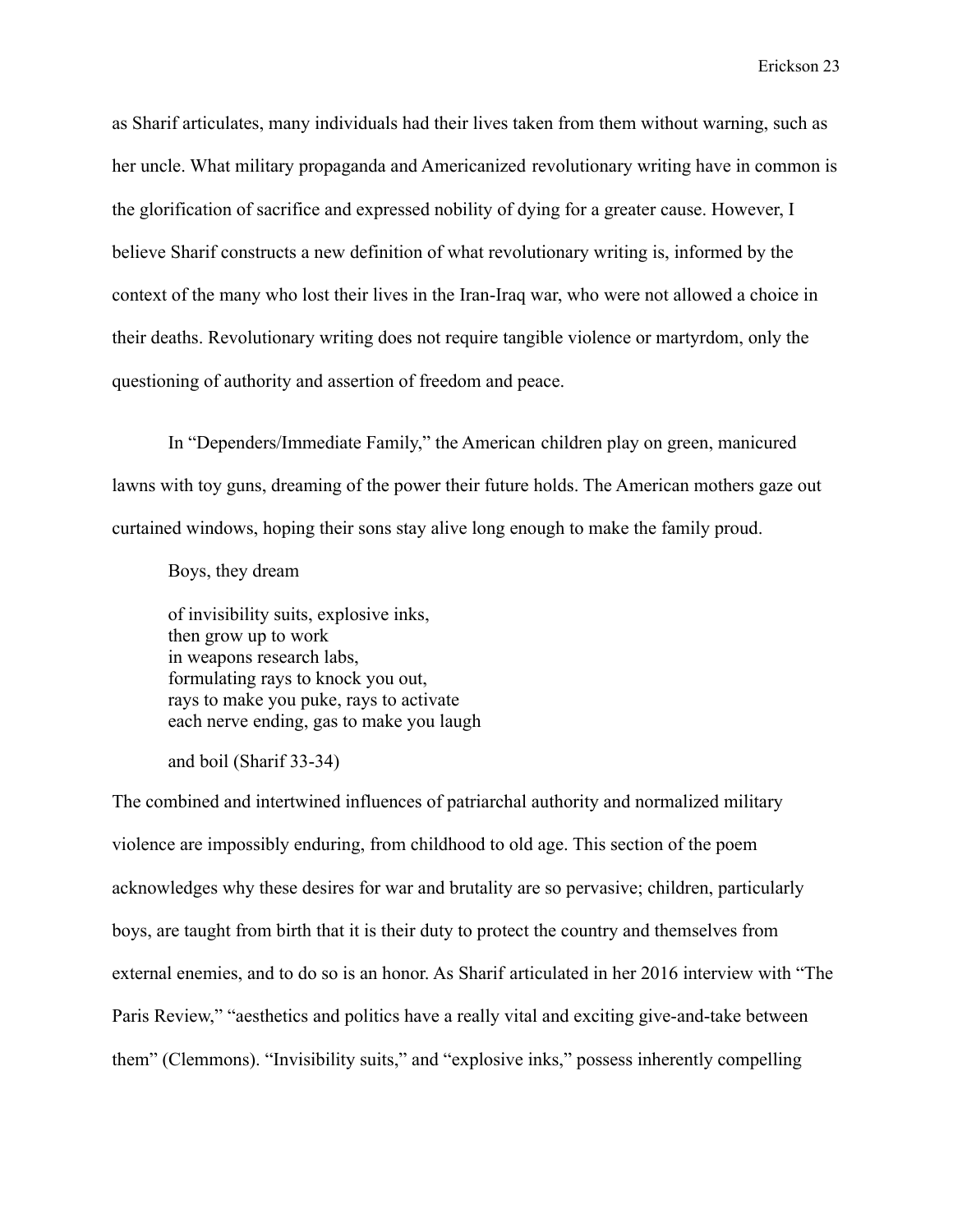aesthetics to children, which then translate, with age, to the compelling aesthetics of military technology. The poem concludes its revolutionary movement with these lines:

I'm old enough now to hear: someone has to identify and someone removes the shrapnel and someone says not a scratch when they pulled you out the fridge.

I imagine my father

looking into your cool face, the difficult work on his knees

staying locked in that frozen place. (34)

Even within the imagination of her father's brother and his unjust death, there remains movement and the assumption of responsibility for such movement. The line, "I'm old enough now to hear," suggests the possibility of inherited trauma, unwittingly transferred over generations. Although Sharif herself was not yet alive to witness the brutal death of her uncle, she is both metaphorically and literally burdened with the pain and anguish of surviving what he was not able to. While the speaker of this poem is overloaded with this responsibility too heavy for their young body and mind, the Other children, the American children, are burdened with the forces of military indoctrination that resulted in the death of individuals like Sharif's uncle. In this sense, the movement does not concern the tangible body nor is it representative of mass rebellion; movement also exists in the cycle of birth and death, intertwined in family trees, and is passed from brother to brother, father to daughter. Sharif imagines the indescribable ordeal of her father identifying his brother's lifeless body and the inherent movement that exists even within death; there remains the burden of the survivors to bury and to mourn and to continue to live. Such dichotomy is articulated in the opposing diction of the father versus the corpse of the brother with one absorbing the flow of motion and energy while the other lingers in place. However, this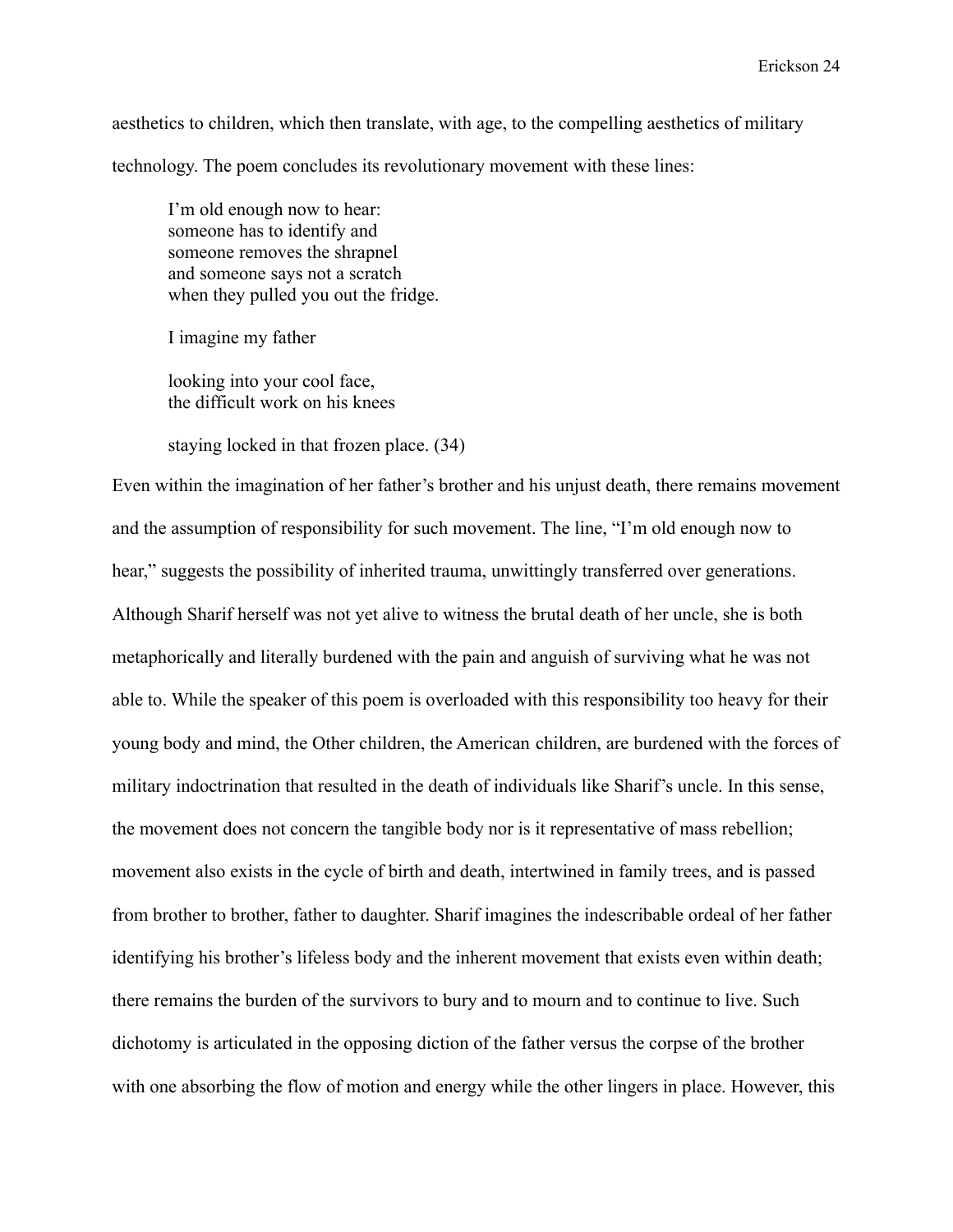is not to imply a lack of suffering that persists within the absence of movement. The last few lines of the poem can be interpreted in a multitude of different ways; "I imagine my father/looking into your cool face/the difficult work on his knees/staying locked in that frozen place" (Sharif 34). The "difficult work on (the) knees," can be referencing the father physically bearing the tangible agony of witnessing the death of his kin, the pain his brother endured transferred across unspoken familial bonds. In an alternate analysis, the knees can be referring to the corpse of his brother locked away in the morgue, stagnant in the death of his bodily agency. While the "frozen place" is most instantly recognizable as a morgue or coffin, it can also be interpreted as the world that is in dire need of a revolution, stagnated in the cruel and unfeeling tyranny of governmental oppression. What is clear, however, is that Sharif's poem, "Dependers/Immediate Family," is a movement in itself. Sharif's poetic criticism of the American military industrial complex emphasizes the necessity of recognizing the severe consequences of an ignorant, apolitical American existence. There is bravery and sacrifice in producing revolutionary work that is purposely intended to upset and disorient the oppressor, and Sharif remains resolute in ultimate, written rebellion.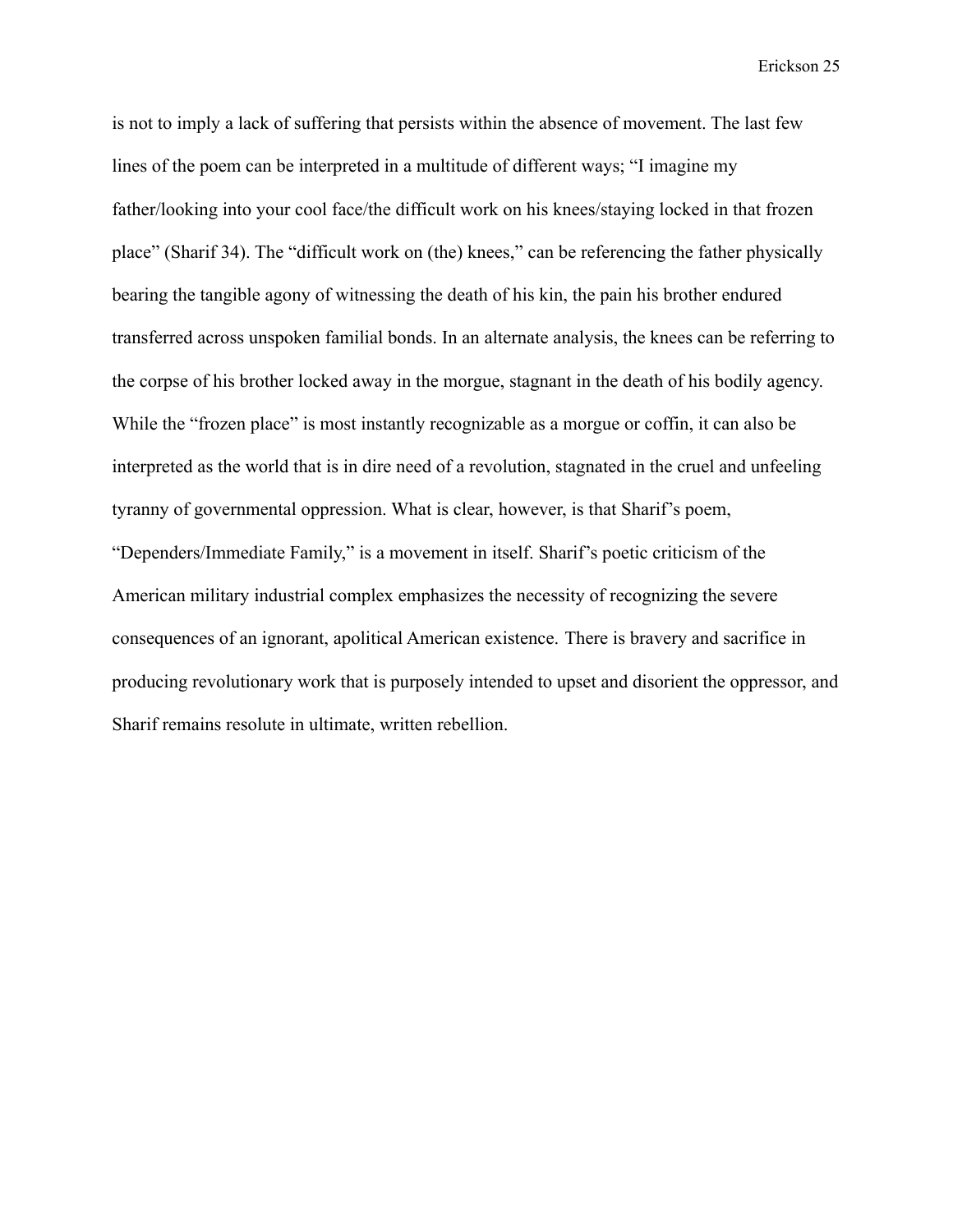#### **"Mess Hall"**

While "Dependers/Immediate Family" traced the influence of military propaganda from the World Wars on, the poem "Mess Hall," digs deeper. In considering the interwoven connections between poet and poem, rebel and rebellion, and soldier and enemy, Solmaz Sharif implores her reader to think beyond the conventional expectations of such relationships. In discussing war, particularly the complicated dynamics between Iraq, Iran, and the United States during the troubles that plagued the Middle East for decades, it is evident that there are no clear winners and losers, nor is there right and wrong. Sharif herself represents the intricate, and often conflicting, politicized identities one individual can possess. These identities, such as Sharif's overlap of Iranian and American backgrounds, are not inherently confrontational in their existences; it is only when one asserts fabricated dominance over the other within a binary expression that the concept of superiority amongst humans is constructed. In the poem "Mess Hall," Sharif departs from the Iranian-American perspective that is articulated in "Dependers/Immediate Family" to consider the history embedded within the continental United States and the roots of colonialism that buried themselves deep into the culture of genocide, minority suppression, and white supremacy. There is a habitual nature of marginalization, and the United States practiced its imperialism on its own claimed territory long before expanding into countries such as Iran in the twenty-first century. "Mess Hall" confronts the longevity of omnipresent themes of enslavement and race superiority within the United States and the notion that we live in a post-racial country. The poem begins with these two stanzas:

Your knives tip down in the dish rack of the replica plantation home, you wash hands

with soaps pressed into seahorses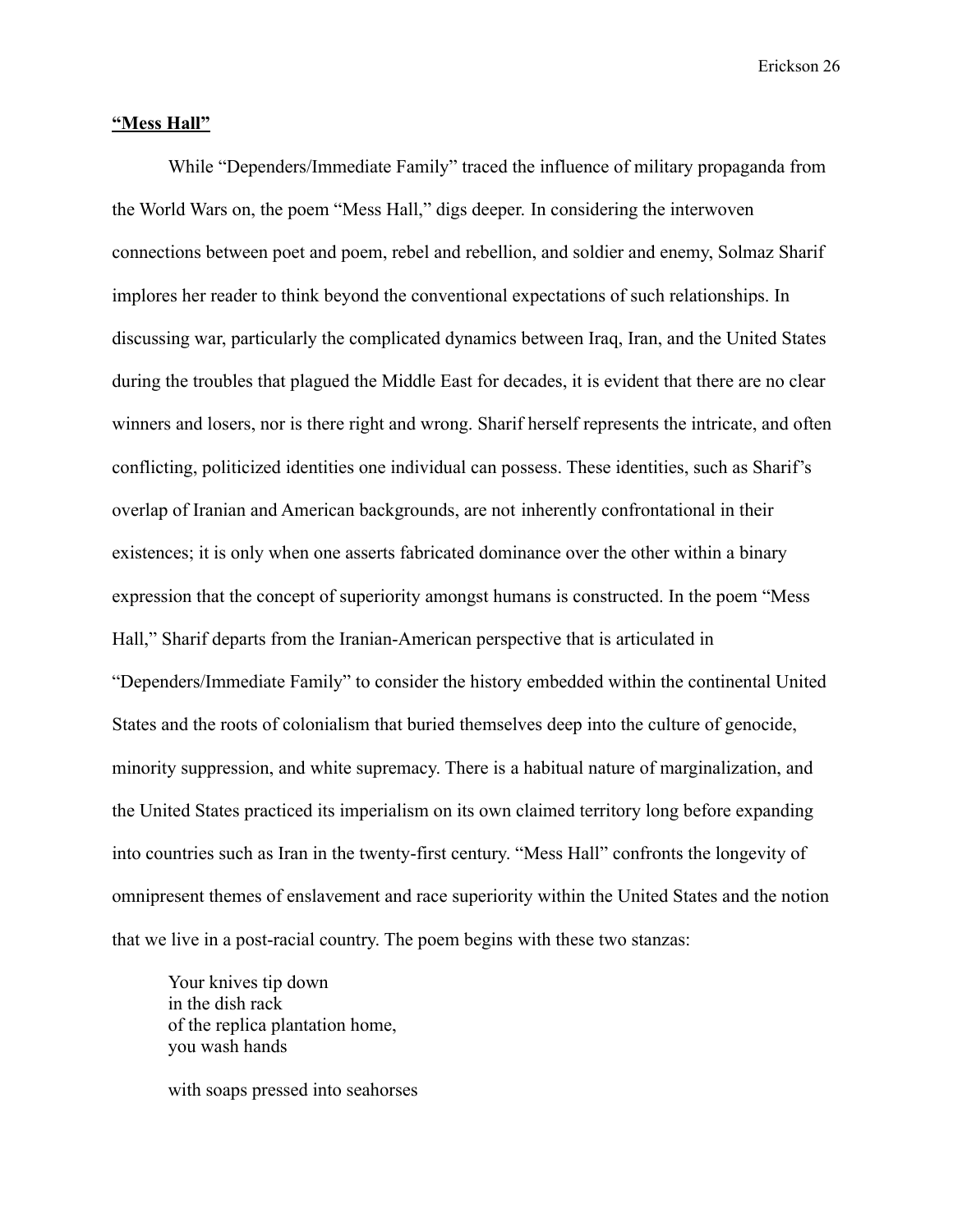and scallop shells white to match your guest towels… (41)

If the highly weaponized word "plantation" was disappeared, this poem would be quite deceiving in its feigned innocence; despite the presence of knives, the first stanzas read as All-American, peaceful, and domestic. Yet, this is exactly Sharif's intention. The general consensus of many (white) Americans is that racism and racial slavery are remnants of the past, outdated in their historic nature. Here, Sharif is suggesting that biased violence lurks within our own homes, hiding in plain sight amongst clean dishes and scented guest bedrooms. Every residence built on American soil is a replica of a plantation manor home because this country was founded upon the broken backs of slave labor and indigenous genocide, a profiteering that will never be repaid. No matter the extent of "washing hands," some sins and their ultimate penalties are irreversible.

Significance also lies within the assertion of the color white in the first lines of the poem. The purposeful whiteness of the soaps and the towels instantly associate white with cleanliness and purity, ironic in its declaration. Here, "whiteness" can come to embody multiple representations, whether it be race, gender, or class, representing privilege and ignorance. Because "Mess Hall" is written in the second person, there are palpable calls for introspection to realize how their "whiteness" is influencing their interpretation of this poem. Whiteness is the beginning point for interpreting the world that revolves around it and individual consciousness is necessary for understanding the poem's simultaneous centering and destabilization of privilege. In the poem "Mess Hall," Sharif is attempting to upset this circumference of superiority rotating around whiteness, undermining the practiced theory that "coloredness" is Other when it, in fact, is simply an addition and distinction from whiteness with no value placed upon its difference. When everything is white, it is easy to not realize there is a lack of color. While the poem is incorporating race as a variable of American hierarchy, Sharif attempts to articulate how the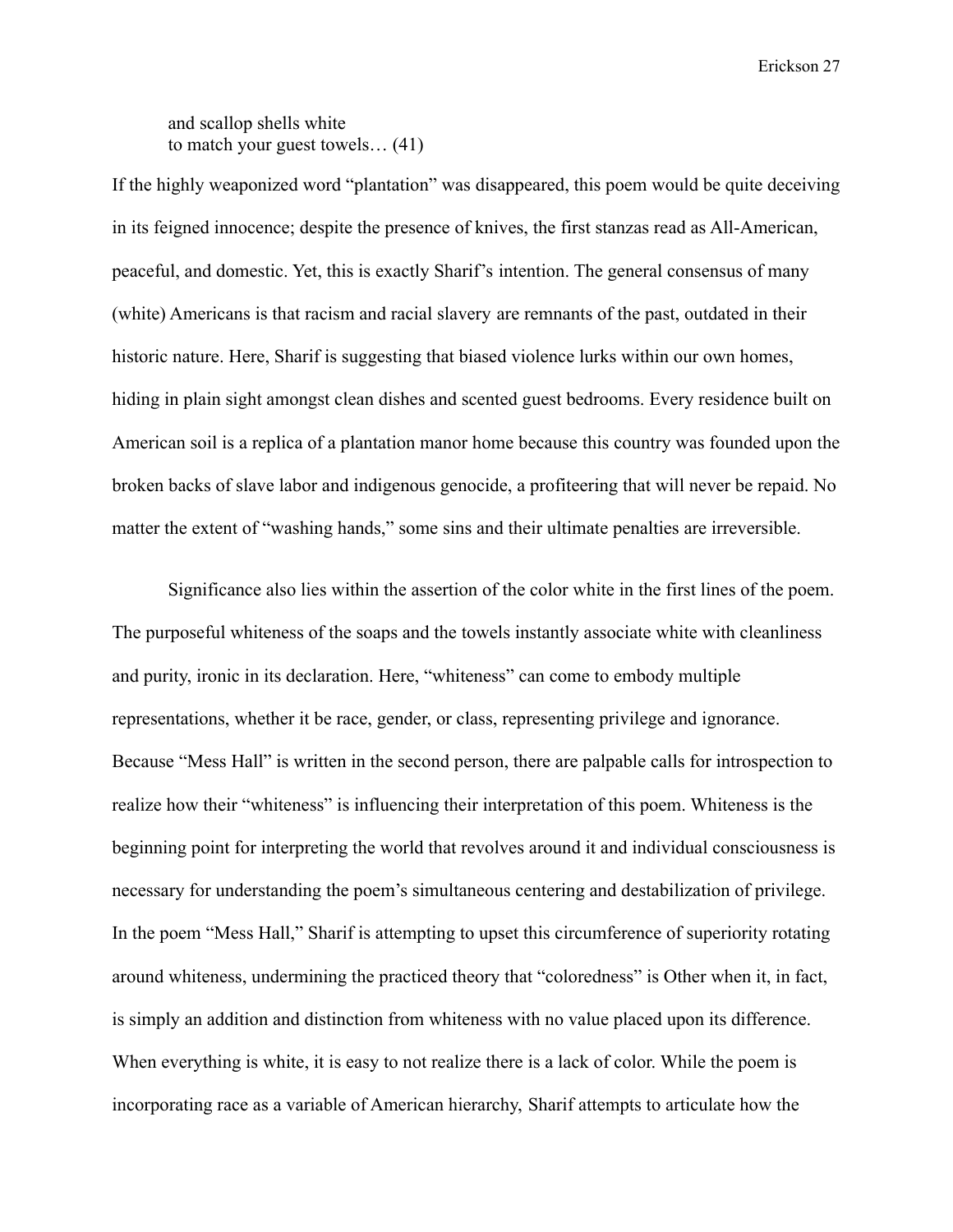supposed supremacy of whiteness is embodied throughout contemporary society, hidden in plain

sight:

... America, you have found the dimensions

small enough to break a mana wet rag,

a bullet, a bullet like a bishop or an armless knight of the Ku Klux Klan,

the silhouette through your nighttime window…

America, ignore the window and look at your lap: even your dinner napkins are on FIRE. (41)

Sometimes, movement does not necessarily imply the existence of progress. Modern America is still plagued with the remnants of slavery, Jim Crow, and indigenous genocide, and here, Sharif is suggesting that while they have not disappeared, they have simply changed forms in their continued rotation around white supremacy. The poem also alludes to the presence of more enemies than racial whiteness; from the disguised disgust at the oversized houses designed like plantation homes to the guest bedrooms and napkins specifically designated for dinnertime, it is capitalism and consumerism that are now weaponized. Whiteness is also represented in the culture of excess and material possessions normalized as markers of success while the ever-present social problems fade behind the draw of extravagance and luxury.

"Ignore the window… (you're) on FIRE."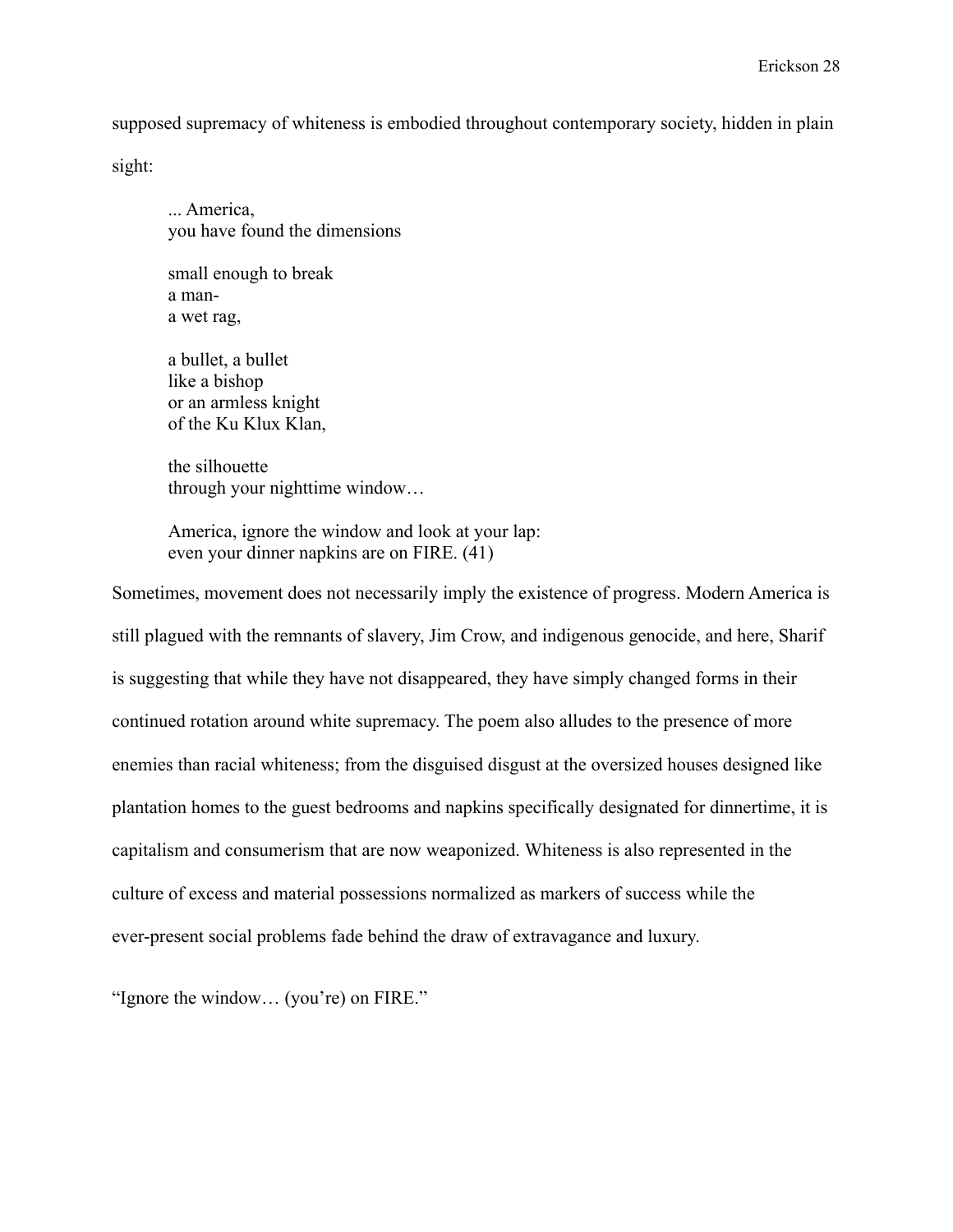#### **Chapter Three**

#### **Authority, Autonomy, and the Power of Redaction in "Reaching Guantánamo"**

Guantánamo Bay is, essentially, "a patch of dust" (Reitman). A byproduct of President George W. Bush's War on Terror, the detention camp stands as a physical reminder of the United States's futile and expensive prophetic desire to simultaneously contain and eradicate suspected terrorist threats from the outside in. Its symbolism is almost too difficult to look in the eye, menacing and extravagant in its assertions of strength and projected patriotism. To be allowed to enter the compound, one must seek approval from the Pentagon's Office of Military Commissions, carry only one pen and one notebook, walk through abandoned and useless displays of million-dollar technological graveyards, and wear closed-toed shoes (Reitman). It is both arbitrary and a threat. Journalist Janet Reitman detailed her experiences in 2015 as one of the select-few civilians allowed to witness the inner-workings of the prison, writing of the crimes against humanity executed by the United States government in an attempt to prosecute and detain suspected criminals that may have committed crimes against the country: "During proceedings, every word that is spoken is heard in the visitor's gallery after being filtered through speakers on a 40-second delay, which enables a judge to ensure nothing classified slips out. There are no laptops, phones or recording devices allowed... and no cameras" (Reitman). The filtration of communication that is considered standard policy is not unique to Guantánamo nor the methods of the U.S. military. In addition to the artificial delays in speech, the language utilized by the authority figures of Guantánamo Bay is purposefully subverted and distorted beyond recognition, allowing for loopholes in internationally standardized law surrounding the detention of foreign individuals.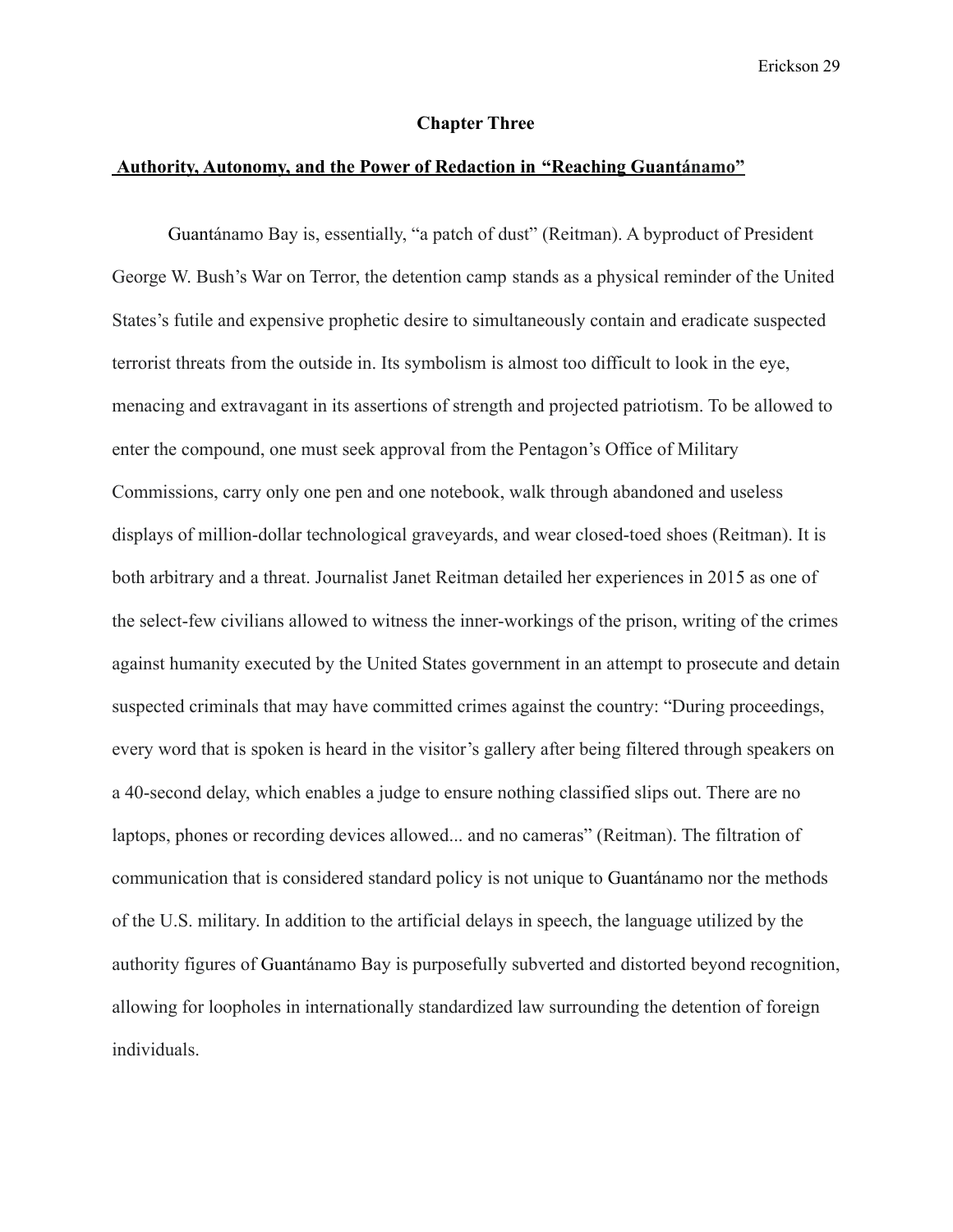When Reitman published her article in 2015, forty-nine prisoners within Guantánamo were subjected to the state of "indefinite detention," in which the government determined they cannot be tried but are also too dangerous to be released. Indefinite detention, as if the traditions of time had been lost, existing, imprisoned, in a space void of present or future. It matters what the prisoners are defined as by their captors, what linguistic explanation is provided to determine fate amongst nonsensical terms and labels, prevailing only to constrict rather than to communicate. The language disseminated from Guantánamo is not meant to provide clarity and understanding. Reitman writes of an eight-year prisoner by the name of Hadi al Iraqi:

His lawyers consider him to be a 'prisoner of war' – and by most conventional standards he is, though the Bush administration believed that officially referring to their captives as such would entitle them to the corresponding Geneva Convention protections. Instead, Hadi, like all Gitmo prisoners, is called an 'unprivileged enemy belligerent' – indicating a fighter who, while a member of an organized armed force, is not covered by the standard international protocols as he does not wear a uniform or carry his weapon openly and is thus classified as 'unprivileged.'As a detainee, the Department of Defense can in theory hold him forever. According to a recent JTF-GTMO Fact Sheet, 'detention of unprivileged enemy belligerents … [is] not an act of punishment'. (Reitman)

In breaking down the term "unprivileged enemy belligerent," it becomes evident that it means, essentially, nothing. Words are given power through their contextualization, by those populations that breathe life into uninhabited semantics. However, just because a word or phrase has an "objective" definition, it does not mean that it inherently possesses meaning. While such phrases are composed of words that do carry significance in the barest sense, the phrase itself is purposefully constructed to be devoid of comprehension, resulting in the simultaneous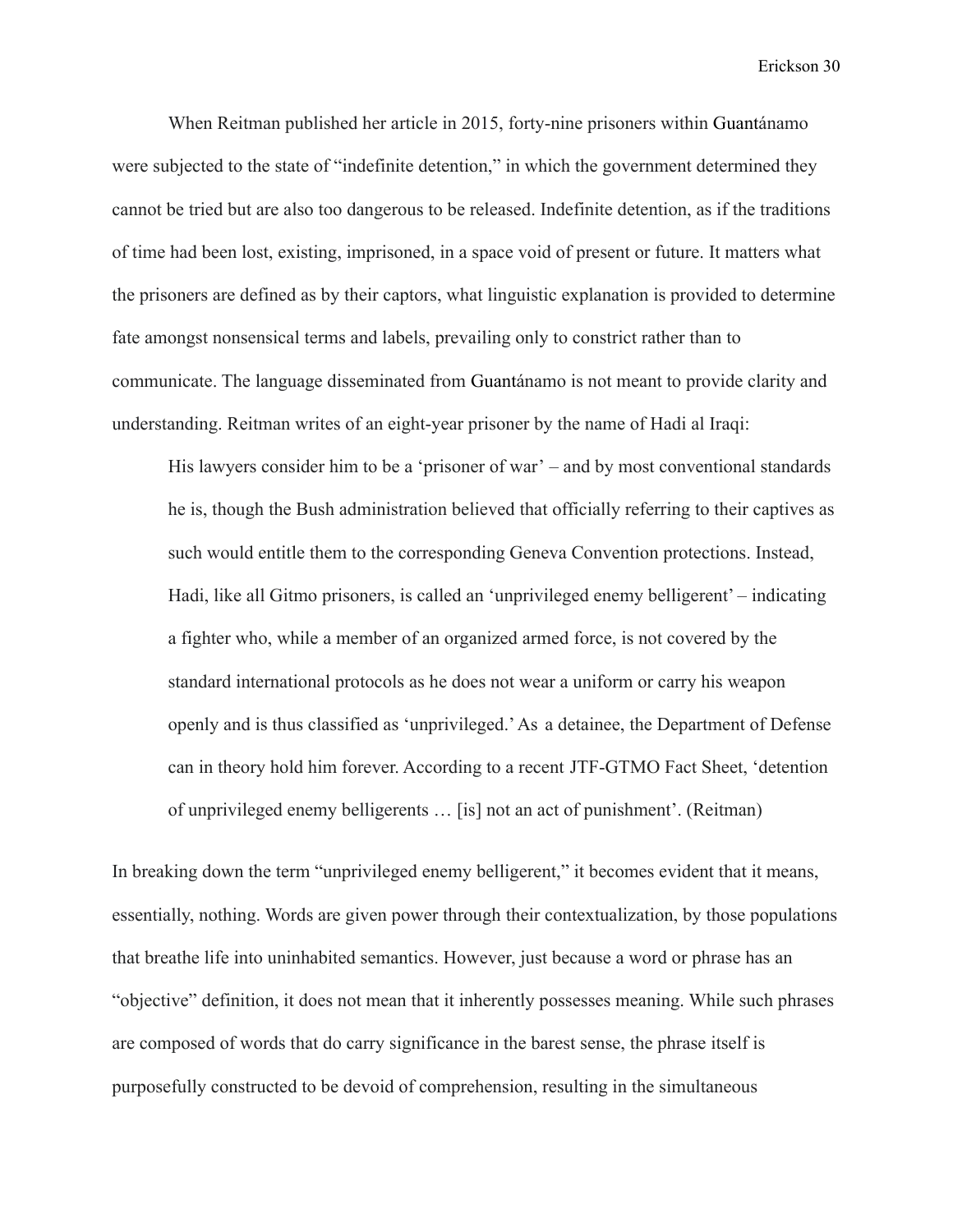dehumanization and disorientation of the phrase's subject. Essentially, the U.S. government has artificially manufactured terminology such as "unprivileged enemy belligerent" outside of internationally-prescribed recognition and meaning in order to "legally" deny prisoners their human rights. The term "prisoner of war" carries international implications as it has been defined, agreed upon, and put into practice, its translation derived from communal use and experience. By purposefully not referring to Guantánamo's detainees as POWs and essentially constructing their own terminology, weaponized in its defiance of international standards of human rights, the U.S. government has effectively synthesized a label that exists outside of cultural comprehension. In the gap between one three-word phrase to another lies a fair trial and perhaps a future lived beyond unfathomable detention.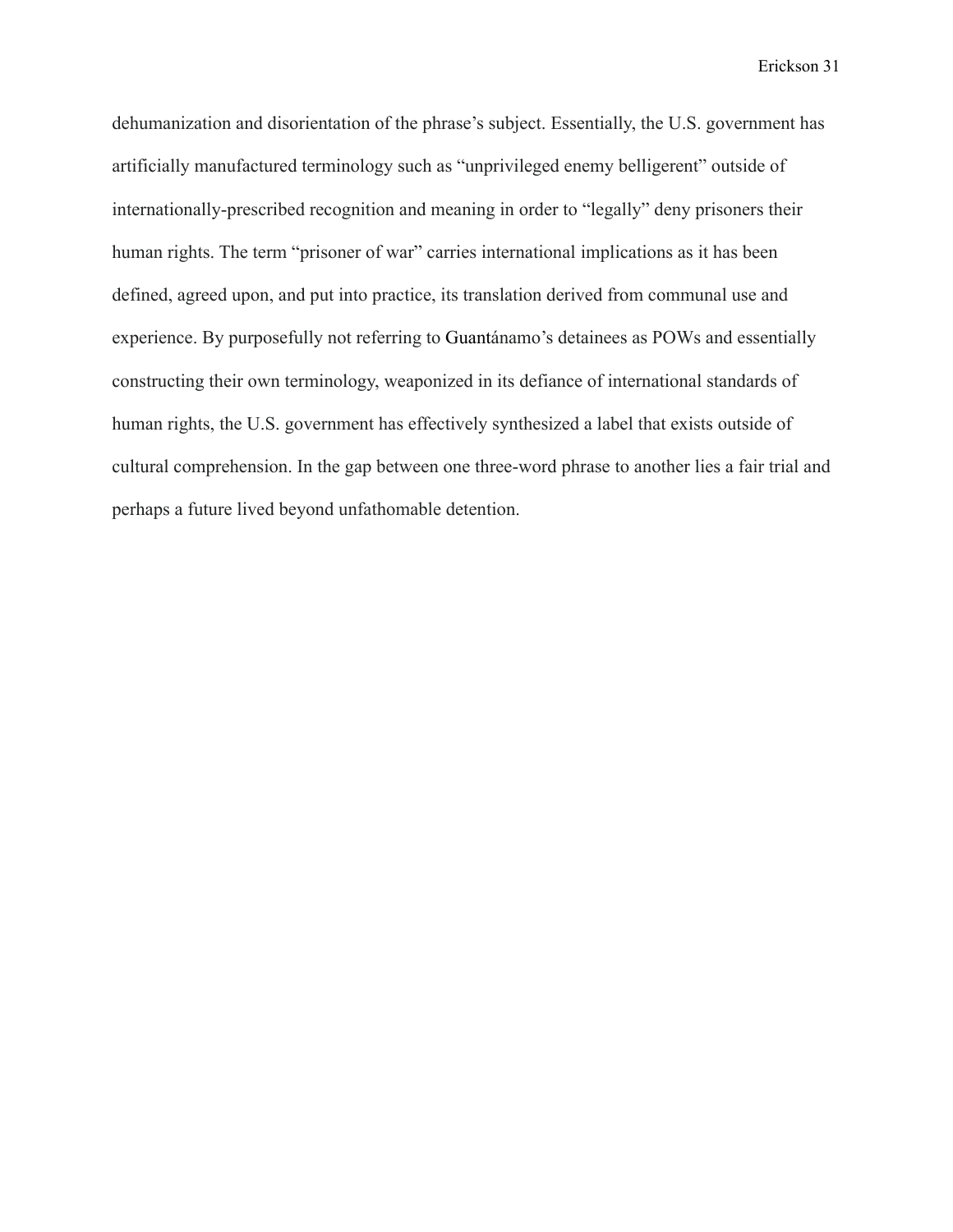In a seven-part series of letters entitled "Reaching Guantánamo," Solmaz Sharif writes from the perspective of an unnamed partner whose husband has been indefinitely detained in Guantánamo Bay. As critic David Baker succinctly states, "*Look* is about power." Throughout Sharif's collection, she experiments with language from the perspective of the oppressed that incorporates redaction and linguistic colonization as weapons, designed to strike, maim, and undermine anything and everything deemed as resistant, in resistance. However, this phenomenon does not exist only in an attempt to avoid international protocol as described in the differentiation between "unprivileged enemy belligerent" and "prisoner of war." *Look'*s purposeful subversion of language expands to virtually every mode of communication: detainees to family, the United States to colonized countries, communities of marginalized peoples to each other. Baker writes, "Sharif's project examines the language available to us—and everywhere denied us—from our most intimate or erotic relationships to our most social and cultural ones. How often we are compromised by the limitation of our language, and how often those limitations are forced on us. One of her sustained effects of this limitation and loss is the literal erasure of language." Sharif's collection tackles the misuse, appropriation, and disconnect of language that has plagued her entire life. From immigrating to the United States to her ongoing career as a poet, Sharif has studied the varied applications and coercions of language in hopes of understanding her family's past sabotaged by outside military interference. In the section entitled "Reaching Guantánamo," Sharif composes a series of imagined letters to demonstrate that, while redaction at the hands of the oppressor can initially seem arbitrary and random, their motivations are much more purposeful and sinister: "[Sharif] enacts the removal of language—the purposeful redaction—even in the most unlikely or apolitical of gestures" (Baker). Through the redaction of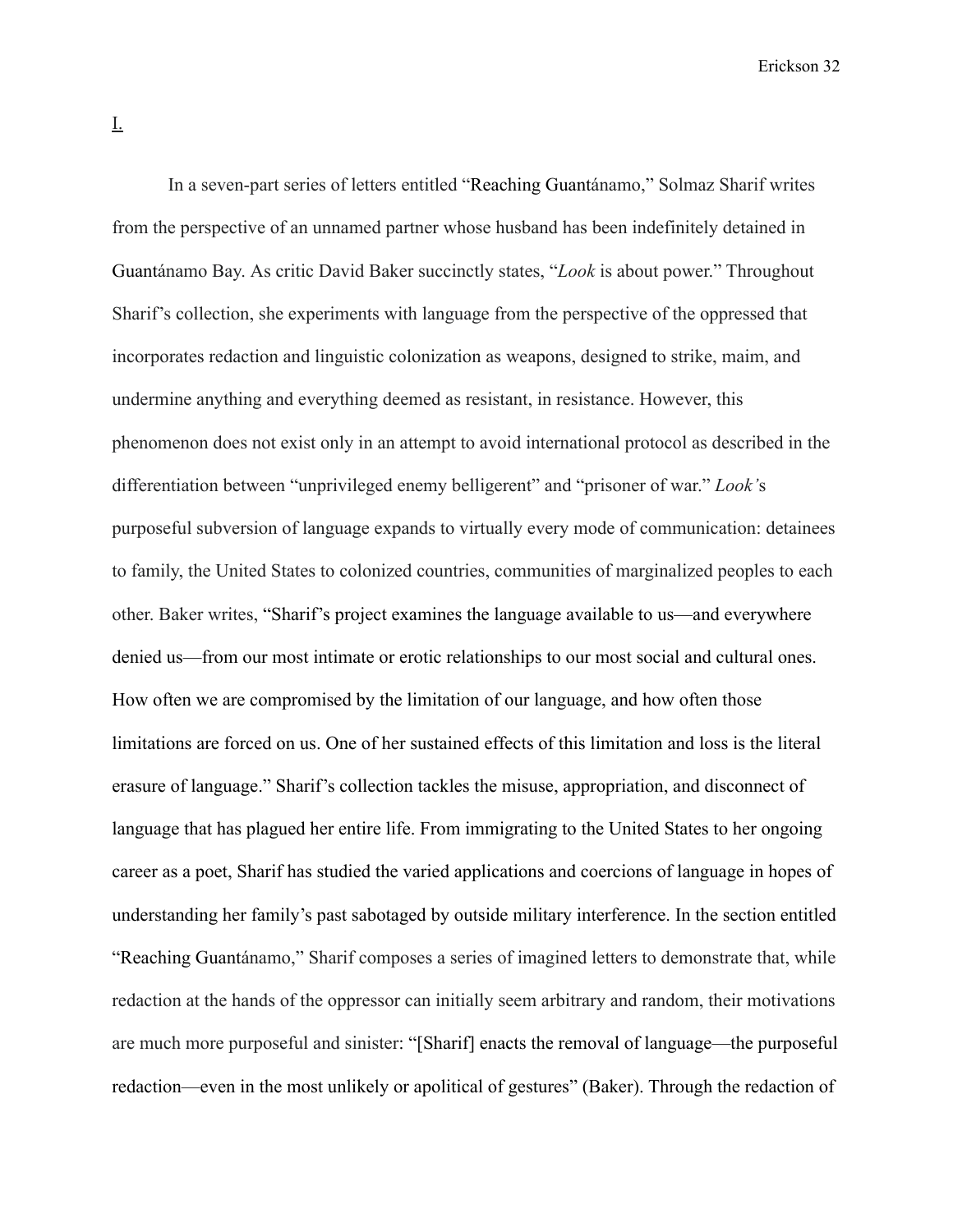seemingly benign words within these letters, Sharif demonstrates how even the most apolitical phrases are deliberately disappeared. The first poem in the series begins:

Dear Salim,

Love, are you well? Do they vou? I worry so much. Lately, my hair , even my skin . The doctors tell me it's I believe them. It shouldn't . Please don't worry. in the yard, and moths have gotten to your mother's , remember? (45)

It is instinctual to wish to fill in the gaps, mend the torn seams, and read the letter in its entire, true form. As a reader, I have to hold myself back from inserting my own narrative, words from my personal lexicon; I do not wish to assume- I only wish to understand. As it is with every poem that emerges from Sharif's consciousness, it is difficult to identify the boundary between the real and the imagined, the assumed. However, in critically analyzing Sharif's poems, it becomes evident that such binary interpretation is inadequate; therefore, I take a multidimensional approach, conscious of translation politics and trauma-informed methodologies, in deriving meaning in the works in this section.

The subject of every letter is a man by the name of Salim while the sender's identity is redacted. Based upon the Arabic word *salīm*, meaning "perfect," "faultless," "safe," "secure," the name "Salim" has significant origins in Muslim and Jewish cultures (Family Education). It has been established that Sharif is painstakingly conscious of every word that appears on her pages, achingly entrenched in their multiple definitions and nuanced usage. The cruel irony of the prisoner's name supposedly rooted in peace and security while the sender's name is simply void, purposefully lost in translation, primes the reader for simultaneous disorientation and the devolution of communication that plagues these letters. In examining which words have been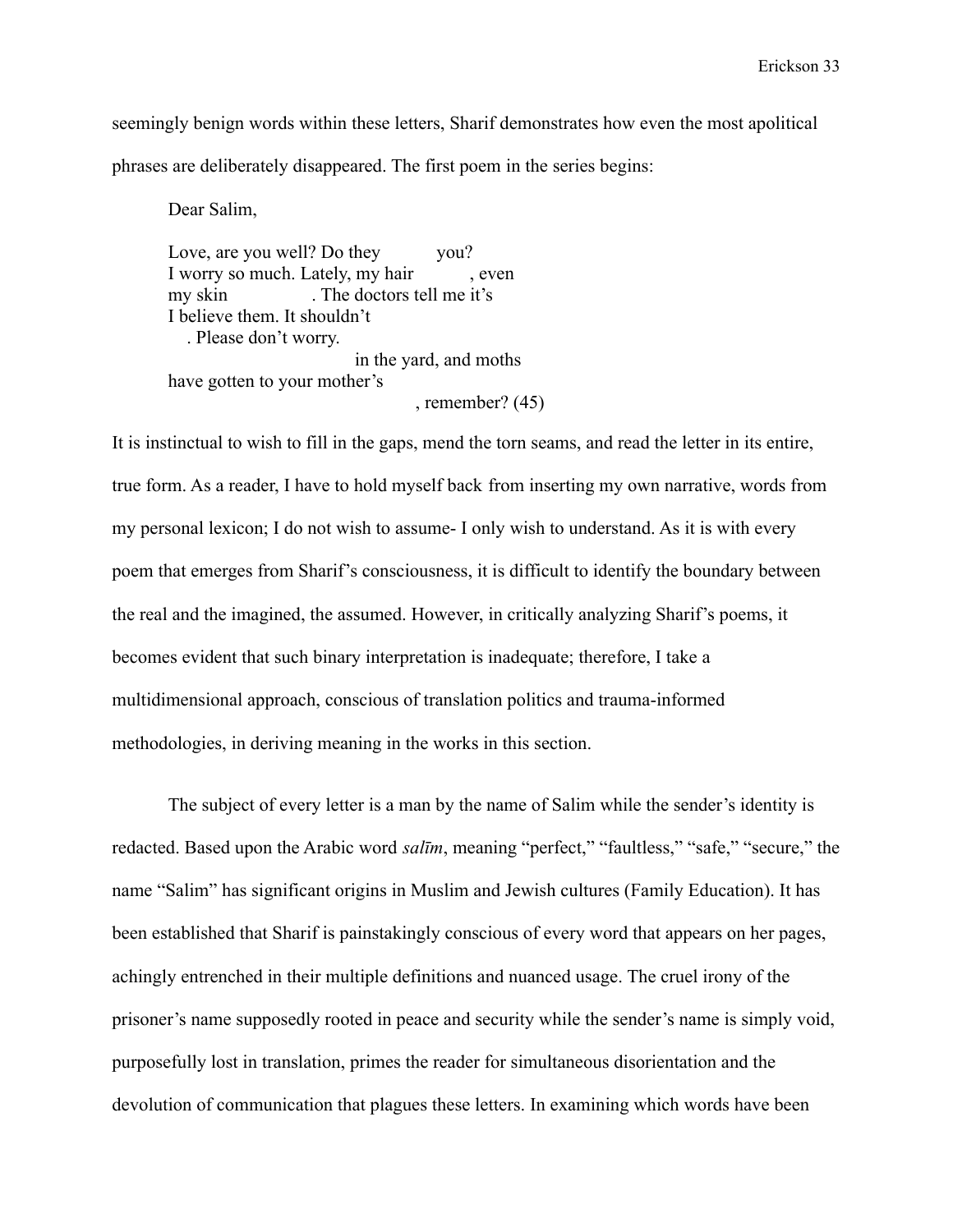redacted, a curious pattern develops: "Love, are you well? Do they you? I worry so much./ Lately, my hair , even/ my skin ... "While the primary purpose of redaction in correspondence sent between high-security facilities and the outside world is to keep confidential and dangerous information from falling into the wrong hands, Sharif's redactions expose the arbitrary exertion of power over personalized, sentimental messages. Do they beat you? Do they feed you? Do they speak to you? It has not gone missing. It has been disappeared. It is critical to understand the ownership and purposefulness in arbitrary redaction; while it appears oxymoronic in nature, the intent of the redaction follows a pattern of hierarchical assertions of power, both over the tangible, individual prisoner and the outside world.

In Reitman's account of Guantánamo, she observes the devolution of communication that its prisoners are subjected to. In speaking to the judge presiding over his case, the aforementioned prisoner, Hadi, is conscious of the thinly veiled methods incorporated by the U.S. government in suppressing and deleting his reality through the abolition of his own language:

'It took a whole year for the government to bring charges,' he says through a translator. 'Then they were changed, and my meetings with my defense were spied on.' Hadi offers no explanation about how he knows his meetings were spied on, and the judge doesn't ask. It's seemingly just one of an endless series of controversial, yet essentially peripheral, issues facing the war court, which has yet to address either the facts or the merits of the case, though it has addressed a wide variety of other topics over the years, ranging from whether the accused can wear camouflage vests in court to which shadowy government entity controls the hidden censor button. [More] recently, there have been allegations that the government read the 9/11 defense attorneys' e-mails and listened in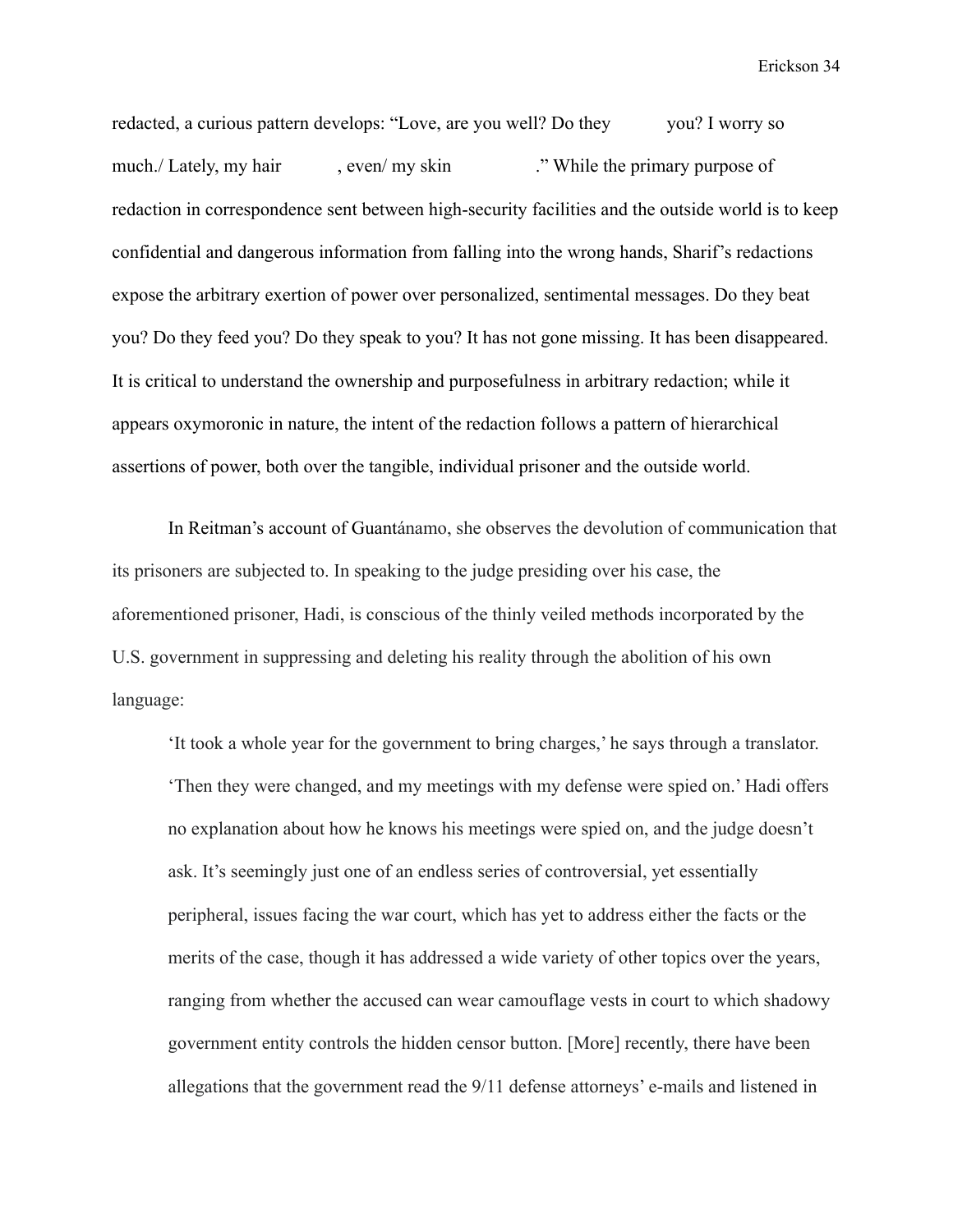on attorney-client conferences through a device disguised as a smoke detector. (In a lengthy response, the Department of Defense denied all of these allegations.) During one recent set of 9/11 hearings, an attorney for one of the defendants said she couldn't advise her client of his rights 'because I frankly don't know what they are.' The judge didn't seem to be sure either. (Reitman)

Here, the layers of redaction and disillusionment are contorted to the brink of an absurd existence. (1). Hadi's only mode of communication with his captors is through a translator provided to him under the laws of the same state that has arbitrarily detained and tortured him. The translator is tasked with the virtually impossible undertaking of comprehending the proceedings of the facade of a justice system before attempting to inform Hadi of his "rights." As if the dense padding of an isolation cell deafened the entire boiling island perched atop a boiling sea, igniting delicate words to vaporize before reaching land. (2). Nothing is said in confidence; there is no safety in communication, only in silence. From bugged smoke detectors to the monitoring of defense attorneys' emails, detainees' own words are stolen and weaponized, either to further incriminate themselves or give reason to validate their inhumane treatment. (3). Even the judges, who are supposed to act as impartial interpreters of the law, are unable to rule on what rights, if any, are extended to their prisoners. Here, we can witness the devolution of linguistic communication; it becomes virtually impossible for the detainee to use words, even those provided by their captors, in the enemy's language, to gain useful information about their status and accused crimes.

Within the physical and metaphorical walls of Guantánamo, language is not inherently arbitrary; it is artificially arbitrated. For Hadi, for Sharif's imagined Salim, for the nameless individuals who continue to rot in prisons that don't speak their language and do not even try, the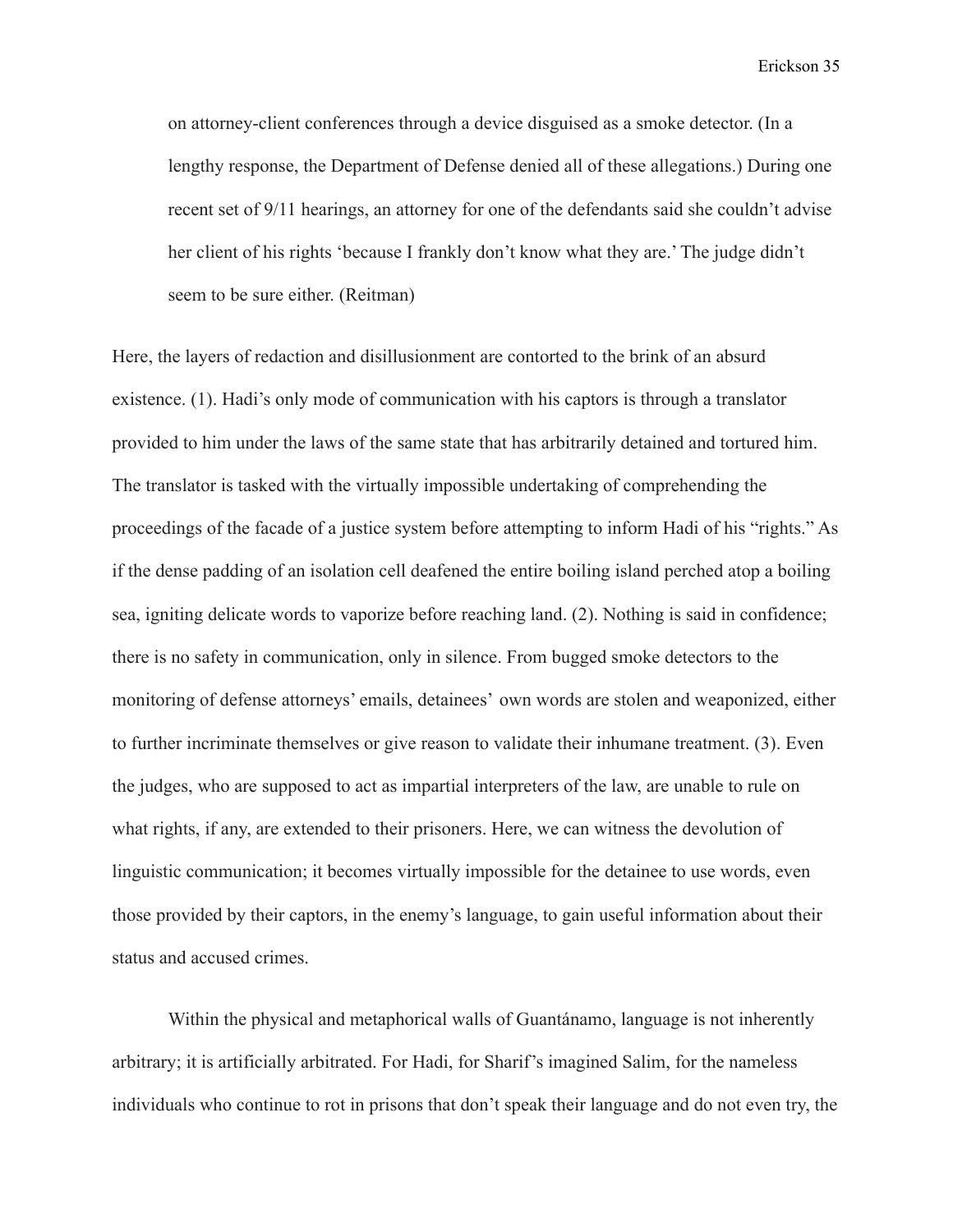words levied against them are not frivolous nor subjective. The arbitrary distinction between "prisoner of war" and "unprivileged enemy belligerent" is no longer arbitrary when it is the deciding factor between life and death, freedom and captivity, comprehension and darkness. The poems within "Reaching Guantánamo" pose an opportunity to read the letters as if they were complete without assuming what has been disappeared. By this, I mean to assert that the blank spaces do not detract from the reader's comprehension of the letter itself- the piece is meant to possess voids in which we imagine the endless possibilities of what a grieving partner could write, and what the redactors considered vanishable. I assert that throughout Sharif's collection, there is an inherent expectation that her readers will be constantly aware of the deconstructive tendencies that language possesses in order to find their own personal meaning within. It is not the redacted gaps in the letters that result in deconstruction; it is the layered litany of definitions and unwritten subtext that produces the necessity of decoding what one is allowed to say at all.

As the crumpled paper, worn from travel and worried with love, bends and groans, it reaches one last barrier before fulfilling its purpose. While the majority of the public documentation of military redaction, or sanitization, is concentrated on government documents that contain prisoners' names and their supposed crimes, the redaction that occurs from the outside-in directly targets detainees' morale and quality of life. Without correspondence from the outside world, incarcerated individuals were left with little comprehension of time and space as well as the lives and families they left behind:

"I have enclosed some — made this batch just for you. Please eat well. Why did you me to remarry? I told and he couldn't it. I would never " (Sharif 45).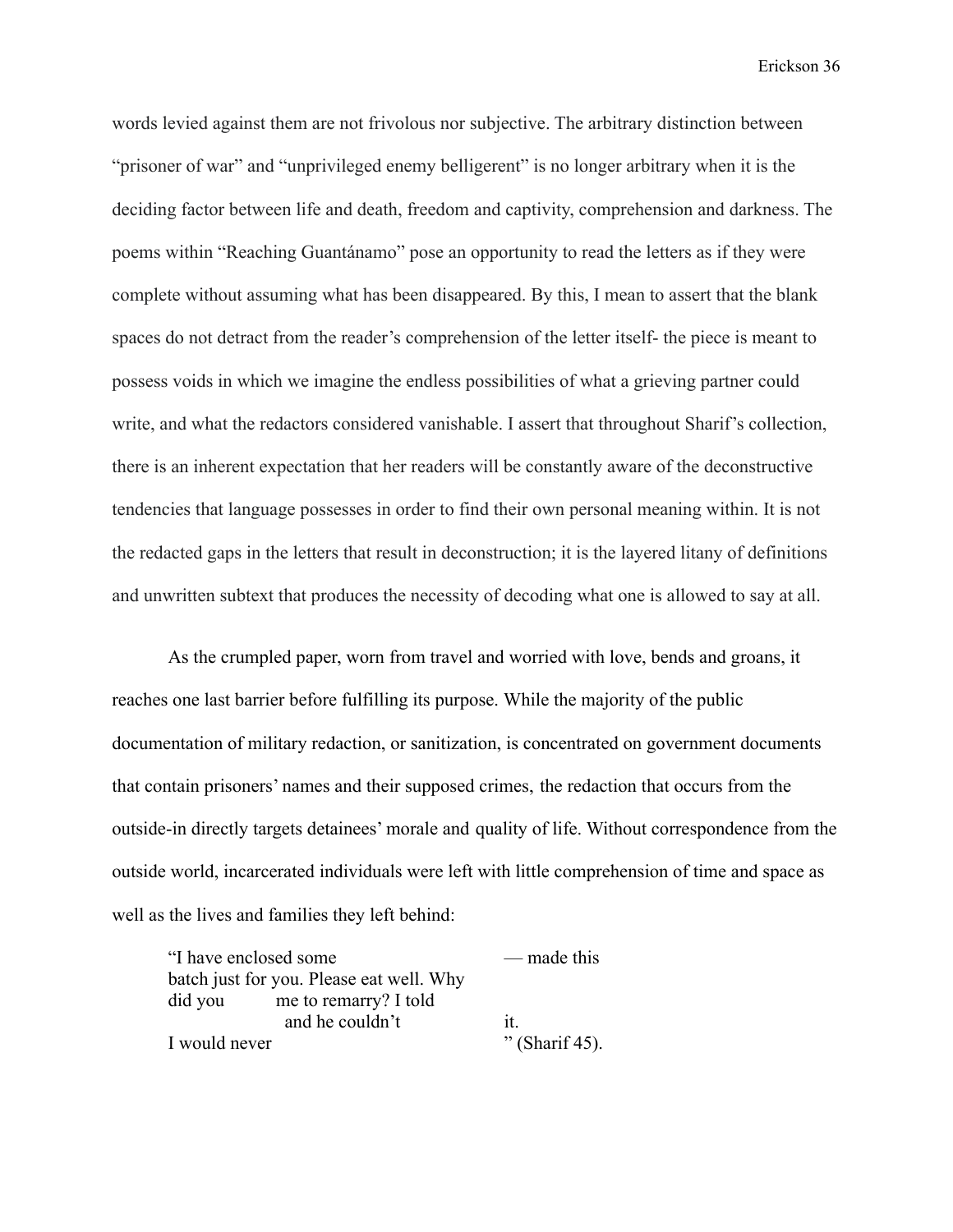In the next few lines of the letter, the sender continues on to juxtapose the mundane with the significant, yet both substances are fractured into eminent incomprehensible phrases: "I have enclosed some — made this/batch just for you. Please eat well". In taking these lines about a package full of familial, comforting meals out of context, they are reminiscent of the banality of loving and caring for someone. They could have been taken from a postcard or letter sent to a loved one, only significant to those who uniquely receive and provide care in that specific language. Hence, the mundane becomes personal, not only to the receiver, but those who perceive the personal as a threat. I have previously established that the inherent political nature of written poems and spoken words stems from multiplicities of environments: the intent of the writer, if they are deliberate in their revolutionary weight, but also the dominating hierarchy of power that exists in the specific setting, and what they recognize as a challenge to their authority. The phrase "please eat well" does not carry political significance until it is a suggestion that there is something preventing the receiver, Salim, from eating well, such as the domineering and oppressive forces, both literal and metaphorical, that are imprisoners. Salim's own agency is siphoned before him, in blanks and in chains.

The letter continues: "Why/did you me to remarry? I told / and he couldn't it./I would never ... There, the drastic shift in tone lies within the interplay between what is redacted and what is left visible. Which is crueler: receiving a letter from home in fragments, enough to be reminded of the ones left behind, or to receive nothing at all? Guantánamo Bay is structured to isolate and deteriorate their detainees, asserting domination and demanding subservience through tangible torture and emotional manipulation. When the body is imprisoned and lacking agency, the mind is able to wander; however, this letter provides only enough information to worry and assume, weaponizing Salim's own familial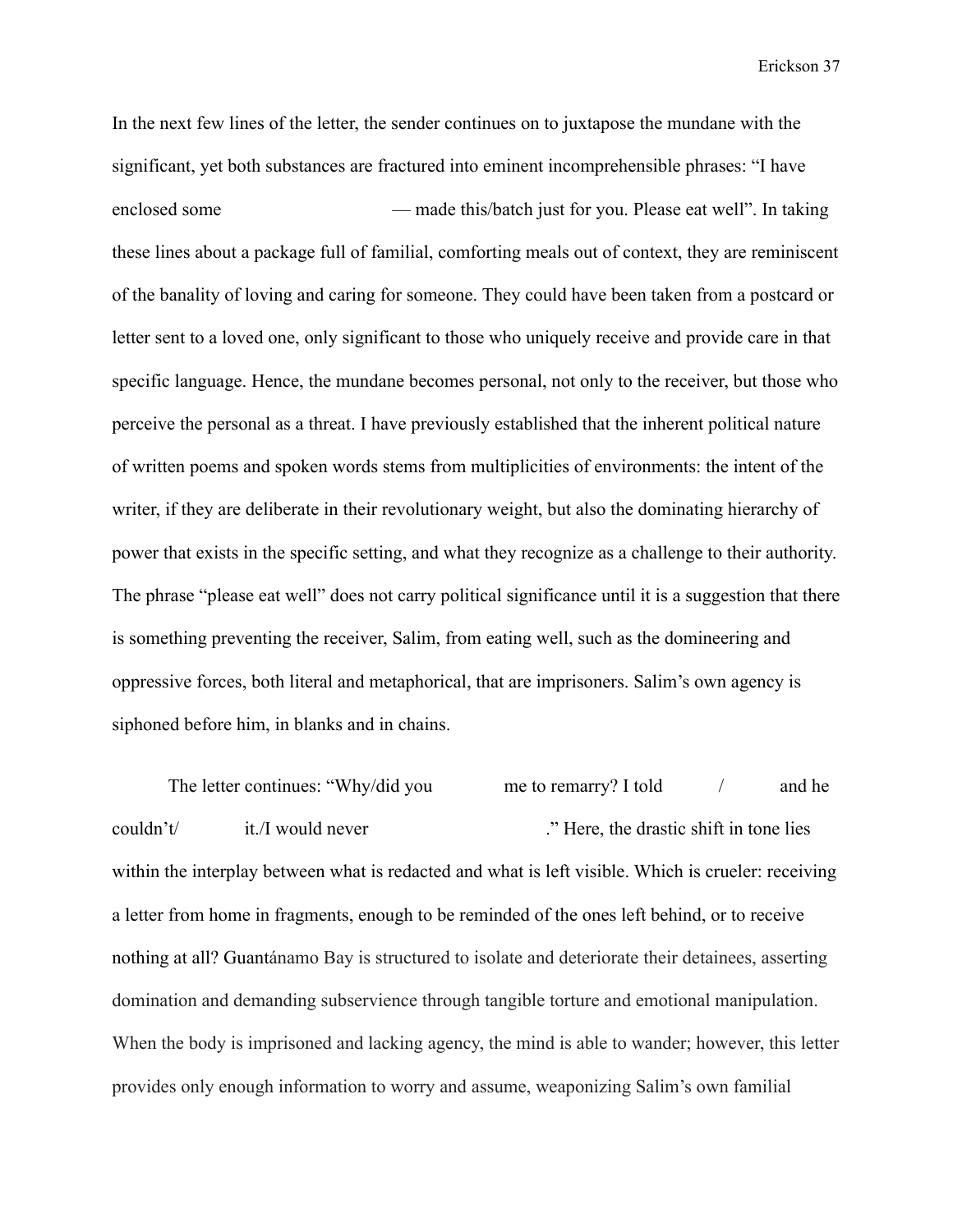language against him. In this piece, Sharif reveals the hypocrisy of Guantánamo's policies of redaction, demonstrating how they emerge for the distinct purpose of withholding personal information from their prisoners. It concludes, "Love, I'm singing that you loved,/remember, the line that went /' '? I'm holding/the just for you./Yours, " (45). As the letter progresses from the beginning to the end, the redactions simultaneously appear more arbitrary and abstract until it becomes difficult to even guess what has been disappeared. On the collection of letters as an entity, Baker writes,

As the sequence continues, the losses accrue, becoming by paradox more visible, made palpable by the terrible gaps in experience and communication we witness, suffer, and inflict. What remains of the language feels like code, while the evacuated gaps are charged by our imaginations as we inscribe our own guesswork into Salim and his never-named wife's intimate exchange. Nowhere is there an account of any direct political narrative or observation, yet even the most "innocent" of comments—the natural, the familial—are compromised and altered, torn by military oversight and redaction. Nothing has gone untouched. (Baker)

As we continue to read the letters in their partiality, the essence of an entirely new interpretation of language develops organically. It is an act of resistance to attempt to uncover what the military has deemed unseeable; while it is not my intent to romanticize or trivialize the pain and loss that accompanies these redactions, it is important to recognize its revolutionary weight. Sharif is requiring her readers to *look* at the structures of power used to dehumanize and erase human lives straight-on. While this series of letters demonstrates the sheer force of loss on a human consciousness, Sharif reminds us that there is also power in recognizing and subverting attacks on language and critical communication in one's own words. There is political significance in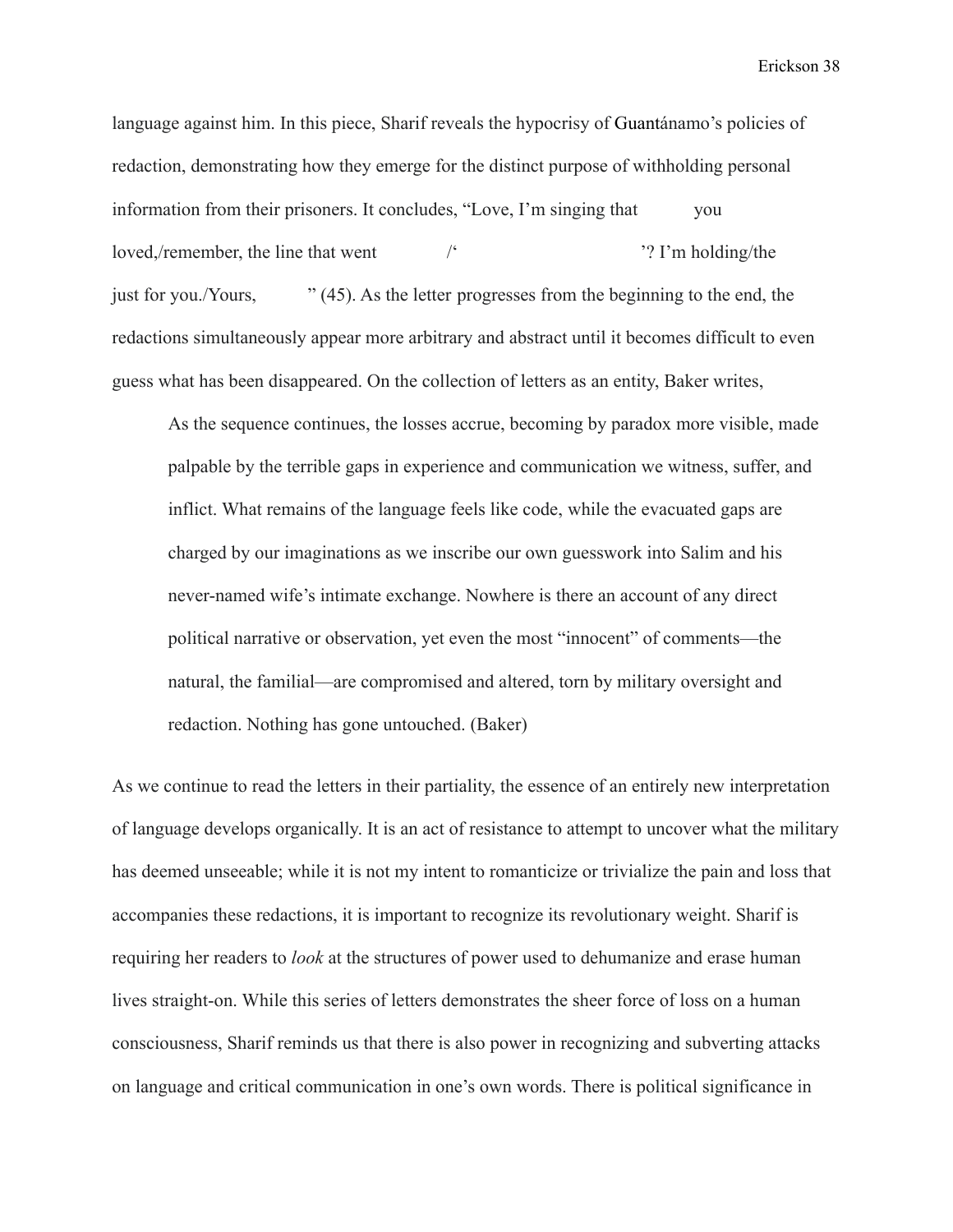every correspondence between people: in the moths and dying hair, in favorite songs and lost lyrics, and in a letter of love. How else could they be too dangerous to read?

Despite efforts at suppression, words have escaped from Guantánamo Bay. They hid in the shadows and learned the guards' favorite sayings and bided their time. In 2015, one year before Solmaz Sharif released *Look*, a man named Mohamedou Ould Slahi published *Guantánamo Diary*, his account of detainment in Guantánamo for fourteen years without being charged with a crime. Slahi wrote five hundred pages, documenting the torture and isolation he experienced during his imprisonment, choosing to write in English, his fourth language and one he picked up from his captors. Slahi's diary chronicles his "journey through the United States' far-reaching military-legal system," passing through Jordan and Afghanistan before being detained in American military bases (Pappalardo 21). Before the diary's publication, it was forced to undergo an intensive declassification process that resulted in over 2,500 black-bar redactions, drastically altering both content and style. Author Mary Pappalardo tackles many unanswerable questions that both Sharif and Slahi raise in their narratives of life behind American-made bars and the global implications of telling a declassified story in "Writing from the New Colony: Place, Subjectivity, and Textual Production in *Guantánamo Diary*." While Salim's account is simultaneously imagined and told from an outside, familial perspective, it has also been subjected to erasure tactics at the hands of the U.S. government due to the perceived weighted danger it inherently possesses. Pappalardo writes:

*Guantánamo Diary* is a document whose very existence can, and perhaps should, be read as a successful challenge to the imperial power that would otherwise silence its author's voice. However, the multiple layers of mediation between the author and his eventual audience create a language that is unique to this new imperial power and the colonial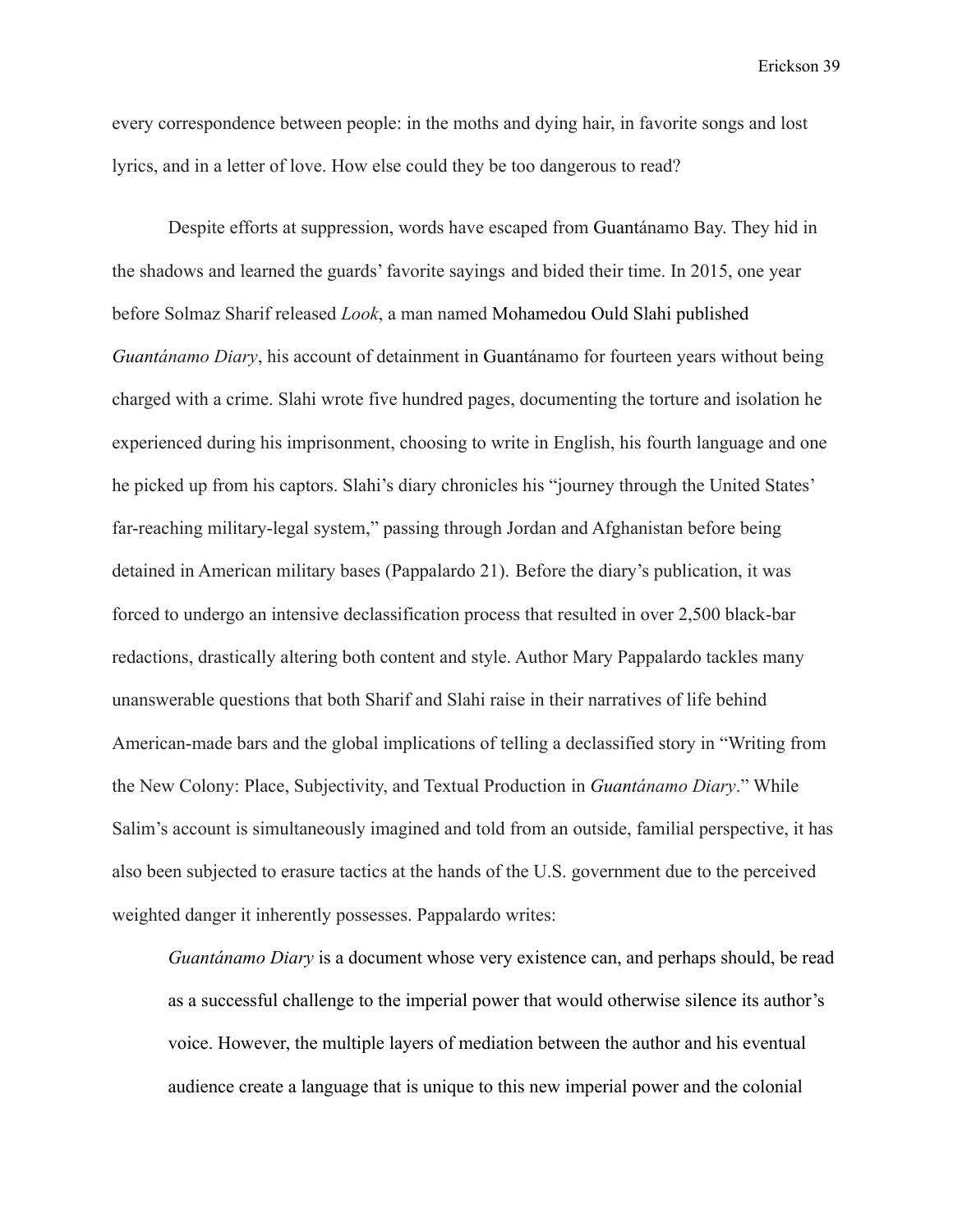subject it creates. The relationship between the linguistic and geographical conditions by which Guantánamo Diary was produced demands a cautious reading; it disrupts the otherwise complete, totalizing victory of the imperial power, insofar as it articulates the voice of the subaltern" (Pappalardo 23)

Slahi's writings are both political and revolutionary in addition to, not in spite of, the sanitization of language that attempted to ravage them void of meaning. Instead, a new genre of literature is told through a new language, unique in its fluid conflict for autonomy and authority, for the right to define truth and reality. By incorporating Pappalardo's theorizations of the global consequences from the United States' far-reaching military legal systems in tandem with Slahi's records of punishment through syntactic erasure, Sharif's letters hold significance far beyond the confines of personal loss. Salim's hypothetical existence is now grounded in painful reality, priming Sharif's readers to *look* towards tangible connections in the real world that shape the context of her written reality.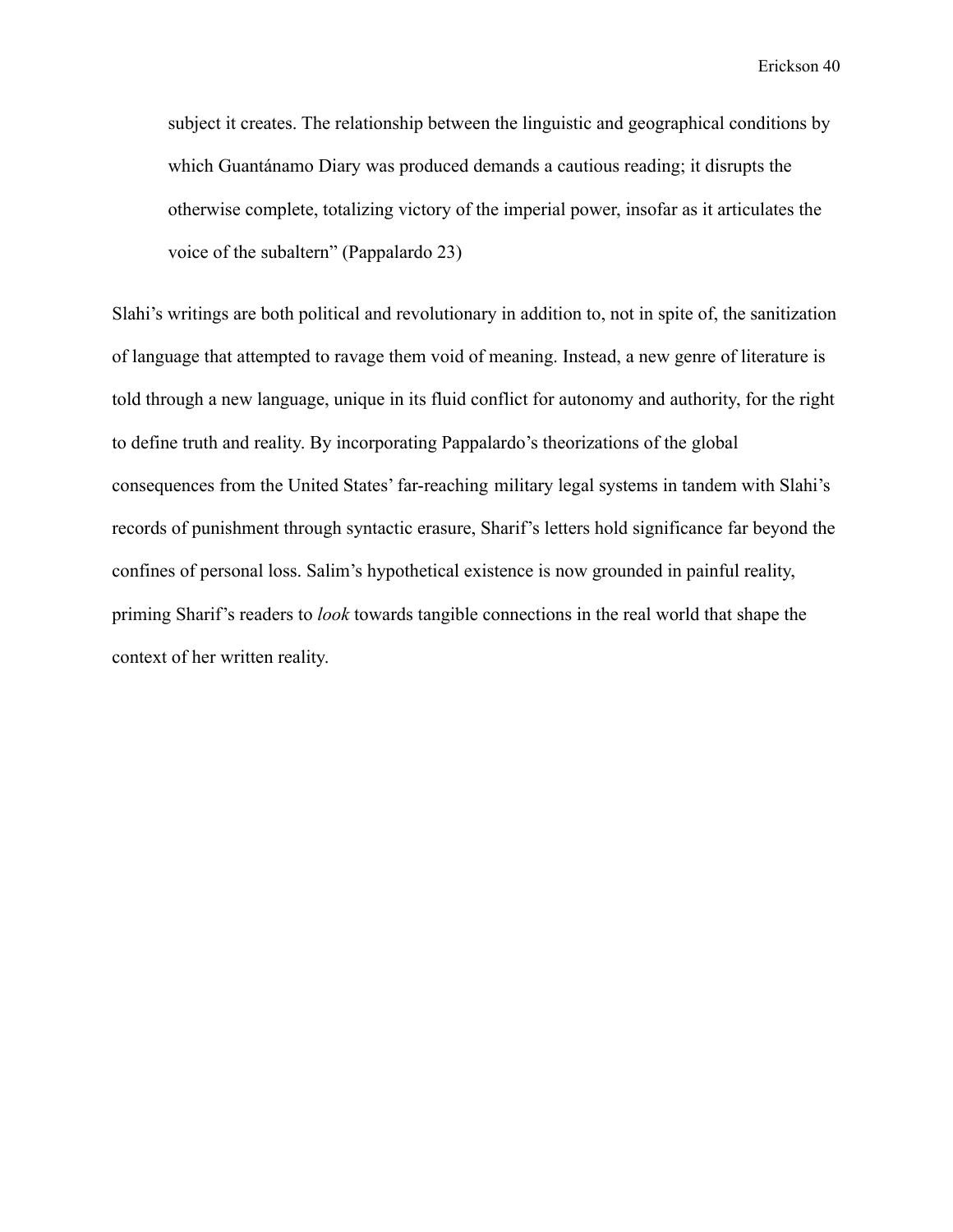II.

In the first poem in the series "Reaching Guantánamo," Sharif introduces two characters, Salim and the unnamed author of the letters, poising the dynamic of their relationship as husband and partner. Furthermore, the sender breathes humanity into the otherwise voiceless role of Salim, reminding both him and the reader that he is deserving of love and care and acknowledgement of his existence. While the United States military seeks to dehumanize their victims beyond recognition of their personhood, the sender challenges this erasure through their letters, contextualizing Salim not as a prisoner but as a husband and someone who is missed and will not be easily forgotten. The letters are for Salim but they are also for his captors, for those who seek to construct realities that exist beyond compassion and established regulation. The letters are rebellious and they ask of their readers to join in their revolutionary intent just as Slahi's diary allows its readers to be exposed to the torture and abuse that happens when communication is forbidden, when language is artificially erased. As Sharif's series of letters progresses, they simultaneously become devoid *and* hyperconscious of reality and the world that exists for the sender. By this, I assert that the gaps in meaning are heightened as redaction continues in an attempt to void the letters of any substantive meaning, despite not possessing inherently dangerous or sensitive content. The continuous and unrelenting sanitization of language results in a broken comprehension of what the sender is attempting to communicate, left only with the vague aftermath of frustration and loss. However, I also assert that as Sharif's readers continue to read the letters, they become receptive to the possibilities of a new language, a modified dialect, that dwells within what is missing. These letters hold within a quiet resistance, aware of imminent alternation and even destruction, yet they are still written and able to communicate intense and unapologetic emotion.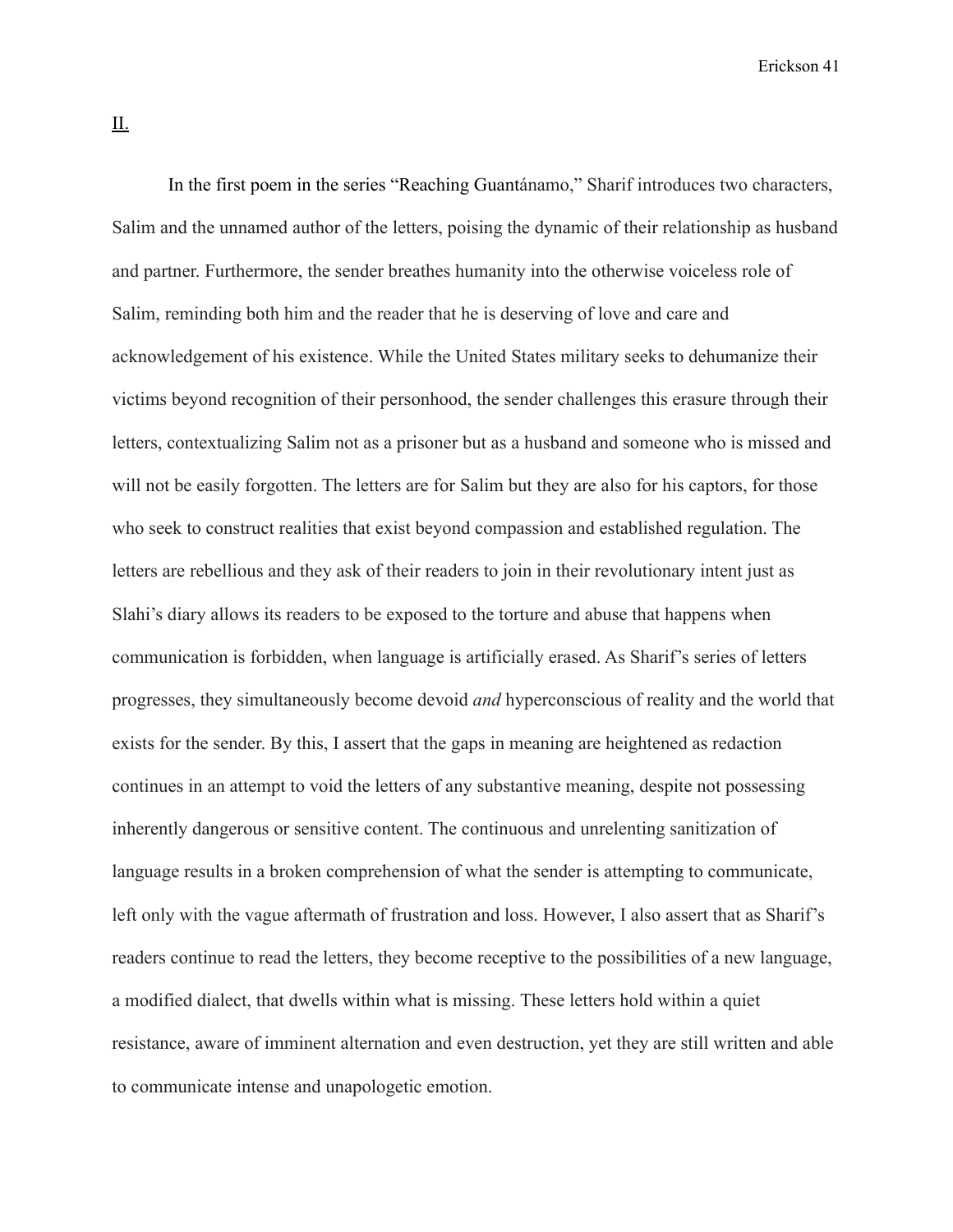The third letter in the series begins:

Dear Salim,

At the store, they bought already, bruised on the but still juicy. I pitted sour all day, the newspaper went with their juice. I save you jars of preserves for your return. (47)

It appears that time has passed. While the first letter contained poorly disguised desperation and shock at the state of Salim's detention, the third letter holds details about daily life and the monotony that still exists amidst the loss. Sharif entitled this series "Reaching Guantánamo," which, upon first glance, relates to the sender's attempts to correspond and communicate with their husband despite the physical barriers of distance and incarceration. However, I believe Sharif is trying to reach her readers as well, using poetry as a vessel of proposed self-reflection; where do we position ourselves within this narrative of personal casualty intermingled with trips to the grocery store? How distant are we really from the sensation of struggling to communicate with loved ones through invisible and seemingly impenetrable barriers? In the beginning lines of this letter, the sender details how even banal, everyday tasks remind them of what is absent. They buy and pit and preserve fruit, enduring the commute to and from the store, read the newspaper, and write a letter to their husband to detail what he is missing. We, too, brave the crowded aisles of the grocery store and select the ripest fruit, hoping to find the perfect piece before other shoppers snatch it away. We tell our partner about the day, how the lines stretched across half the storefront and that dates were on sale today. In this letter, Sharif is imploring her readers to understand that while Guantánamo and its prisoners seem foreign and unfamiliar, their lives and the people they were forced to leave behind are not alien despite physical and linguistic barriers. Sharif and the sender are *reaching* out in tandem, attempting to bridge the gap between what is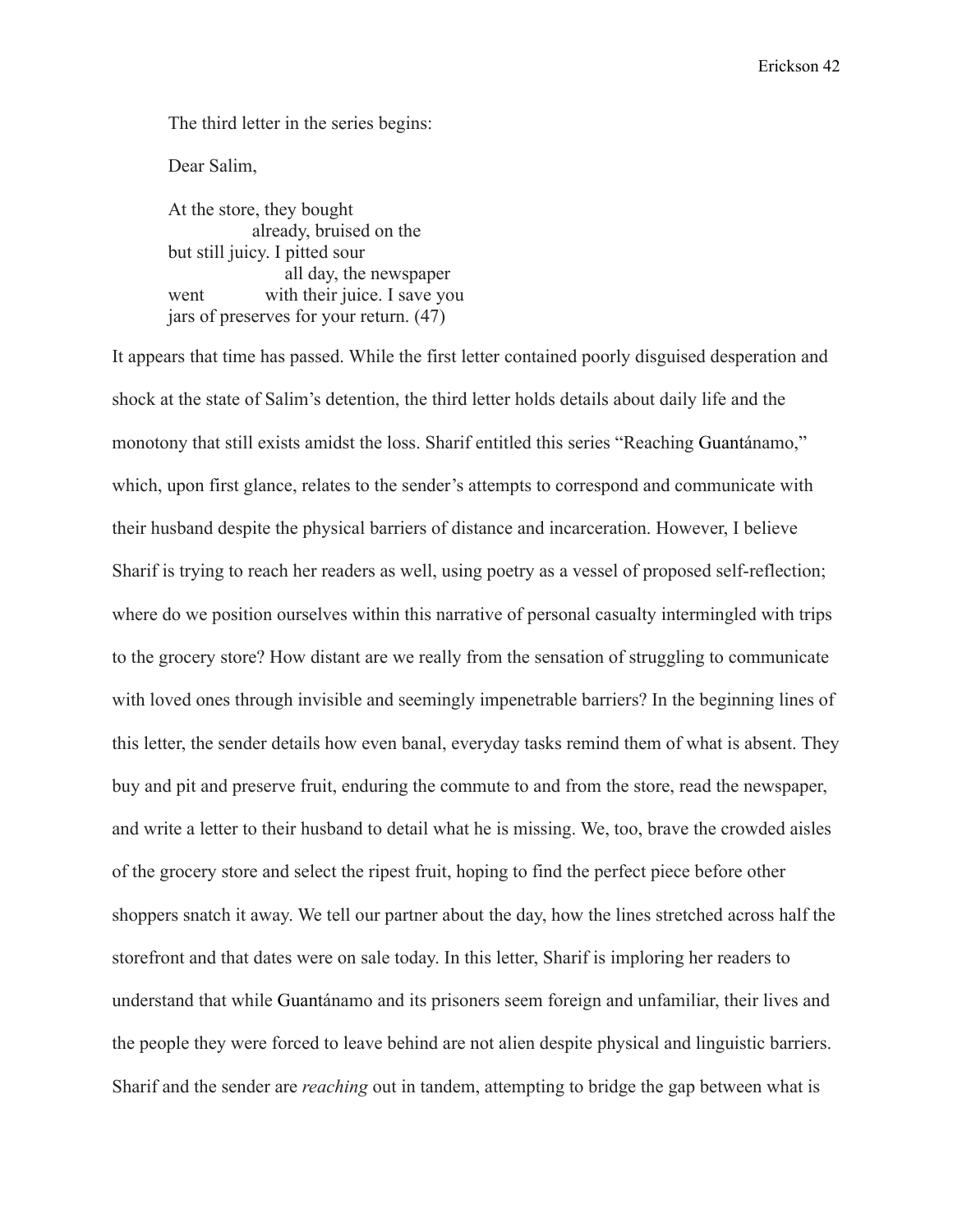imagined and what is real. The outward banality of the beginning of this letter demonstrates how truly remarkable our modes of communication can be despite outside pressure to silence and sabotage. Within Guantánamo Bay, a team of U.S. military operatives read Salim's letter line by line, word by word, and decide what is allowed to keep existing on the page and what must be destroyed. They read of the sour fruit and the waiting preserves and sanitize the letter, scrubbing it clean, yet its message remains. It says, "I miss you," and to, "come home soon." It says, "I have not forgotten."

As I have previously claimed, *Look* was not written only for audiences that could envision themselves within its poems. Reading as white American readers, it is critical to understand the lens through which we are reading Sharif's work and the subconscious influences we possess simply by existing in a colonial, authoritarian state. On interpreting Slahi's diary, Pappalardo writes, "If Slahi, in his status as detainee, is a colonized, subaltern subject, then how are we to understand the articulation of self evident in the creative act of composing a memoir? How does one textualize subjectivity in this new colonial space? This mode of life writing has implications not only for its author, but also for its audience; how we understand and read Slahi's mediated voice bears heavily on the way we conceive and think about our role(s) in neocolonialism" (Pappalardo 25). While it is not my intention to center my analysis of *Look* on what it means to privileged American readers, I do believe that Sharif's intentions involved necessary introspection on how we read her work. Sharif herself is a byproduct of a colonized country, articulating self-expression through creative acts. The sender of Salim's letters is also situated in a neocolonial environment in which their most expressive mode of communication is through love notes that will never be read in their unaltered form. Henceforth, it is important to not read *Look* in isolation of additional social ills that plague the United States. The hierarchy of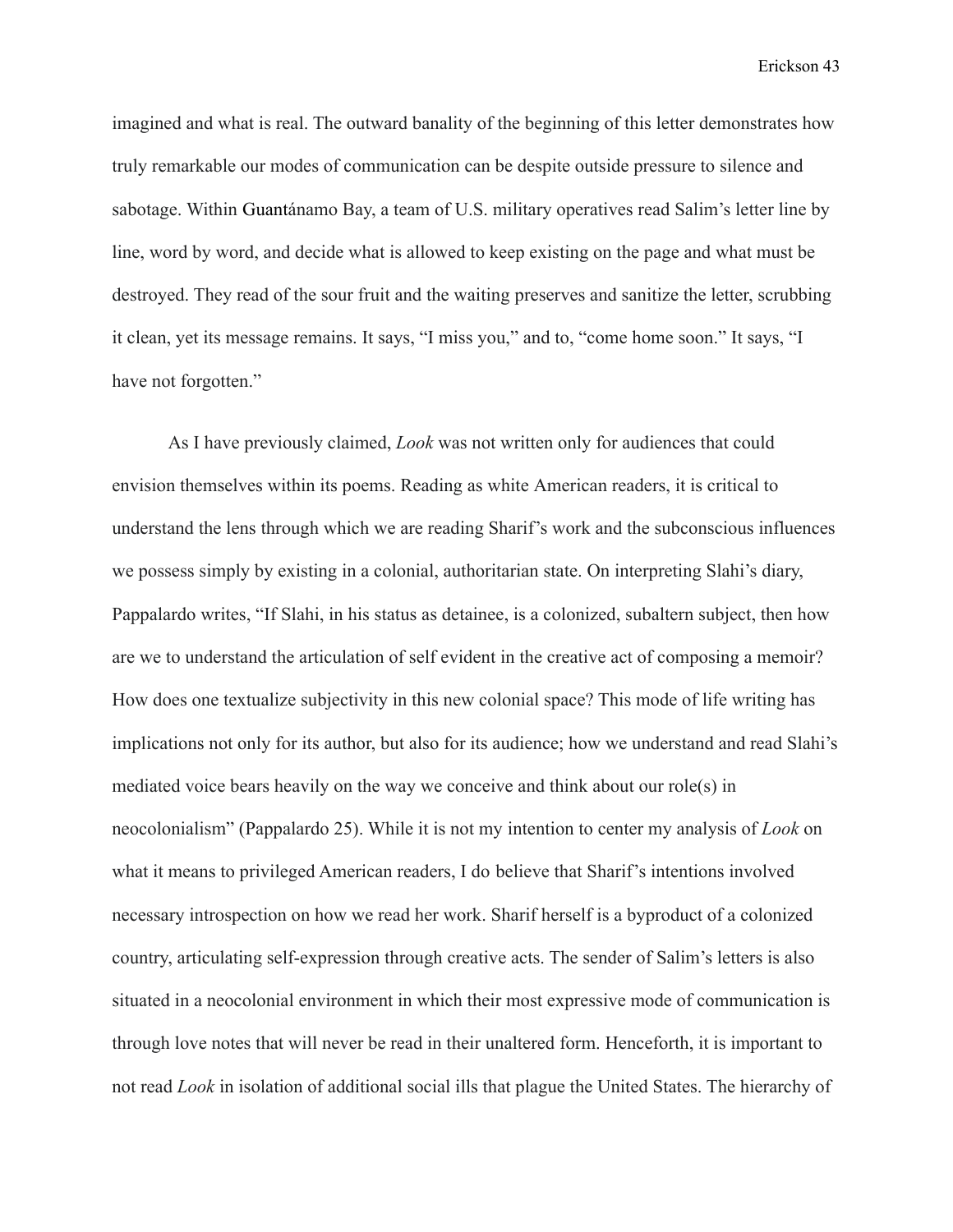authority that governs reactionary policies within Guantánamo exists in tandem with and under the direction of the same governmental agencies that perpetuate racist and xenophobic policies in virtually every area of American life.

In reading this letter, I cannot help but think of Eve L. Ewing's poem, "I saw Emmett Till at the grocery store." The similarities are striking and unrelenting in their depictions of the simultaneous banality of loss and desperation of imagination. Who among us has not driven to the grocery store in silence, not even permitting the radio to interrupt the quiet, and stood in the produce aisle, scrutinizing the shelves for the perfect piece of fruit. Drowning sorrow in plums. Searching for something that will fill us without disturbing our cracked molar- too sweet and it will burn. In Ewing's poem and in Sharif's letters, the two authors create realities that beg to exist beyond the confines of legitimized language. By this, I mean that traditional structures of the English language do not always allow for the type of work that challenges norms of time and space. As demonstrated in the previous chapter, Sharif's collection confronts her white, American readers and asks them to consider how deeply embedded racial inequality is in their country. Even time itself is centered around whiteness, and Ewing's poem is in defiant resistance to whiteness's absolute influence. Both authors seek to redefine tragedy, not to romanticize or infantilize, but to find a way to continue to tell the stories that are systemically silenced. The poem deserves to be read it in entirety:

#### **I saw Emmett Till at the grocery store**

looking over the plums, one by one lifting each to his eyes and turning it slowly, a little earth, checking the smooth skin for pockmarks and rot, or signs of unkind days or people, then sliding them gently into the plastic. whistling softly, reaching with a slim, woolen arm into the cart, he first balanced them over the wire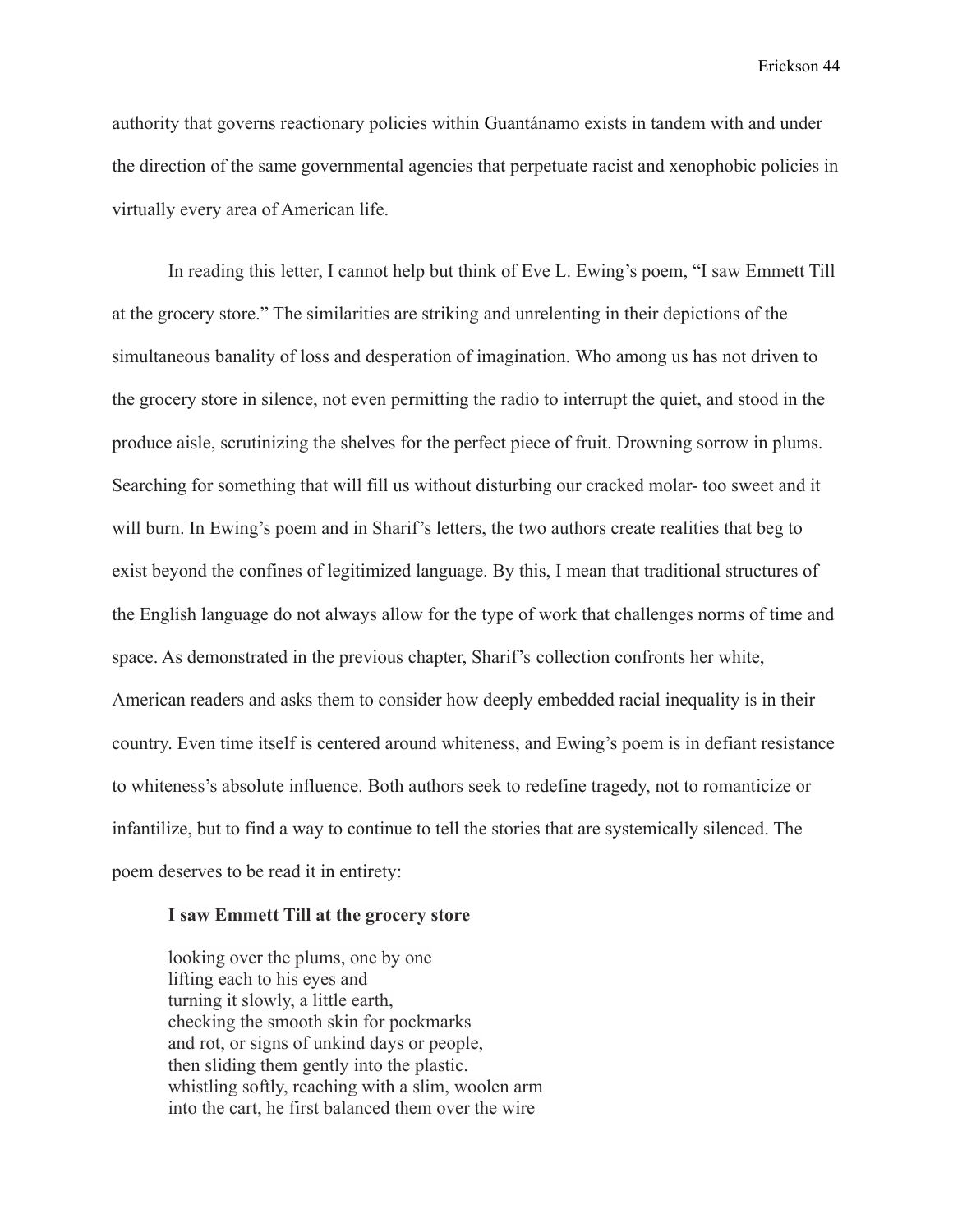before realizing the danger of bruising and lifting them back out, cradling them in the crook of his elbow until something harder could take that bottom space.

I knew him from his hat, one of those fine porkpie numbers they used to sell on Roosevelt Road. it had lost its feather but he had carefully folded a dollar bill and slid it between the ribbon and the felt and it stood at attention. he wore his money. upright and strong, he was already to the checkout by the time I caught up with him. I called out his name and he spun like a dancer, candy bar in hand, looked at me quizzically for a moment before remembering my face. he smiled. *well hello young lady*

> *hello, so chilly today should have worn my warm coat like you*

*yes so cool for August in Chicago*

*how are things going for you*

*oh* he sighed and put the candy on the belt *it goes, it goes*. (Ewing)

It is often in moments of communal, mundane experience that we are reminded of what is missing. Eve Ewing's collection of poetic works entitled *1919* focuses on the conceptions of time as they relate to the Black American experience, proposing that understanding existence as linear does not account for the circular patterns of racist violence and oppression that plagues the Black community. Throughout Ewing's work, she concentrates on the interactions between the body and the world enveloping it, particularly the bodies that are either condemned or disappeared. In a 2019 interview, Ewing discusses her inspirations: "The way memory also manifests in the body…And I think that it's one of the ways in which our bodies are incredibly adept at trying to tell us things that maybe our conscious minds are not quite ready to to ascertain *…*You know like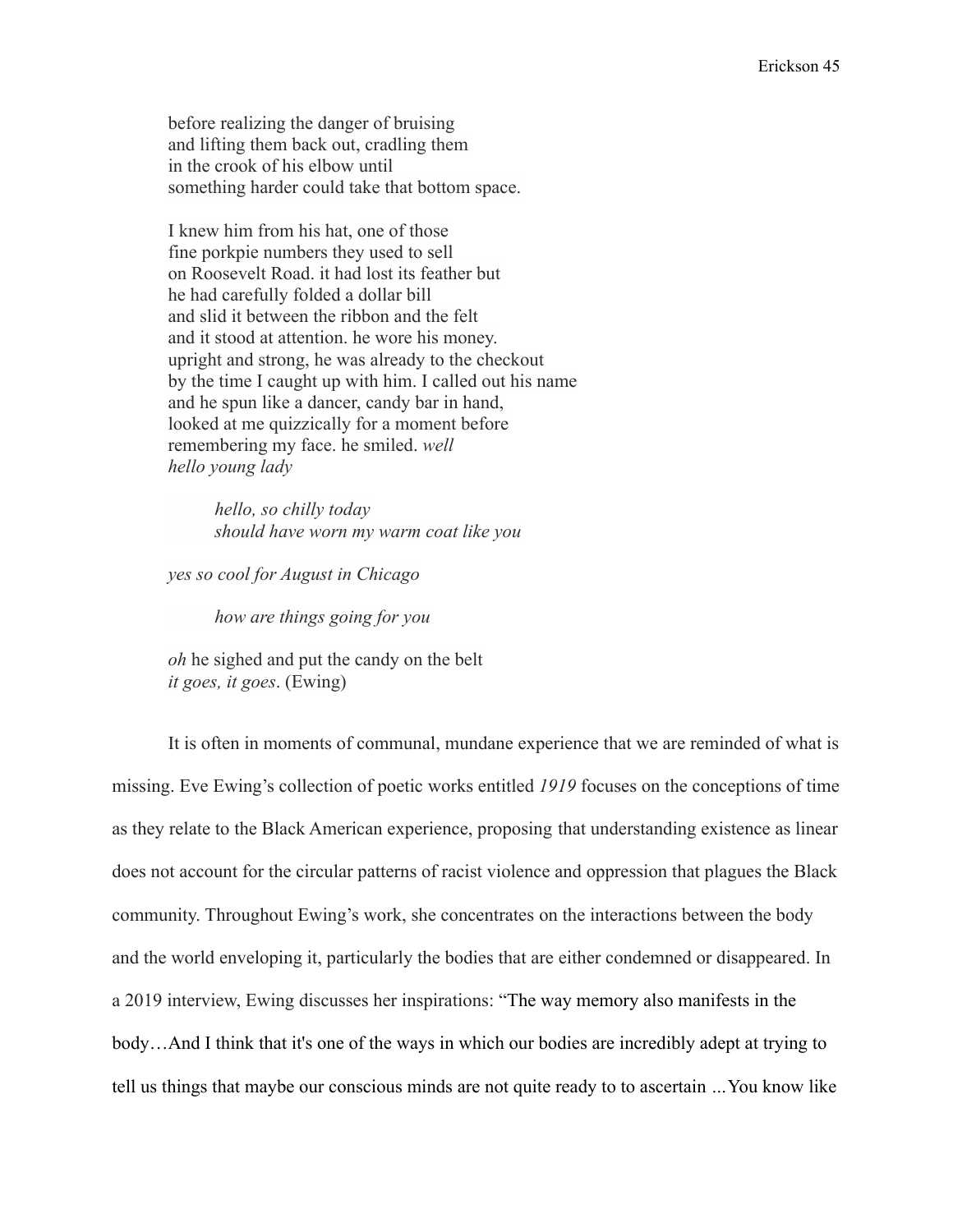what does it mean when your body is trying to tell you something that your brain hasn't figured out yet" (Cannariato 2019). Herein lie the similarities between Sharif and Ewing's works; they both write of subconscious desires for permanent, personal bodies despite the knowledge that they are impossible. The sender writes to her partner as if they will soon be reunited, falling back into routines of canning fruit and staining today's newspaper before anyone has a chance to read its contents. Ewing writes a world in which Emmett Till, the child victim of an unforgivable crime, was allowed to grow up enough to pick out his own plums and buy them with his own money, as if he was alive to feel the chill on his upturned face. However, I believe both of the narrators in both poems to be conscious that these desires for permanence are futile and serve only as an imaginary outlet in order to grapple with their personal lack of agency. Sharif and Ewing think in circular time, memories mixed with illusions of loved ones just out of grasp, reliving the same moments in which they were taken from them by dominating forces that steal life with arbitrary proceedings. Sharif writes, "I haven't opened/a since they/ you" (47). Ewing writes, "*how are things going for you/oh* he sighed and put the candy on the belt/*it goes, it goes*" (Ewing). Life should not be moving along with such an absence- how could it- so, it loops over and onto itself, upsetting past and present until the day it is unrecognizable. Sharif's diction exposes this theoretical interruption of time as the sender's letter speaks of concrete reality while the emotions that accompany it are redacted. They write a scene complete with tangible objects, ripened plums and their juices and a wordless newspaper, yet the moments in which the sender attempts to communicate anything other than abject, objective reality are missing. The letter concludes: "I hope I don't make you me./ I hope they allow you some " (47). An existence without *feeling* is not a real life just as a letter redacted of emotion cannot entirely communicate. In both poems, the narrators subconsciously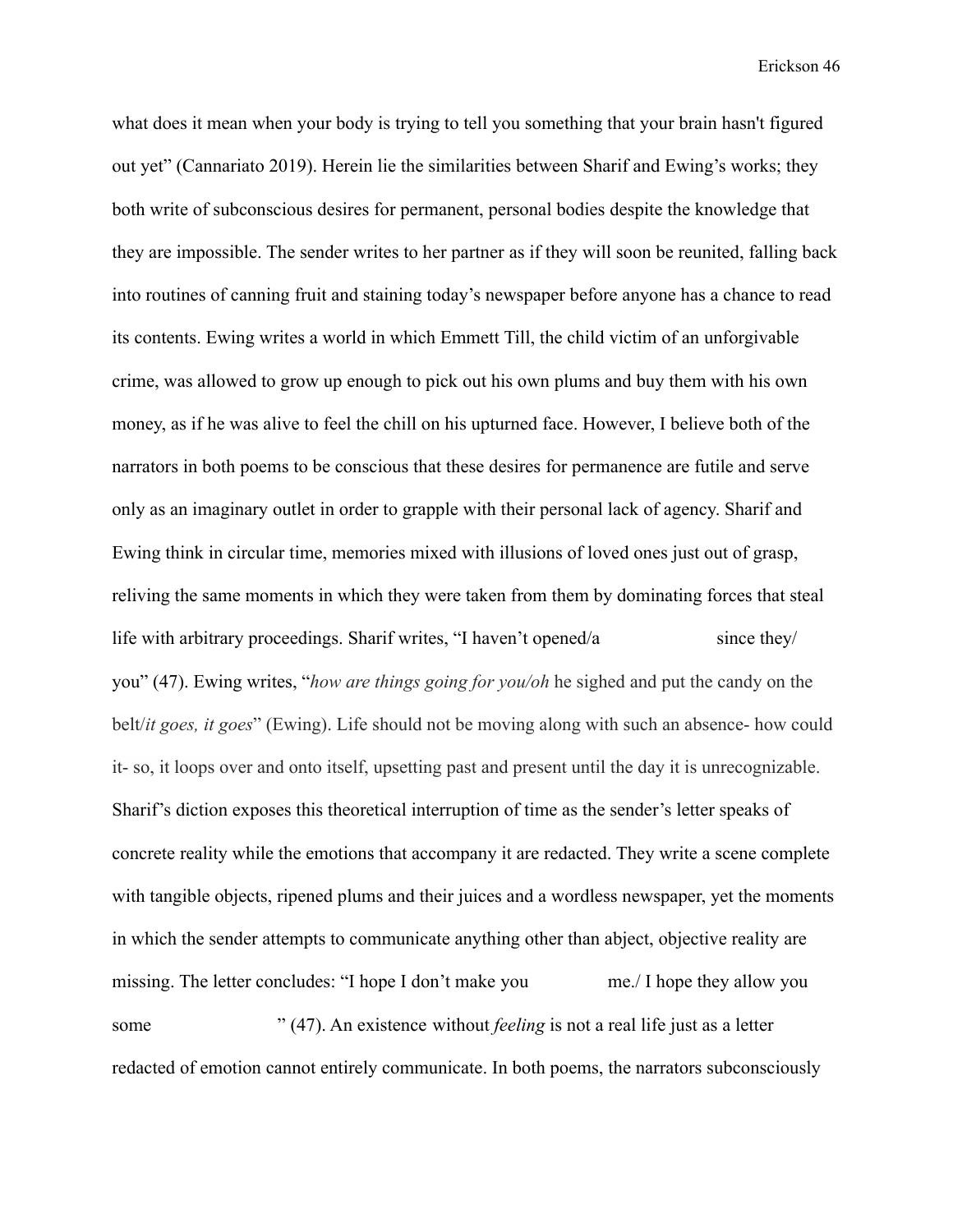understand that forces of authority based upon racism and oppression have shaped their current realities, yet their imagined, dactylic lives conceptualize an alternate space in which their ability to communicate is not monitored or reduced by such discriminatory sources of power.

"I saw Emmett Till at the grocery store" attempts to answer the question of how to live within the suffocating confines of time governed by whiteness and its inherent violence. In conversation with Ewing, interviewer Cannariato writes:

The speaker identifies Till by his porkpie hat from a well-known photo of the boy. Then they speak briefly, exchange pleasantries, and talk about the weather. And really, that's one of the most remarkably tragic things about the poem: a vision of comfortable normalcy stolen violently, senselessly, over and over again. Ewing thinks the poem resonates with readers because "it's one of the few times that folks have been asked to reflect on what it would have looked like to envision a futurity for Emmett Till…and to think about him not in terms of the past but in terms of the future, in arrested future or an alternative future." (2019)

In an alternative future, pieced together despite blacked words and missing details, the sender is reunited with Salim, and they embrace. They spread jam, thin and all the way to the edges, and they speak to each other in their own home. Heard. Understood. And it is normal and it is beautiful. Ewing speaks of an exodus of Black Americans, escaping from the ceaseless circles of racial violence, and the ability to progress through both time and language uninhibited by colonial, patriarchal constraints. Perhaps this departure exists, even for a moment, in its written potential, for every poem holds within the possibility of revolution, of communal resistance, of the strength of masses and the endurance of linguistic hope.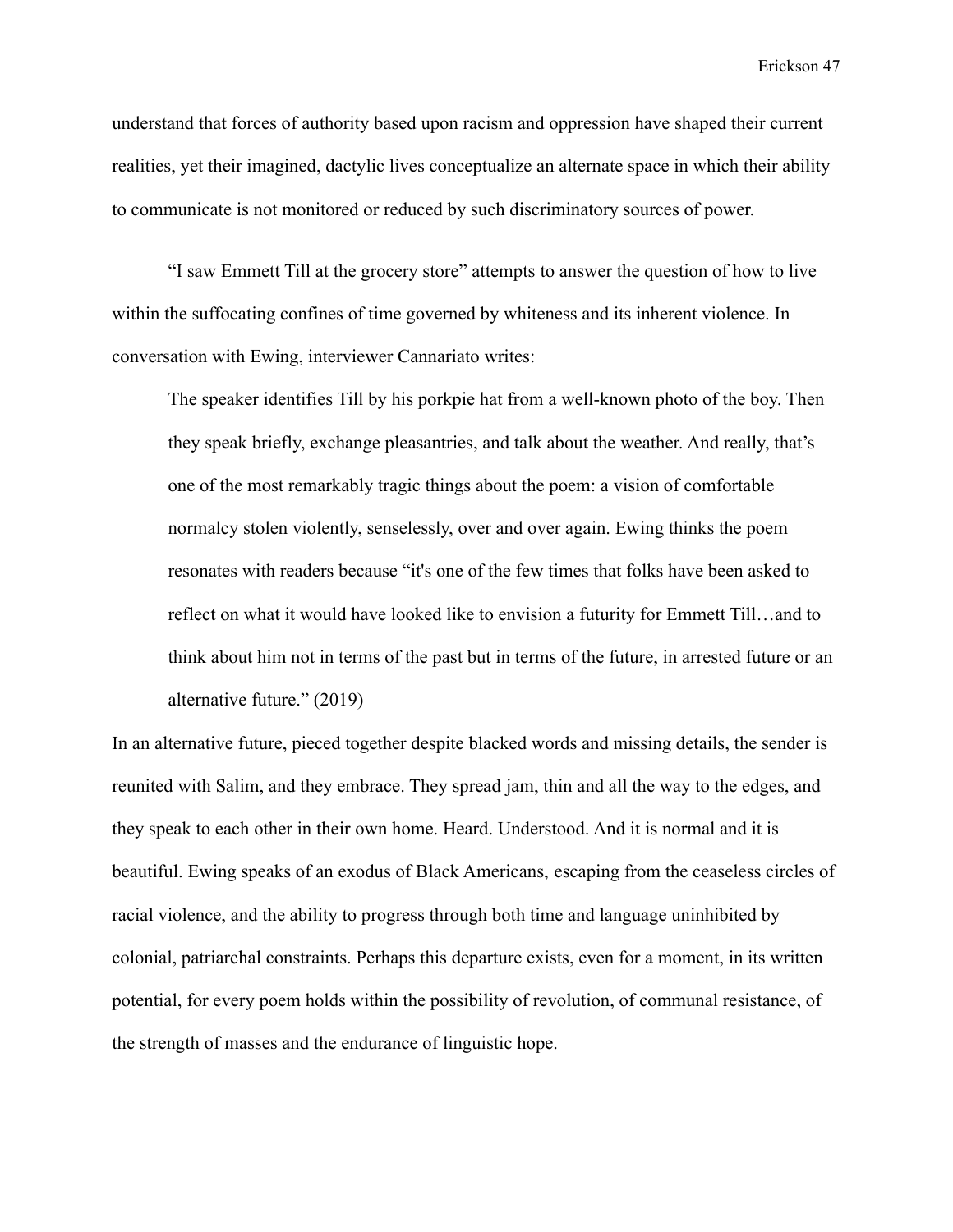What becomes clear in reading Ewing's poem in conversation with Sharif, and what is critical to remember, is that the lives and experiences of the poems' subjects are neither trivial nor theoretical. To not possess the agency to write of the victims of America's white supremacy and militarization is to be erased, real bodies and real lives either forgotten or co-opted by the very institutions that obliterated them. There is revolution in writing about a forbidden existence, revolutionary in a way that erasure could never make disappear.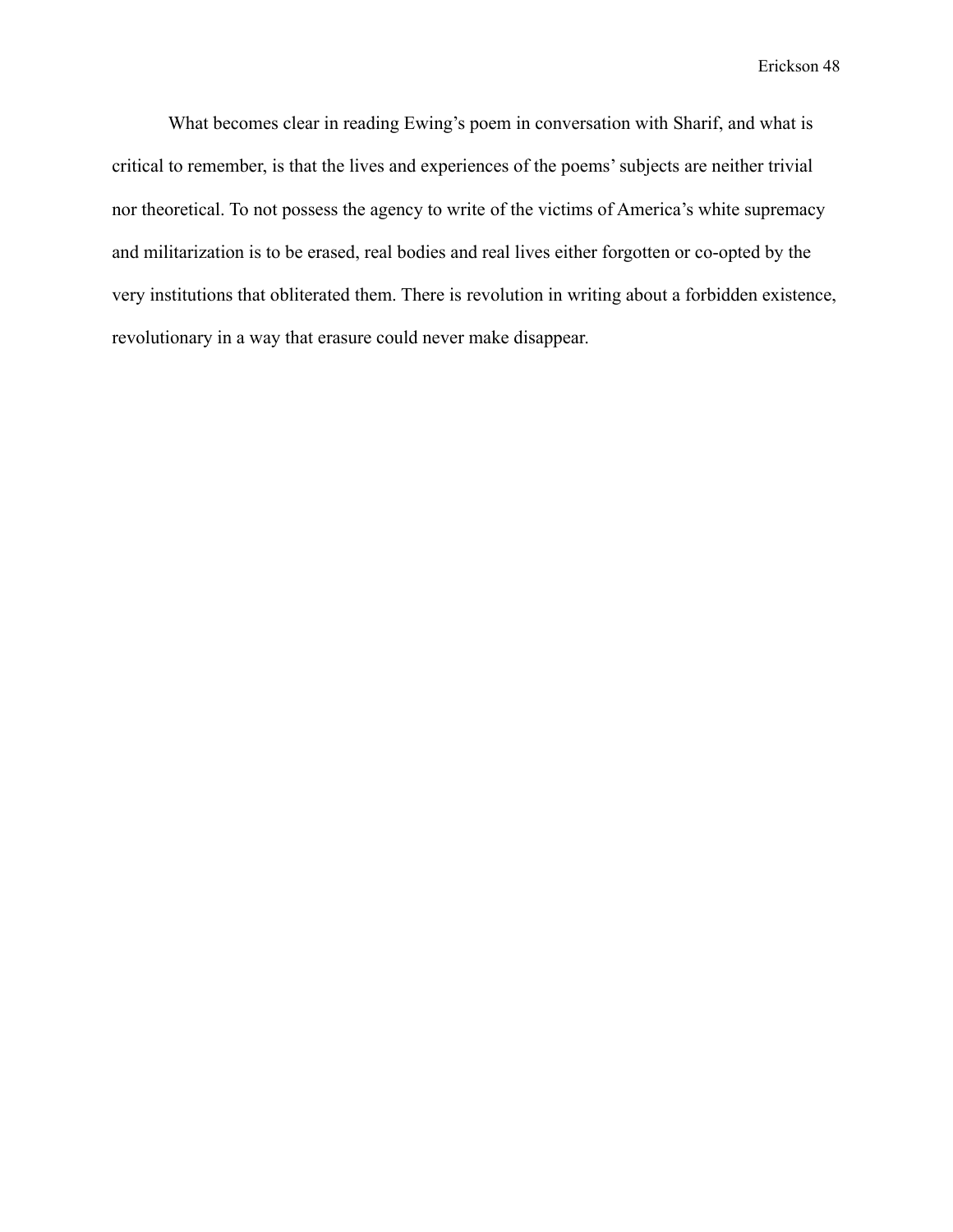*'The president knows that Guantánamo is wrong, legally and morally,' says Wells Dixon, senior attorney for the Center of Constitutional Rights, who has represented clients at Gitmo since 2005. 'But the failure to ensure accountability for the sins of the prior administration is like trying to avoid treatment for mental illness with the hope that it will go away,' he says. 'The more you ignore it, the more it comes back to haunt you.'* (Reitman 5)

Journalist Janet Reitman's account of touring Guantánamo Bay lingers throughout my readings of Sharif's collection, providing insights into exactly how purposefully human rights violations are executed, and how calculatingly they are justified. I have already discussed how United States government officials legitimize unlawful detention to the international community through doublespeak, fabricating authoritative terminology such as "unprivileged enemy belligerent", yet the bureaucratic falsification of reality endures even within the walls of Guantánamo. Reitman describes her experience touring the facilities, paraded around by armed guards through constructed barracks and passing posters with encouraging sayings such as "DON'T BE A SPY, TURN ONE IN": "[this] only further reinforce the sense of Camp Justice as a hermetically sealed, if fake, combat zone, which is required to legitimize the military commissions, an equally bogus 'battlefield' court" (Reitman 7). The construction of the military installation itself synthetically creates an environment in which its soldiers are meant to believe they are in chronic danger, nobly fighting back against unnamed, faceless terrorist forces that dream of the downfall of the United States. The soldiers that man Guantánamo are disillusioned into believing their cause is just and right, that their prisoners are a threat, just as American citizens are taught to accept that human suffering and injustices are a small price to pay for freedom:

As of this writing, there are 97 men who will never see the inside of a courtroom, let alone be charged with a crime. Six have been there since the prison opened in 2002.

III.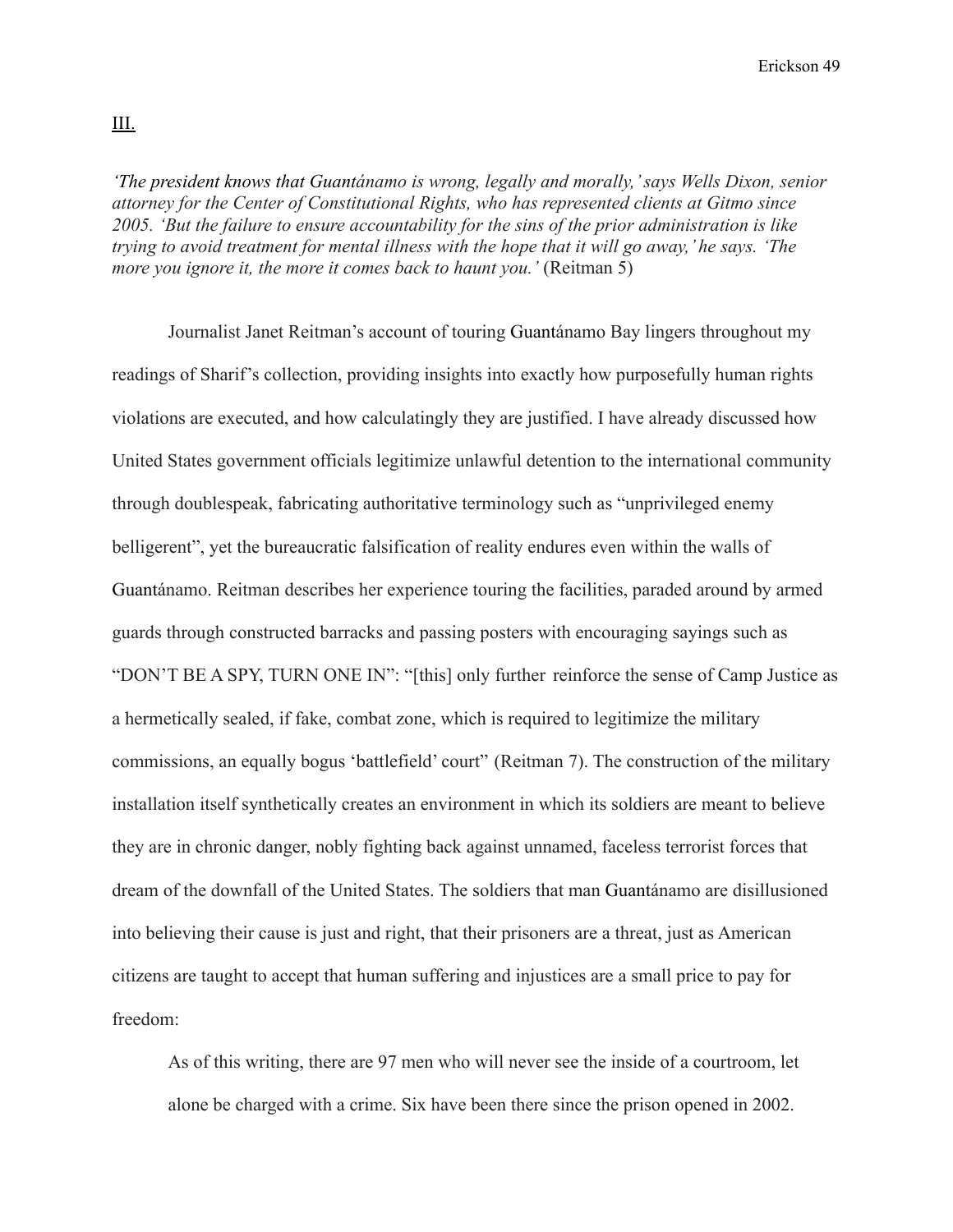These prisoners are the larger and, in many ways, more important story of Guantanamo, though they are also the ones Americans tend to forget. The government has helped significantly in this process by staffing Gitmo with a majority of National Guard and reserve troops on nine-month rotations, who've been programmed to see the men in their charge as not only dangerous but guilty. (9-10)

Americans are encouraged to forget about what is not right in front of them and look away when told to shield their eyes. The foundation of Guantánamo rests upon warped definitions of guilt, perceptions that defy traditional American beliefs, such as "innocent until proven guilty." Reitman writes how this brainwashing of military officials through tailored language is necessary in order to maintain the facade of a warzone within Guantánamo itself; either through purposefully meaningless terminology or weaponized, emotional concepts, the U.S. government speaks in nonsensical ways. However, these tactics feel unsustainable, and I believe Sharif is writing within this context of instability. Sharif's decision to incorporate United States Department of Defense vocabulary exposes the hypocrisy of devolved methods of communication just as her series of letters to Guantánamo demonstrates the futility of communicating through the oppressor's own language. The sender is continuously attempting to reach Salim, to reach Guantánamo, to reach themself, but we as readers know they will never get there. Time exists on a feedback loop within the prison as soldiers and detainees alike relive the same day again and again, reaching towards something they do not possess the words to articulate.

While *Look* is about erasure, the collection is also about its opposite, the insertion of things where they do not belong. Sharif is mimicking the Department of Defense's erasure tactics by redacting her own poetry, but she is also adding in a strategy literally weaponized to silence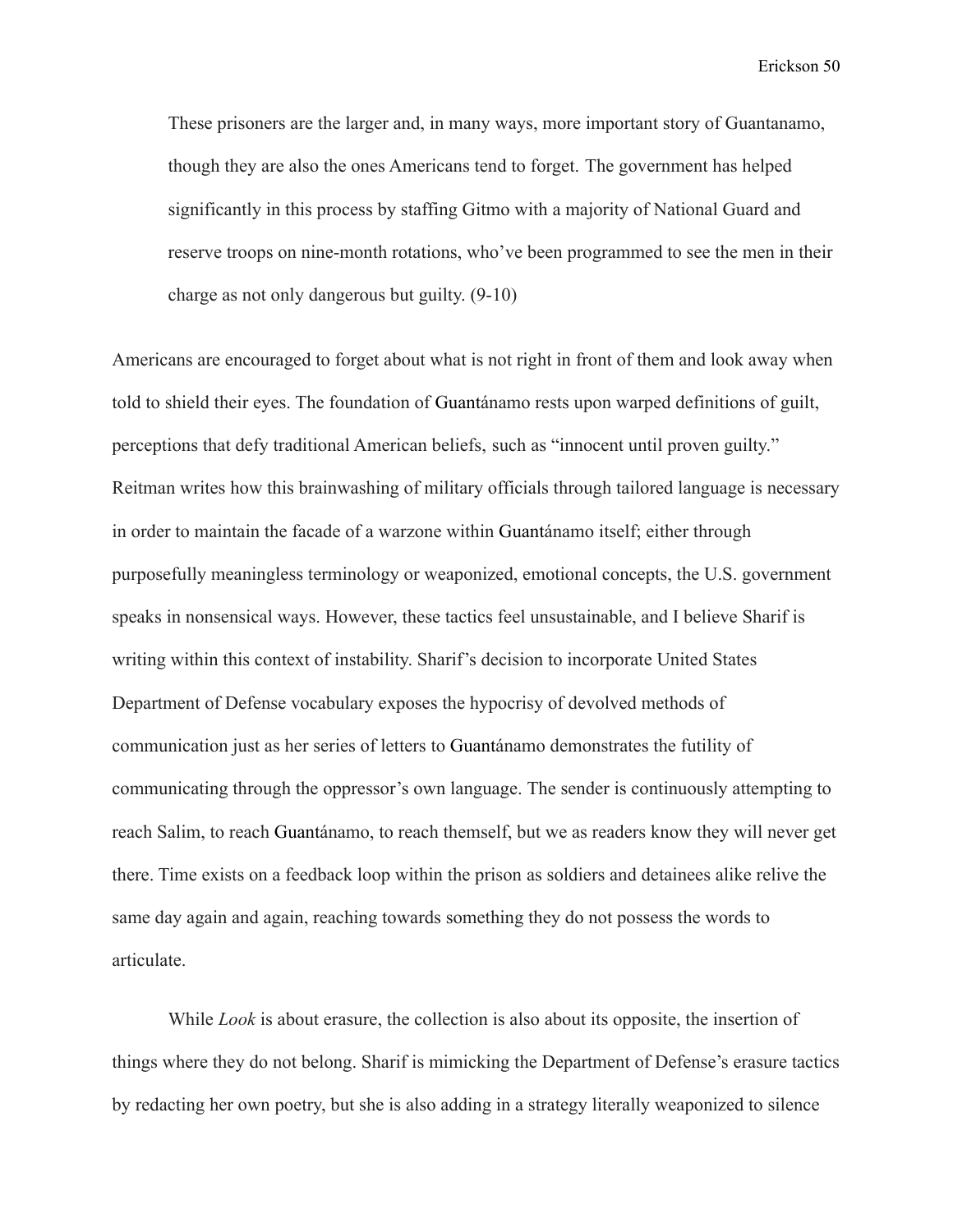language and crush resistance, thereby subverting the power that redaction holds in rebellious reclamation. This coupled existence of synthetic addition and subtraction of both language and people reaches its breaking point in the last two letters of the series. The sixth letter in the series begins:

Dear Salim, The neighbors got an apology and a few thousand dollars. They calculate based on and and age. The worth of a , of a human . (50)

This letter is almost beyond comprehension, bearing a poignant absence of concrete nouns and adjectives past the first statement. I believe the sender to be writing about the worth of a human life, calculated in numerical values, determined by systems of power that view both money and bodies as disposable, as replaceable. Just as the United States' military constructs realities in which it is perfectly legal and moral to imprison and torture human beings, they also designate monetary amounts as worth a human life; in the text of the letter, the word "calculate" is particularly destructive in its implications. An entirely new system of communication is born out of arbitrary numbers, classifying the worth of humanity in dollar amounts, further exacerbating the connection between language fabricated for the purpose of dehumanization and the addition of weaponized insertion. Here, I believe Sharif is illuminating the hypocrisy of the outward goals of the United States' military industrial complex. We have not yet explicitly discussed the motivations behind not only Guantánamo but the broader system of imperialism and international violence. On the surface, it is about money, gathering capital and resources in order to amass wealth on the global scale. While this is true on some level, Sharif is acknowledging within this letter that monetary values act as a conduit for the real motivator of the various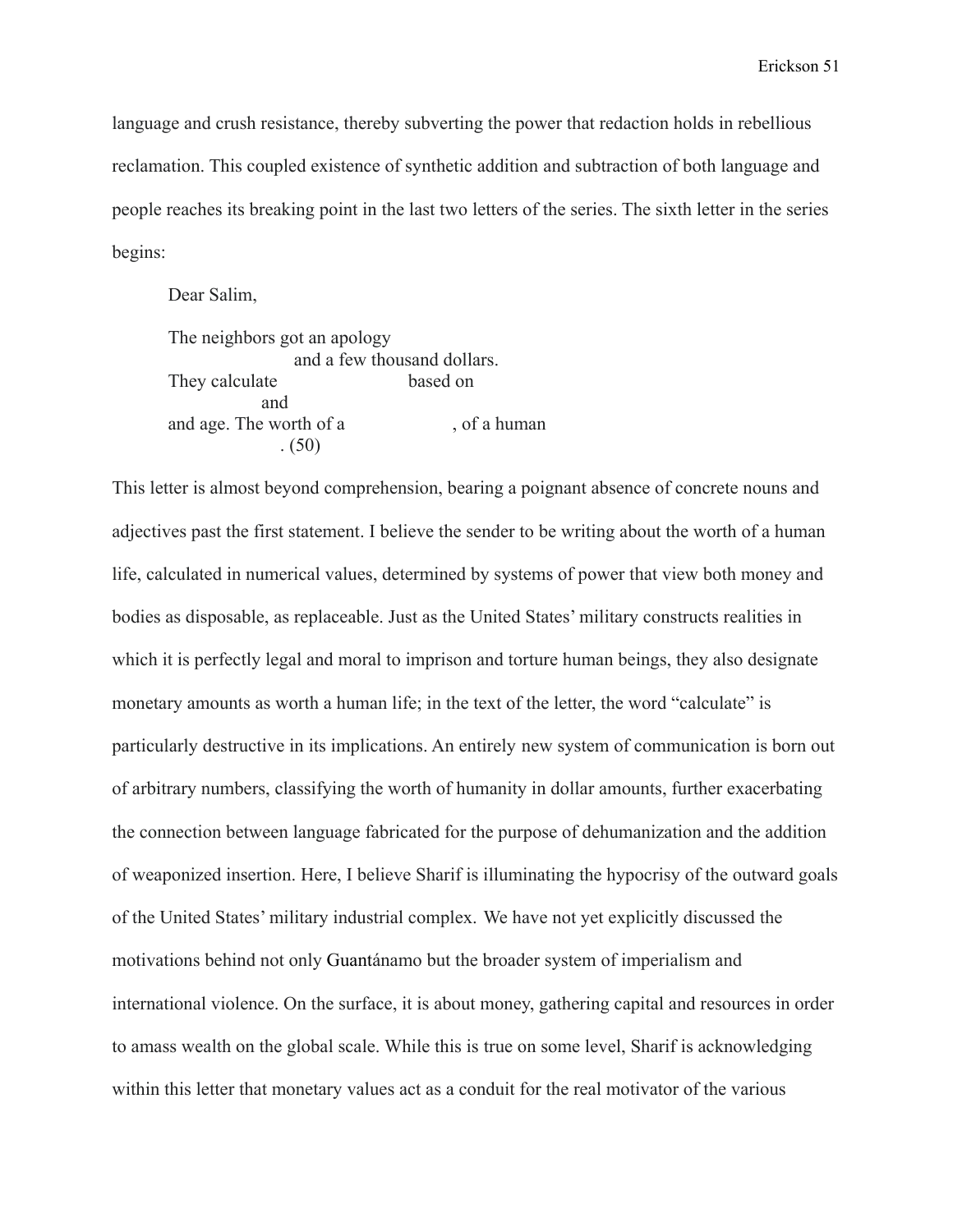structures of oppression that seek to commodify and abuse human life. It is about power and influence; wealth and affluence simply quantify authority into comprehensible parts of a whole. The words and phrases that have been redacted within this letter expose how the government weaponizes tangible wealth and their attempts to replace freedom and livelihoods with money in a sort of uneven, forced exchange. The letter continues:

. She took it out front and ripped it . The a little pile and set fire to it right there, right in front of . says they'll send me a check for for . I would ! **!**  $\mathbf{r} = \mathbf{r} \cdot \mathbf{r}$  **!** ? Never. (50)

Because of, not in spite of, the gaps in the sentences, revolutionary intent is balanced on the precipice of authentic action. It is no longer only about the sender and Salim; now, their neighbors have been implicated as well, expanding this series to acknowledge and identity communal narratives that coexist under the same hierarchy of power attempting to oppress them. As discussed previously, Sharif's call for revolution within *Look* incorporates the existence of shared trauma and experiences and the ability to collect and capitalize off of such mutual ordeals. Here, she articulates a tangible act of resistance through action: the assumed ripping and igniting of a check meant to replace or repair the suffering that was inflicted upon them. Revolution is now palpable in its potential. While the vast majority of this letter has been forcibly disappeared, its sentiment remains visible and comprehensible. It is also significant to acknowledge that entire sentences were taken away from both Salim and us as readers, most likely as an indulgent exercise of power committed by a vast hierarchy of powerful people and institutions. As the letters in the series continue to physically devolve, their clear sense of urgency increases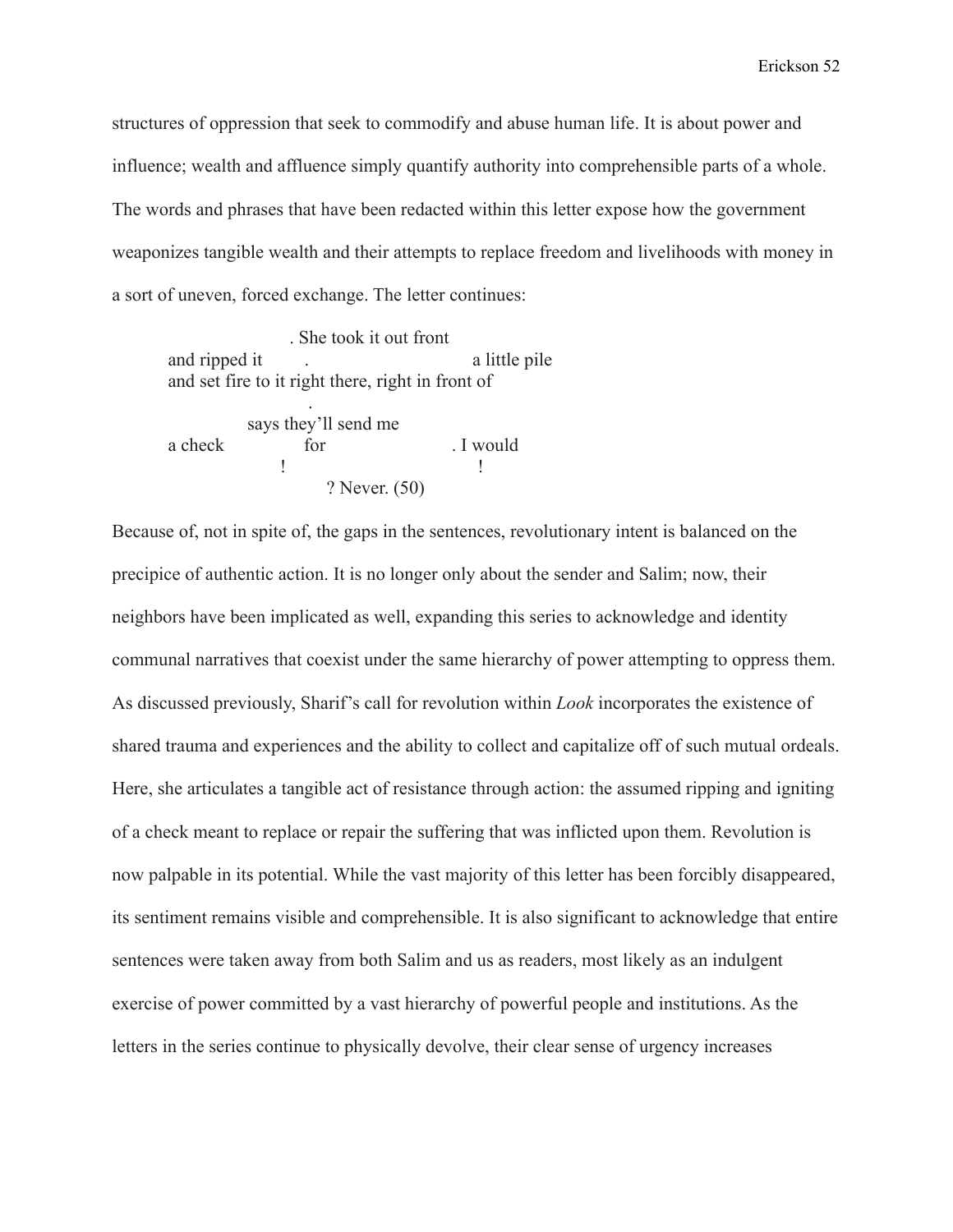exponentially, illuminating how alternative methods of communication have developed despite external interference.

The final letter in the entirety of the series concludes with simultaneous defiance and destruction in its closure. It reads:

Dear Salim,

I read some Hikmet. *Human Country.* The wife sends letters to her like I do. I don't read now. He was like you. I've the books, all of them. Can't stomach their . All those spines lined up on my shelf. How you would stand there, smelling the pages. them. They all say the same story and none tell ours. (51)

There is no hint of a signature, no "yours." While this lack of a personalized conclusion can be interpreted as an abandonment of the sender's dedication to Salim, I believe that this absence of an intimate ending expands the letter's sentiments as voiced by a collective rather than an individual. No longer is this about one man locked away in one cell mourned by one individual. Sharif is challenging her readers to not only consider what has been redacted, but what is being said in tandem across the globe in countless different languages; just because we do not hear and read of revolutionary works that challenge our same oppressor does not mean they do not exist and wield rebellious intent and power in their own right. Sharif references one particular radical voice by name within this letter: "Hikmet," who I believe to be the Turkish writer Nâzım Hikmet Ran, internationally recognized for his publications in leftist literary magazines and political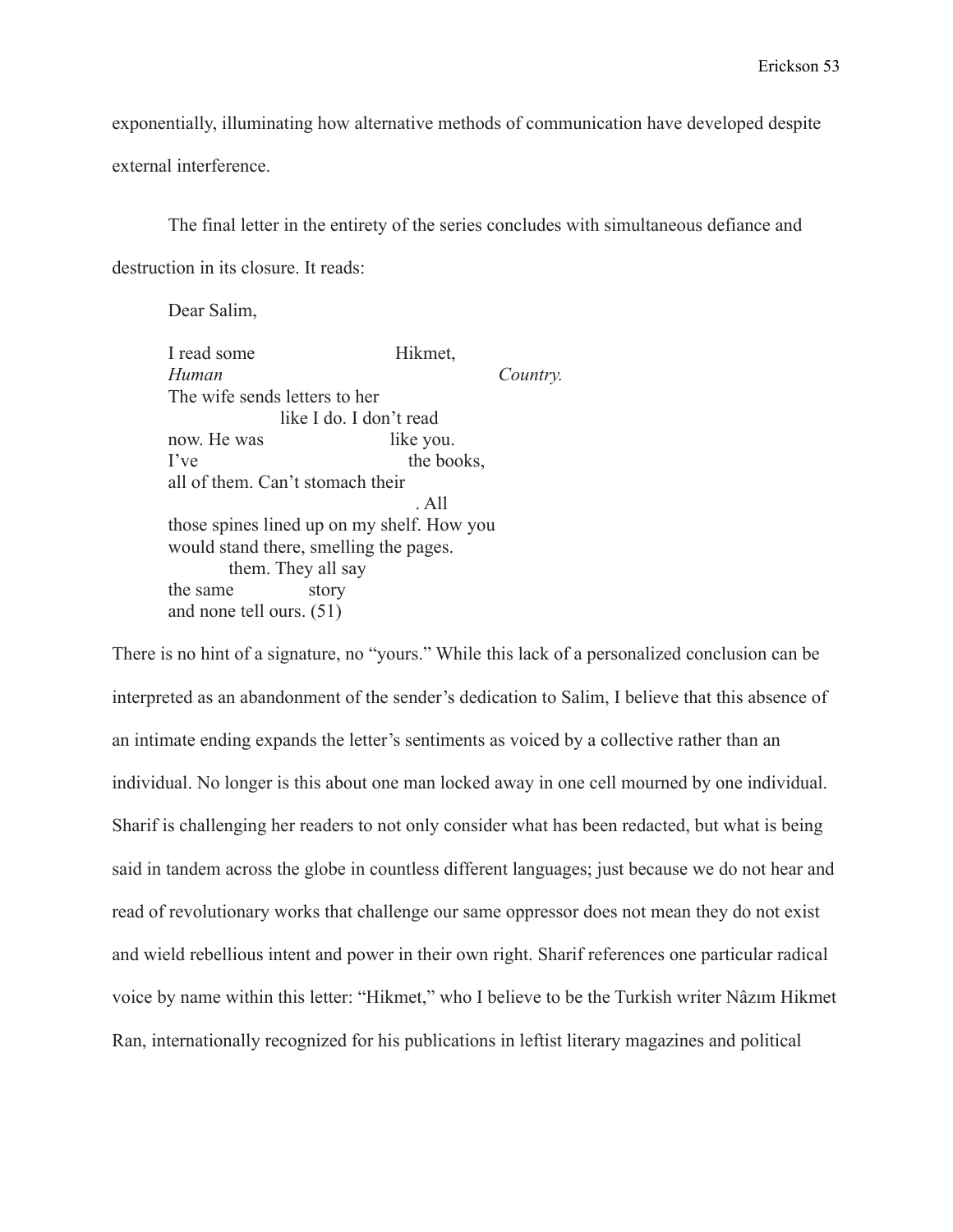activism (Foundation 1991).<sup>1</sup> Within the letter, the sender compares Salim to Hikmet, writing, "The wife sends letters to her/

like I do... He was like you" (50). Here, I believe that the sender finds simultaneous comfort and apprehension in Hikmet's works because of the similarities in their situations. The sender recognizes similarities within Hikmet's life of imprisonment enforced by tyrannical governments afraid of his revolutionary potential, yet that is precisely the problem. Hikmet's existence was one of few triumphs interspersed with long bouts of suffering before he died of a heart attack at age 61 in Moscow, far away from his beloved home country of Turkey, where his publications were banned until 1965, after his death. I believe the sender no longer found as much comfort in Hikmet's works because of the context of his life, swollen with injustice and institutional oppression. However, I choose to interpret Sharif's inclusion, as an author, of Hikmet in her collection because of his legacy of the political prowess that poetry can possess. Hikmet's poetry has been translated into over fifty languages and he has become a revered figure within Turkey, the country that once demanded his silence and imprisonment.

Even within this single letter, Sharif herself establishes a collective of revolutionary writers who understand the power of communal narratives, challenging oppressive forces with the strength of the many. The conclusion reads, "All/those spines lined up on my shelf. How you/would stand there, smelling the pages./ them. They all say/the same

<sup>1</sup> Hikmet was born in 1902 in Salonika, now Thessaloníki, Greece, and spent a vast section of his life imprisoned or exiled for his radical written works. While studying at the University of Moscow, Hikmet became a devoted Marxist spent his early years between Turkey and Russia where he was periodically arrested and imprisoned. He quickly outgrew traditional, versed styles of poetry and began to develop free-form techniques that incorporated traditional folklore and linguistic lyricism. In 1950, Hikmet was awarded the International Peace Prize for his activism in Turkey surrounding the addition of amnesty laws and voter protections, along with other notable revolutionary artists like Pablo Neruda and Wanda Jakubowska. Sharif's letter references his work entitled *Human Landscapes from My Country*, which was an epic novel in verse written during Hikmet's thirteen year sentence as a political prisoner during World War II.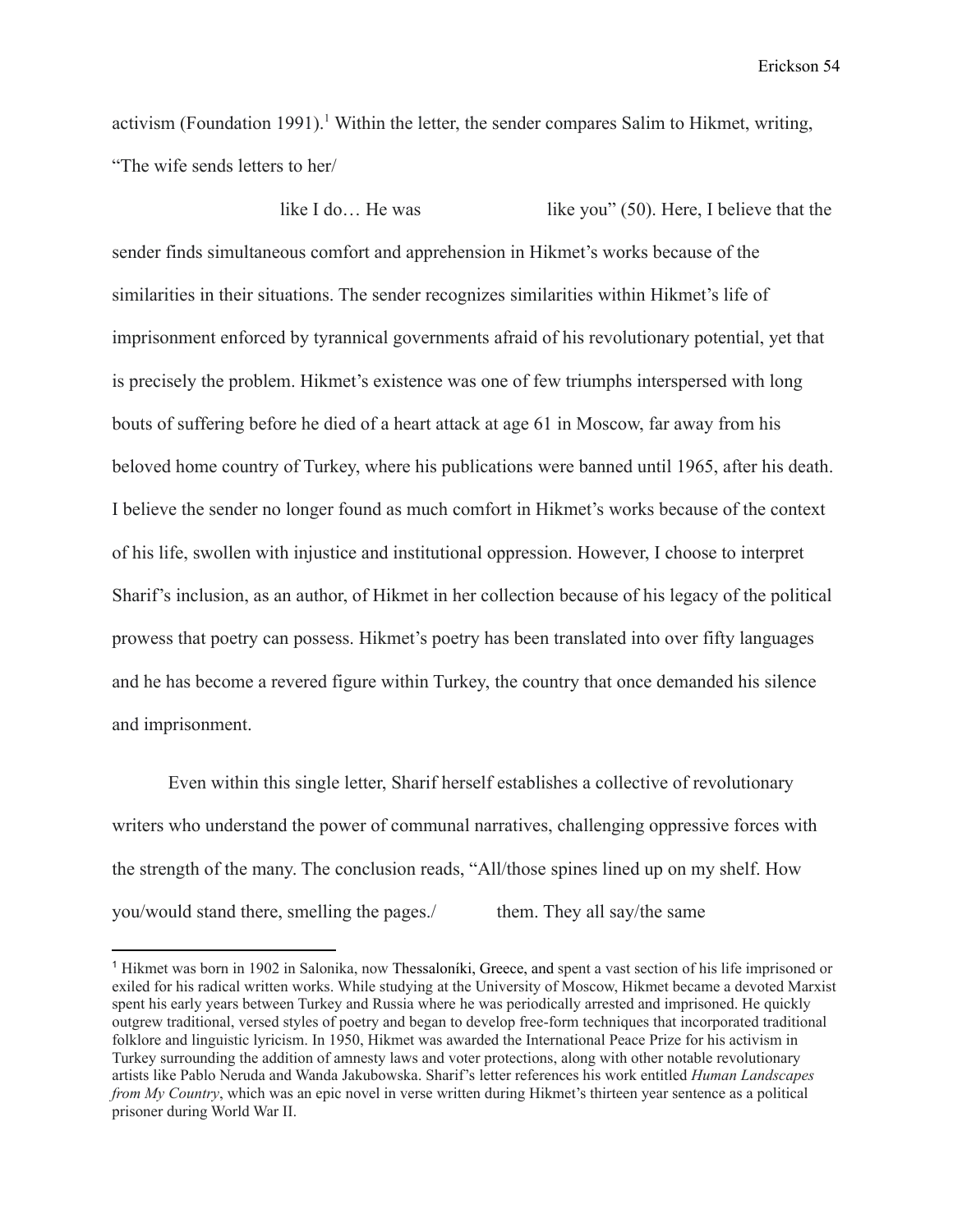story/and none tell ours" (50). They all say the same story and none tell ours*. Love, are you well? They all say the same story and none tell ours.* From start to finish, Sharif is writing of collective loss in which the characters themselves, the sender, Salim, the redactors, the prison guards, the neighbors, a dead poet, and herself, weave an account poised to upset powerful implemented tactics of isolation and individuality. While this written defiance does not erase or even ease the personal loss the characters encounter and experience, the testimony memorialized within "Reaching Guantánamo" is beautifully, tragically, bravely resistant. The series forces Sharif's readers to face the atrocities that occur on American territory in the form of unlawful detentions and legalized torture. It asks difficult questions that demand complex answers, such as how do we address exclusionary aspects of our language and how do we communicate across linguistic barriers and arbitrary boundaries? Although it may seem obvious, Sharif is also demanding that her readers acknowledge and understand that she is not writing fiction. In "Inside Gitmo: America's Shame," journalist Janet Reitman concludes her article with a snippet of her conversation with chief public affairs officer Chris Scholl:

'The entire reason for this place is 9/11,' I tell Scholl.

'We don't dwell on it,' he says.

This attempt at message management is tragic. Terrible and deeply un-American things happened at Guantanamo as a result of 9/11, which Rosenberg, along with the men she calls "captives," bore witness to. Though the abuse and brutal interrogations have ended, there is still the ongoing, if silent, torture of being interned without legal recourse at the end of the world. Gitmo exudes this sickening and unsettling reality. It is impossible to be anywhere within the Detention Zone, in particular, without being reminded that what the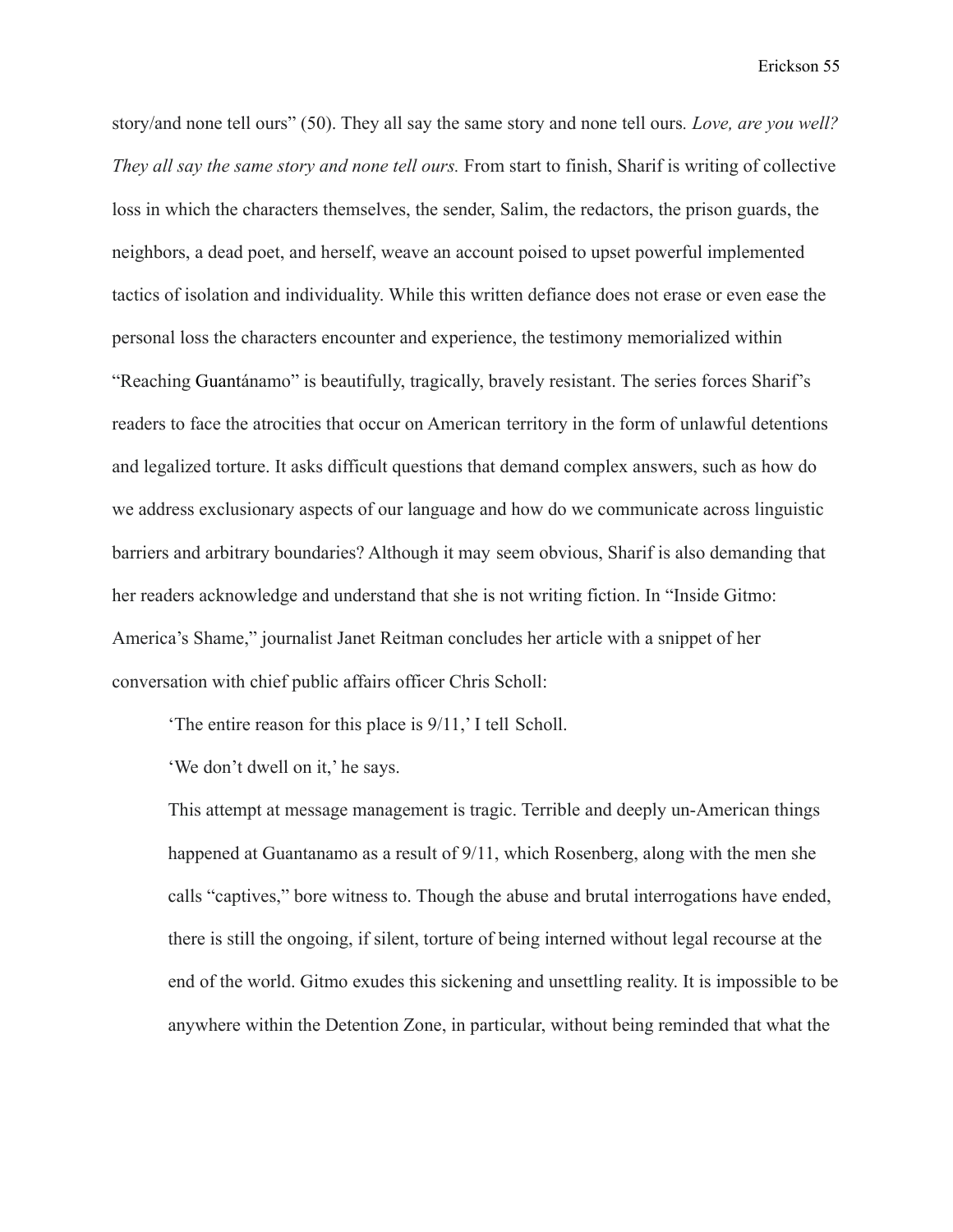place is really all about, hidden from public view and outside the realm of memory, is suffering. (14)

In particular, the line, "Gitmo exudes this sickening and unsettling reality," poignantly illustrates how the truth has been distorted past reasonable comprehension. The average American citizen does not understand, challenge, or even think of the institutions that founded and uphold systems of oppression like Guantánamo Bay because they do not have access to the necessary language nor communities instrumental to revolutionary intentions. In returning to Pappalardo's account of a real-life memoir that emerged from Guantánamo, it remains clear that the redactions that Sharif employs possess significance far beyond mimicry of those in power. Pappalardo writes of contemporary receptions of Slahi's work:

We might view the redacted edition as perhaps a more powerful condemnation of the US's state apparatus of violence insofar as its stark visual evidence of their censorship disallows readers from forgetting the control they exert over Slahi even in his telling of his own story. However, the fact that the subject audiences seem to require in order to potentially reflect on that state violence must be silenced to some degree carries troubling implications for the kinds of demands we make on victims and their narration of trauma. (33)

We, as American citizens, should not have to read heartbreaking accounts of state-sanctioned human rights abuses in order to poise ourselves in LOOK, receptive of revolutionary intent. However, Sharif equips her readers with the language and context necessary to begin our own paths to resistance. *They all say the same story and none tell ours* simply because *it matters what you call a thing*. And it matters if that story is able to be told at all.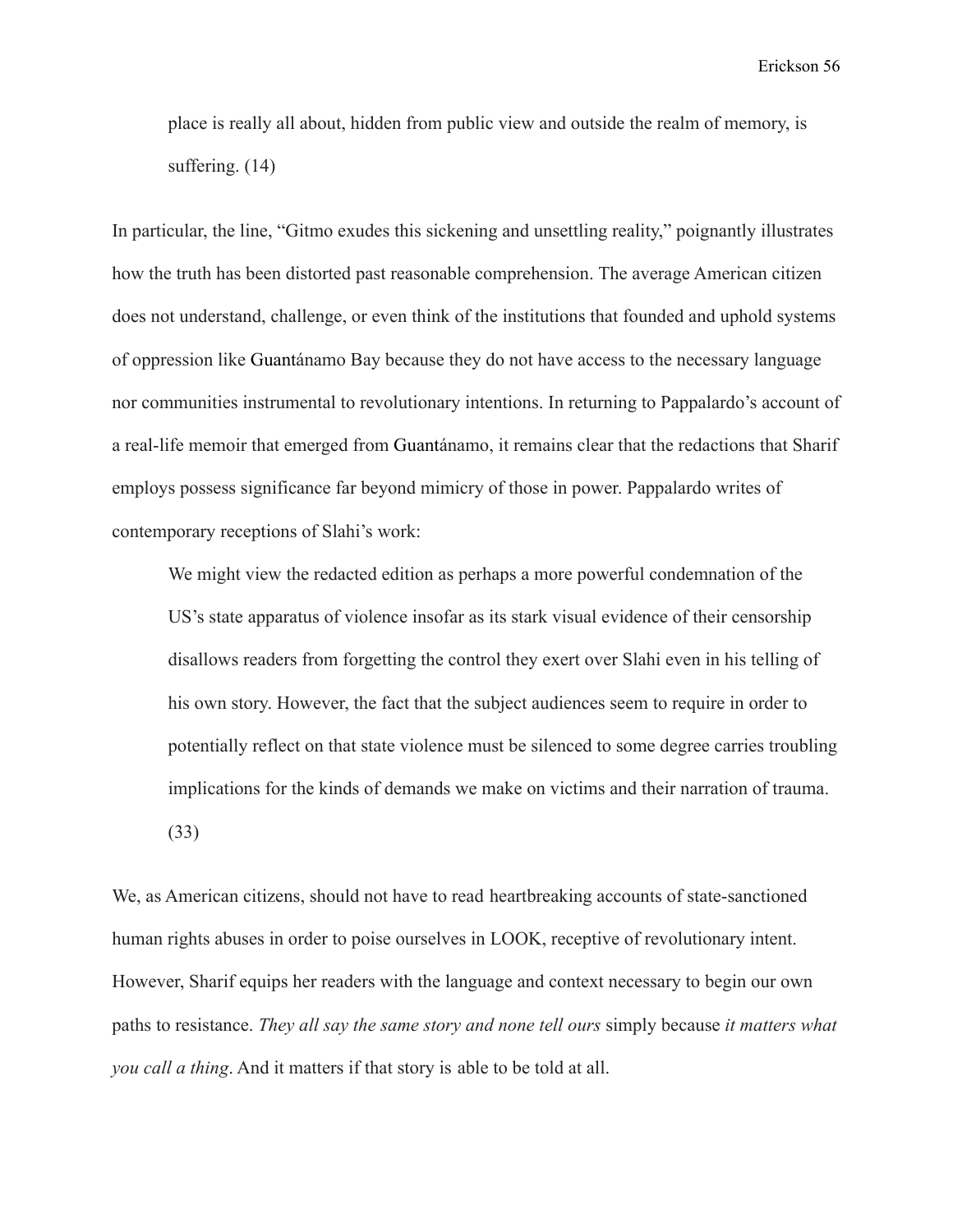#### **Poetry, Poised**

In my junior year of college, a Political Science professor told me that poetry was useless. As an academic, their expertise lies in fascism and identifying authoritarian themes in supposedly democratic countries. They said that poetry was beautiful escapism at best and purposefully ignorant at its worst. Ever since then, I have been absolutely defiant in my opposition to this sentiment, but, mostly, I am insistently curious why this ideology is so prevailing in spaces of political theory and academic activism. Anecdotally, my personal experiences with political engagement and advocacy emerged after prolific amounts of reading in my younger years; because my basic needs were met and I did not appear outwardly Other, I learned of widespread oppression and suffering through written narratives of those who actually experienced it. Reading these specifically creative and autobiographical works allowed me to begin to understand persecution and marginalization in a way that did not center myself as the subject of these critical conversations simply because I was learning from the perspective of another who clearly possessed intimate knowledge and insight. Consuming and analyzing poetry granted me the introduction to empathetic and informed political activism and I see critical value in expanding its influence and prominence in academic contexts.

In *Look* and her other works, Sharif articulates how poetry offers more than just a lesson in empathy. Poetry is not relegated to victims to mourn and self-indulge. It is political- always has been- even in its individualized, personal state. Poetry seeks to bridge natural and artificial gaps in language and community, uniting people across the world. Poetry can also be dangerous. Poetry can be dangerous enough to be redacted, erased, belittled, co-opted, poisoned. However, the language that poetry is composed of can be manipulated and weaponized by the state, corrupting its unifying power. It can be claimed and repurposed to harm, to silence, to pacify.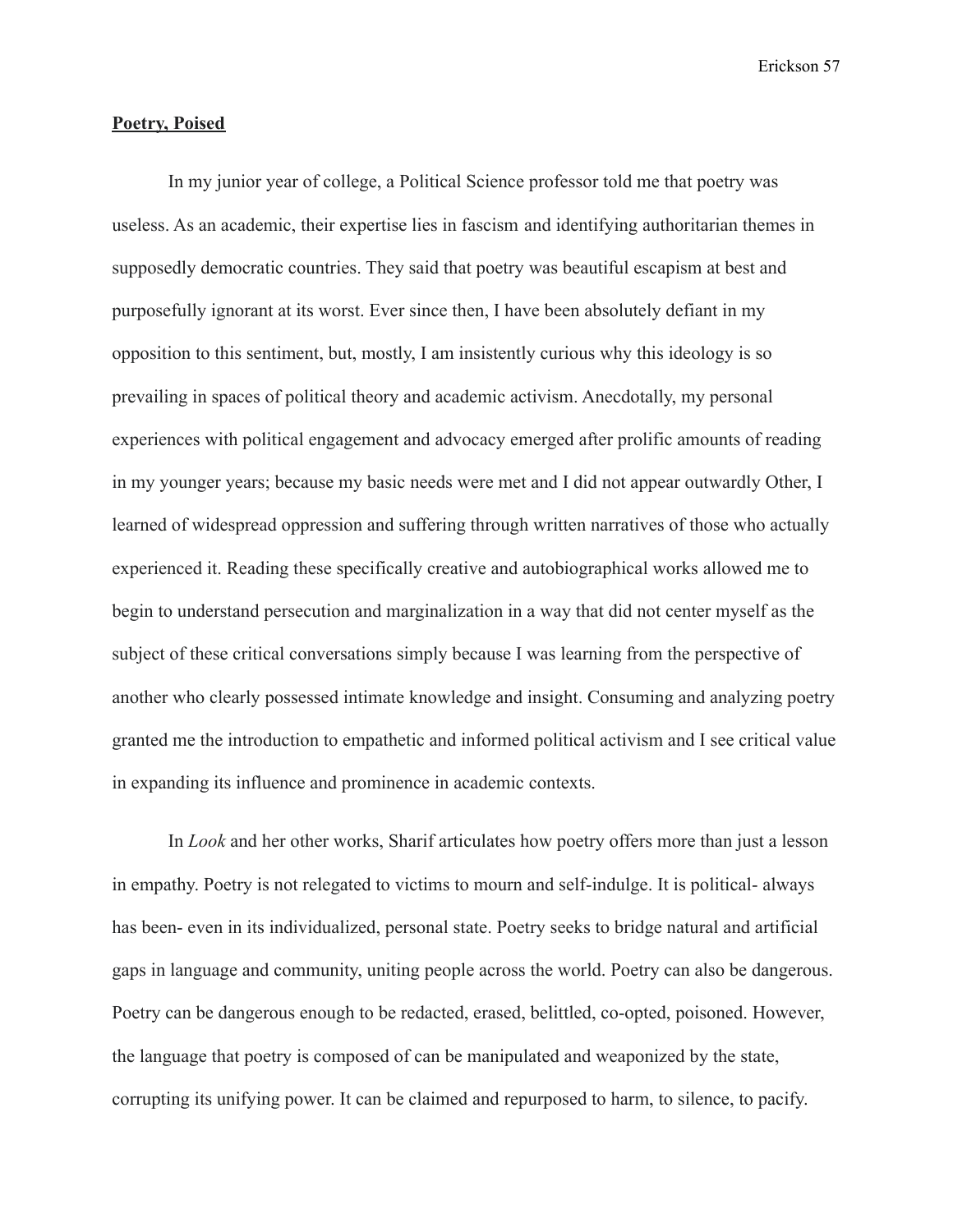This thesis is about many things: poetry, revolution, language, and loss, to name a few. Nevertheless, this thesis would not exist without Solmaz Sharif, and I wish to allow her some of the last words:

There's the old personal-is-political adage. But then, to be a woman is also to know that your body and yourself and your mind are subject to and delimited by power at every turn, even in your own house, in your own lovemaking. There is no part of your life that has not been somehow violently decided for you by a narrative that was established before you were even born. This is not only true for women, right? It cuts across various identity strata—queerness, race, class, ability, et cetera. But to have that sense of precarity or vulnerability questioned and challenged by misdirection—for example, when you're told that you're overreacting, that what you think is going on isn't actually happening—this is how the U.S. largely deals with warfare. They say, The war is no longer happening on this block, what are you talking about? That's something that's natural to my experience as a woman, and something that seems necessary to expose over and over again. I want to talk about how far-reaching these effects are and how intimate these effects are and how there's no part of our bodies or desires that are not somehow informed or violated by these atrocities… Somehow, I want the work to show that every time you're washing the dishes, every shower, every grocery trip—that's all informed by this violence, whether we're seeing it or not.<sup>2</sup>

The war of violence and erasure and supremacy is here and has been and, for the foreseeable future, will continue to be. Sharif and other poets do not write to end the war- although some might. They write to show the war exists, to challenge where we look and who we trust, and to

<sup>&</sup>lt;sup>2</sup> The excerpts featured here are taken from Solmaz Sharif's 2016 interview with "The Paris Review," in conversation with Zinzi Clemmons.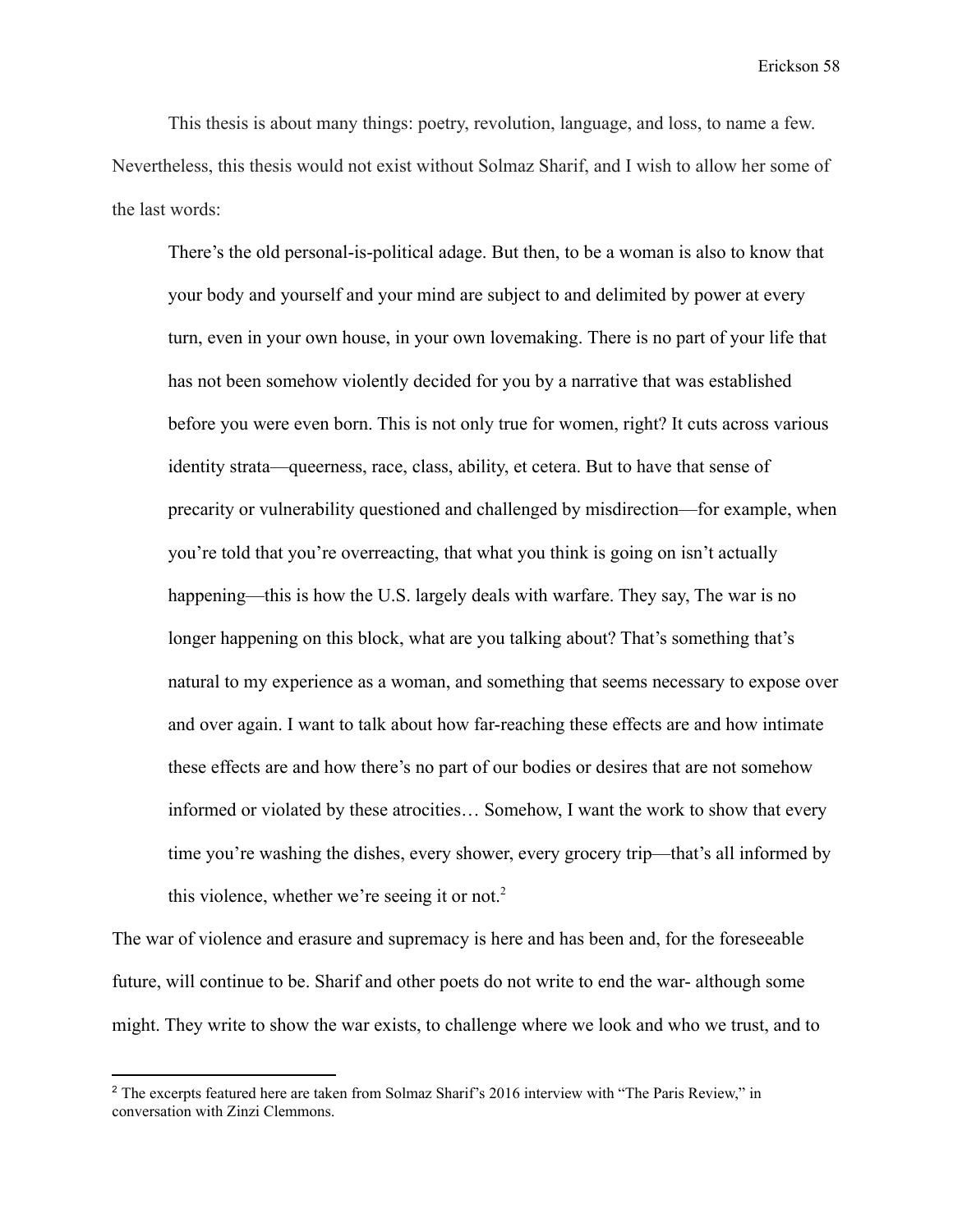realize who has been forgotten. I continue to cling to the idea that poetry will change the world and choose to see the beauty that remains.

I LOOK.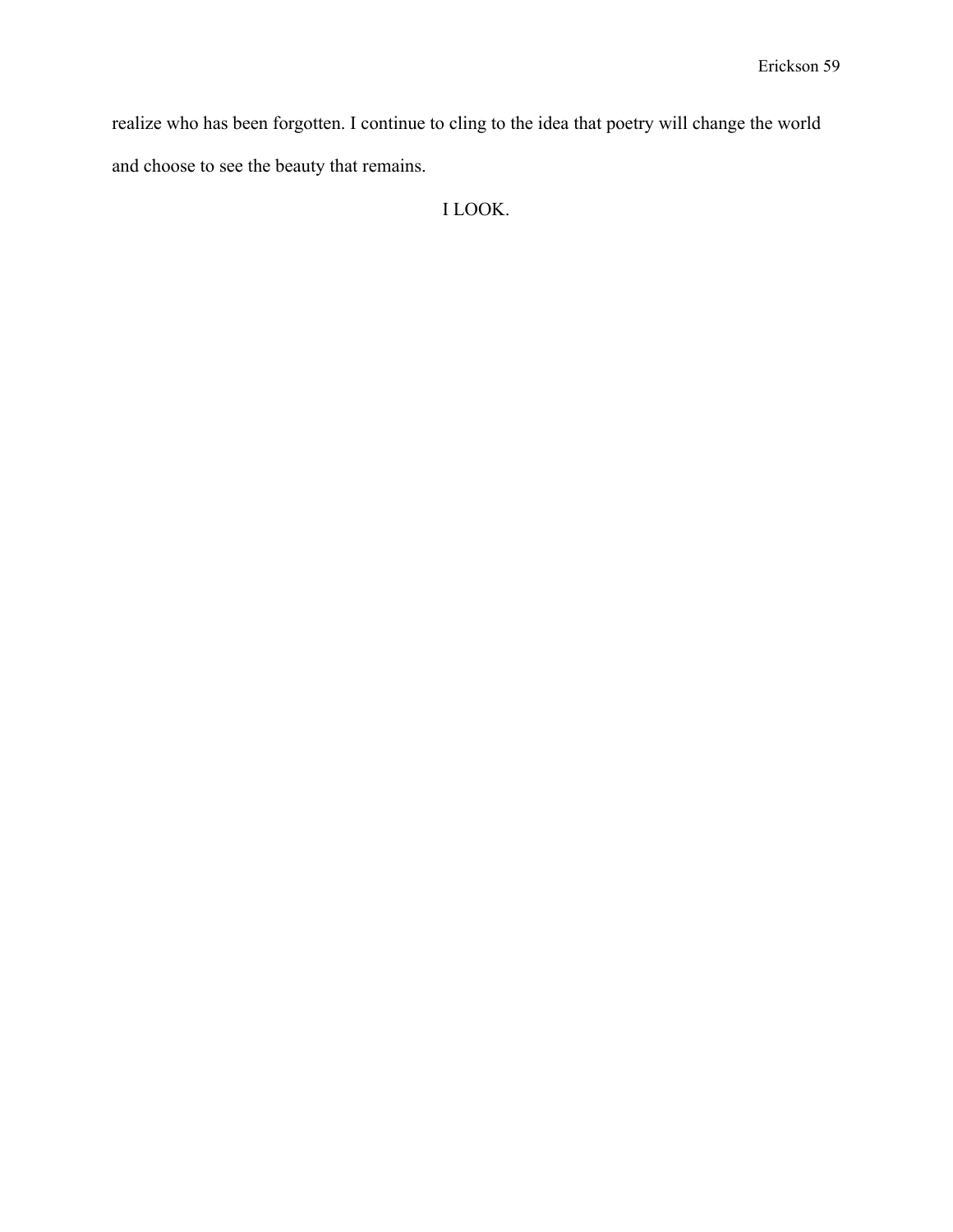# **Works Cited**

Ahmed, Sara. "The Orient and Other Others." *Queer Phenomenology: Orientations, Objects, Others*, Duke University Press, 2007, pp. 1–48.

Baker, David. "David Baker Reviews Look by Solmaz Sharif." *The Kenyon Review*, KR Online, kenyonreview.org/kr-online-issue/kr-reviews/selections/look-by-solmaz-sharif-738439/.

Cannariato, Nicholas. "Eve L. Ewing's New Book Explores the Ways Violence and Time Affect Black Lives." *VICE*, 6 June 2019,

www.vice.com/en/article/d3nwex/eve-l-ewings-new-book-explores-the-ways-violence-and-timeaffect-black-bodies.

Clemmons, Zinzi. "The Role of the Poet: An Interview with Solmaz Sharif." *The Paris Review*, 28 July 2016,

[www.theparisreview.org/blog/2016/07/27/the-role-of-the-poet-an-interview-with-solmaz-sharif/](http://www.theparisreview.org/blog/2016/07/27/the-role-of-the-poet-an-interview-with-solmaz-sharif/).

Culture and Art Foundation. "Nâzım Hikmet Biography." *Nâzım Hikmet Kültür Ve Sanat Vakfı*, 1991, www.nazimhikmet.org.tr/en/nazim-hikmet/biography/.

Davis, Angela. "Art on the Frontline: Mandate for a People's Culture." *Political Affairs*, Mar. 1985.

Ewing, Eve. "I Saw Emmett Till This Week at the Grocery Store." *1919: Poems*, Haymarket Books, 2019.

Lorde, Audre. *Poetry Is Not a Luxury*. Center for Book Arts, 2019, pp. 1–2.

Luther, Philip. "Iran's Authorities Carrying Out Vicious Post-Protest Crackdown." *Amnesty International*, 16 Dec. 2019,

[www.amnesty.org/en/latest/news/2019/12/iran-thousands-arbitrarily-detained-and-at-risk-of-tortu](http://www.amnesty.org/en/latest/news/2019/12/iran-thousands-arbitrarily-detained-and-at-risk-of-torture-in-chilling-post-protest-crackdown/) [re-in-chilling-post-protest-crackdown/.](http://www.amnesty.org/en/latest/news/2019/12/iran-thousands-arbitrarily-detained-and-at-risk-of-torture-in-chilling-post-protest-crackdown/)

Mambrol, Nasrullah. "Saussurean Structuralism." *Literary Theory and Criticism*, 20 Mar. 2016, literariness.org/2016/03/20/saussurean-structuralism/.

"Meaning and Origin of: Salim." *Family Education*, www.familyeducation.com/baby-names/name-meaning/salim.

Pappalardo, Mary. "Writing from the New Colony: Place, Subjectivity, and Textual Production in Guantanamo Diary." *Research in African Literatures*, vol. 50, no. 1, Mar. 2019, doi:Indiana University Press .